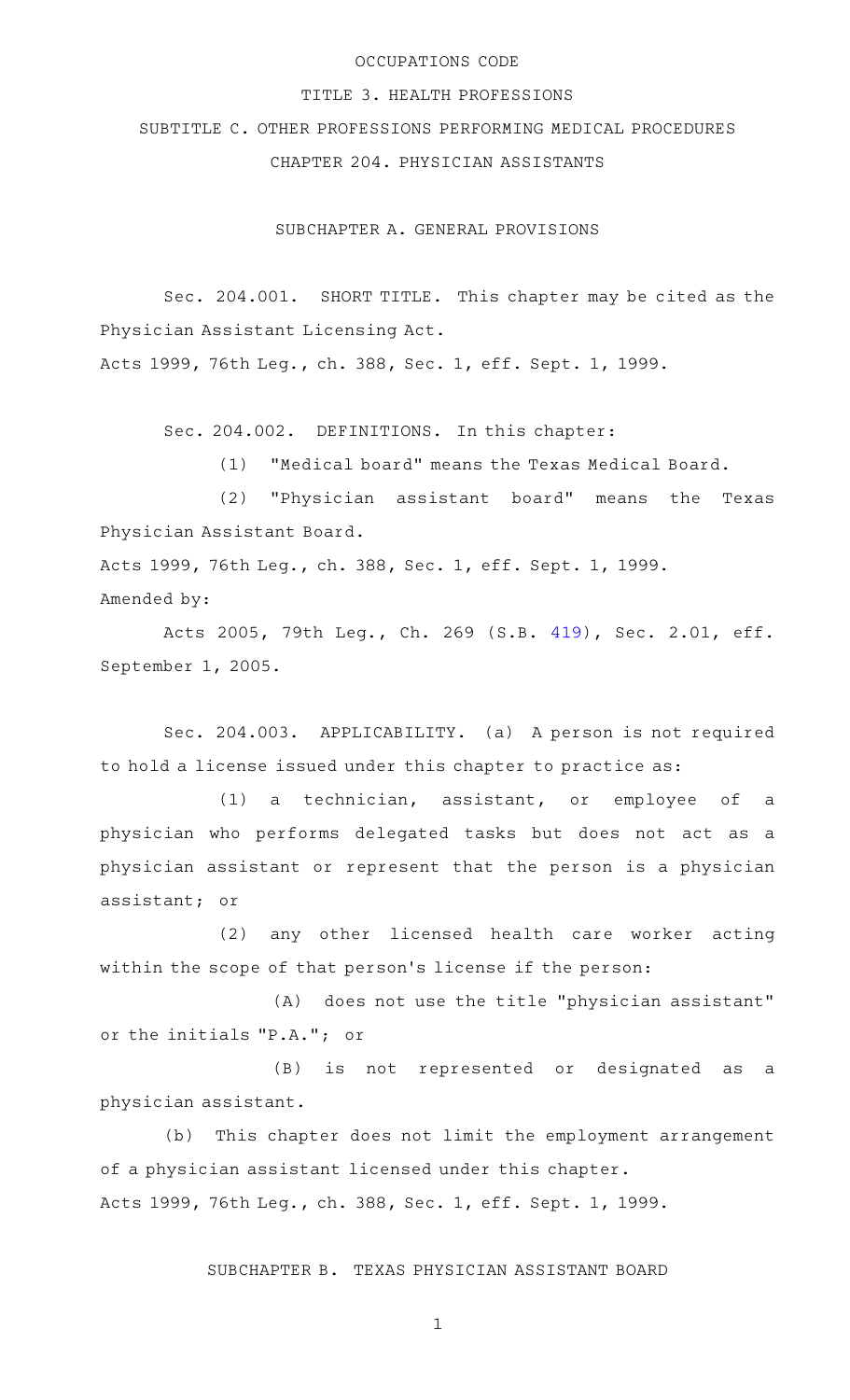Sec. 204.051. TEXAS PHYSICIAN ASSISTANT BOARD. (a) The Texas Physician Assistant Board is an advisory board to the Texas State Board of Medical Examiners.

(b) A reference in any other law to the former Texas State Board of Physician Assistant Examiners means the Texas Physician Assistant Board.

Acts 1999, 76th Leg., ch. 388, Sec. 1, eff. Sept. 1, 1999. Amended by:

Acts 2005, 79th Leg., Ch. 269 (S.B. [419](http://www.legis.state.tx.us/tlodocs/79R/billtext/html/SB00419F.HTM)), Sec. 2.03, eff. September 1, 2005.

Sec. 204.052. APPOINTMENT OF BOARD. (a) The physician assistant board consists of 13 members appointed by the governor with the advice and consent of the senate as follows:

(1) seven practicing physician assistant members who each have at least five years of clinical experience as a physician assistant;

(2) three physician members who are licensed in this state and who supervise physician assistants; and

(3) three public members who are not licensed as a physician or physician assistant.

(b) Appointments to the physician assistant board shall be made without regard to the race, color, disability, sex, religion, age, or national origin of the appointee.

Acts 1999, 76th Leg., ch. 388, Sec. 1, eff. Sept. 1, 1999. Amended by:

Acts 2005, 79th Leg., Ch. 269 (S.B. [419](http://www.legis.state.tx.us/tlodocs/79R/billtext/html/SB00419F.HTM)), Sec. 2.04, eff. September 1, 2005.

Acts 2015, 84th Leg., R.S., Ch. 87 (S.B. [622](http://www.legis.state.tx.us/tlodocs/84R/billtext/html/SB00622F.HTM)), Sec. 1, eff. September 1, 2015.

Sec. 204.053. MEMBERSHIP ELIGIBILITY AND RESTRICTIONS. (a) In this section, "Texas trade association" means a cooperative and voluntarily joined statewide association of business or professional competitors in this state designed to assist its members and its industry or profession in dealing with mutual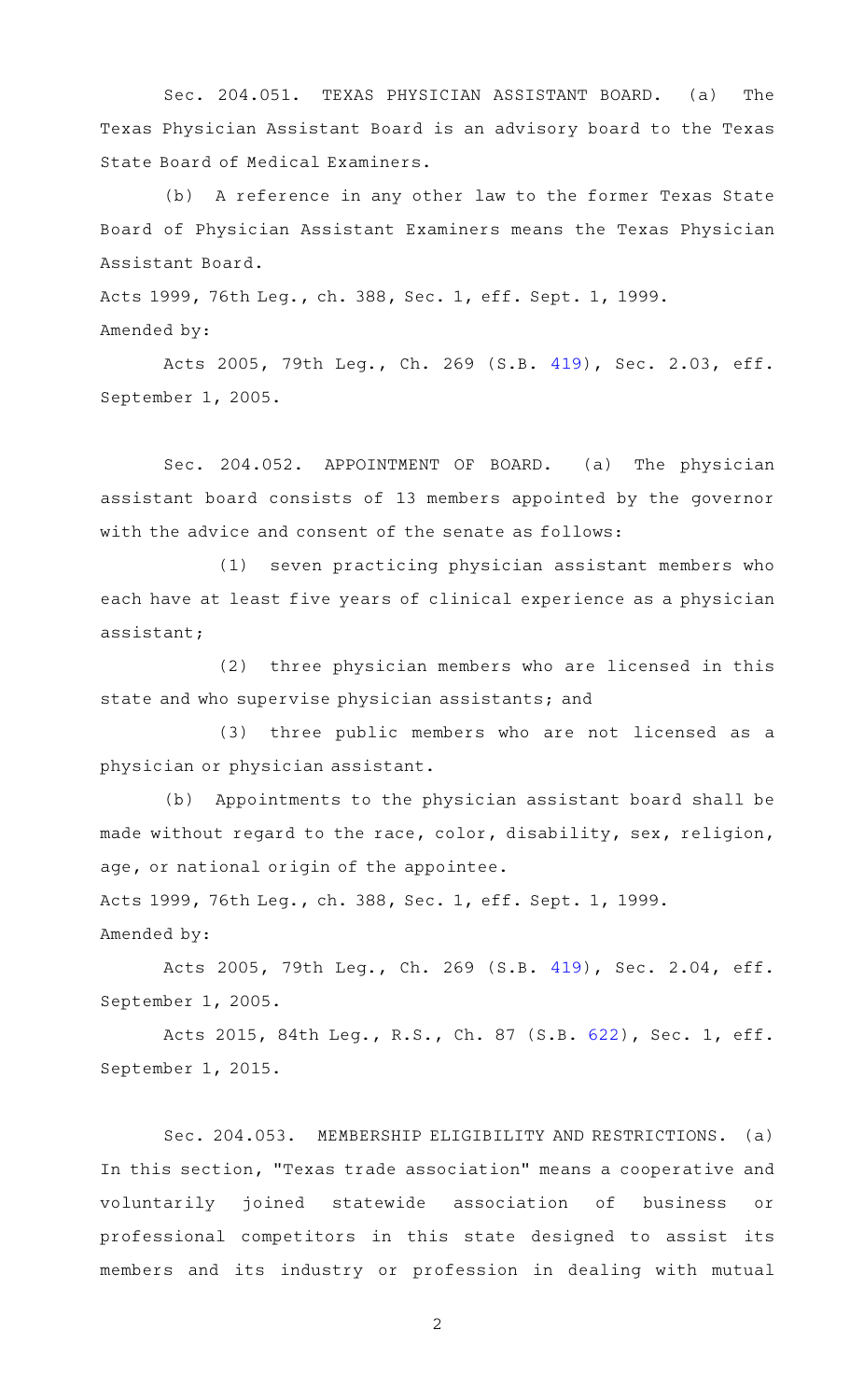business or profession problems and in promoting their common interest.

(b) A person may not be a public member of the physician assistant board if the person or the person 's spouse:

 $(1)$  is registered, certified, or licensed by a regulatory agency in the field of health care;

(2) is employed by or participates in the management of a business entity or other organization regulated by or receiving money from the medical board or physician assistant board;

(3) owns or controls, directly or indirectly, more than a 10 percent interest in a business entity or other organization regulated by or receiving money from the medical board or physician assistant board; or

(4) uses or receives a substantial amount of tangible goods, services, or money from the medical board or physician assistant board other than compensation or reimbursement authorized by law for physician assistant board membership, attendance, or expenses.

(c) A person may not be a member of the physician assistant board and may not be a medical board employee in a "bona fide executive, administrative, or professional capacity," as that phrase is used for purposes of establishing an exemption to the overtime provisions of the federal Fair Labor Standards Act of 1938 (29 U.S.C. Section 201 et seq.), if:

(1) the person is an officer, employee, or paid consultant of a Texas trade association in the field of health care; or

 $(2)$  the person's spouse is an officer, manager, or paid consultant of a Texas trade association in the field of health care.

(d) A person may not be a member of the physician assistant board or act as the general counsel to the physician assistant board if the person is required to register as a lobbyist under Chapter [305,](http://www.statutes.legis.state.tx.us/GetStatute.aspx?Code=GV&Value=305) Government Code, because of the person 's activities for compensation on behalf of a profession related to the operation of the medical board or physician assistant board.

Acts 1999, 76th Leg., ch. 388, Sec. 1, eff. Sept. 1, 1999.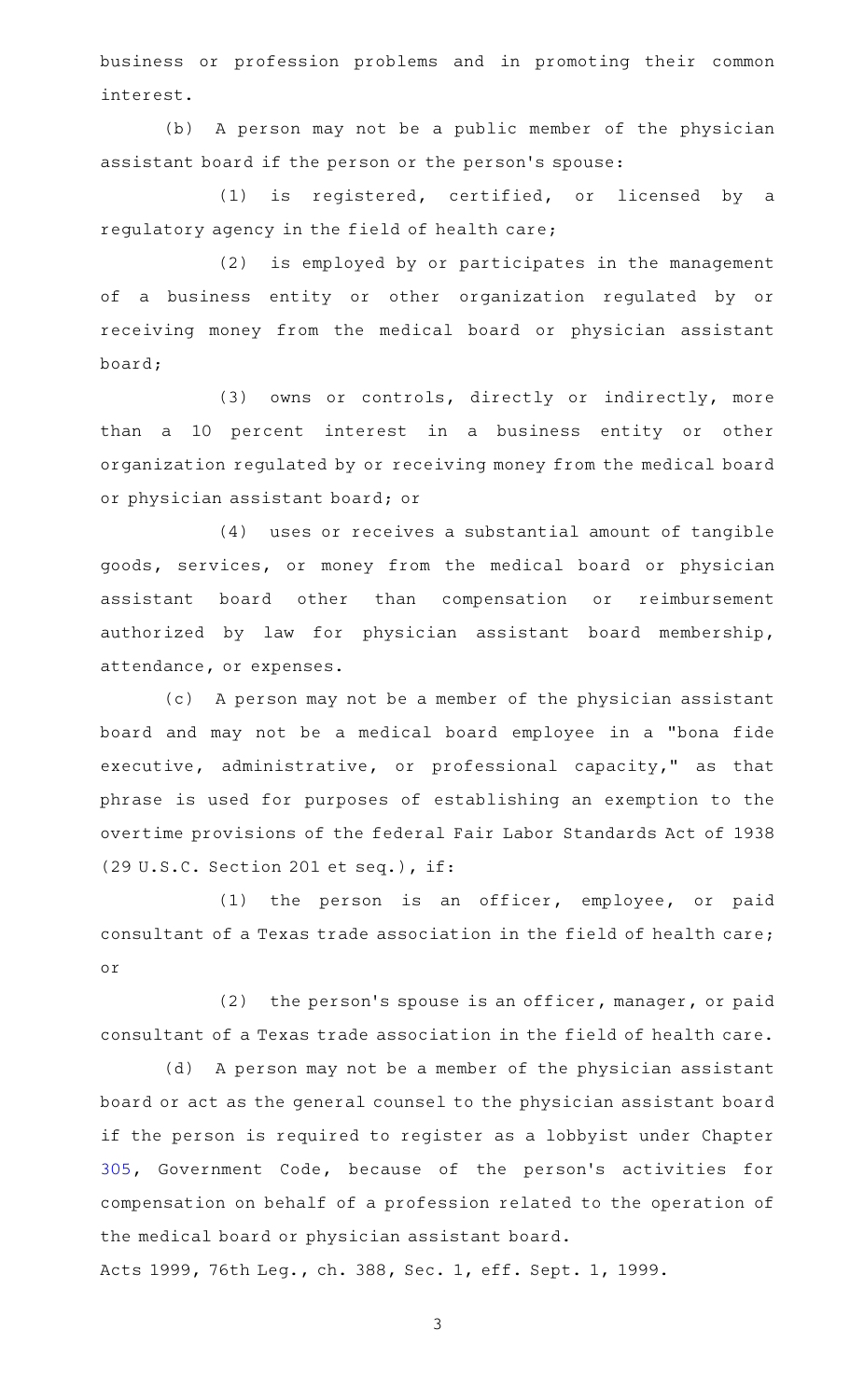### Amended by:

Acts 2005, 79th Leg., Ch. 269 (S.B. [419](http://www.legis.state.tx.us/tlodocs/79R/billtext/html/SB00419F.HTM)), Sec. 2.05, eff. September 1, 2005.

Sec. 204.054. TERMS; VACANCIES. (a) Members of the physician assistant board are appointed for staggered six-year terms. The terms of four or five members, as applicable, expire on February 1 of each odd-numbered year.

(b) A member may not serve more than:

(1) two consecutive full terms; or

(2) a total of three full terms.

(c) If a vacancy occurs during a member's term, the governor shall appoint a new member to fill the unexpired term. Acts 1999, 76th Leg., ch. 388, Sec. 1, eff. Sept. 1, 1999. Amended by:

Acts 2015, 84th Leg., R.S., Ch. 87 (S.B. [622](http://www.legis.state.tx.us/tlodocs/84R/billtext/html/SB00622F.HTM)), Sec. 2, eff. September 1, 2015.

Sec. 204.055. OFFICERS. The governor shall designate a physician assistant member of the physician assistant board as the presiding officer of the board to serve in that capacity at the will of the governor. The physician assistant board shall select from its membership a secretary to serve a one-year term.

Acts 1999, 76th Leg., ch. 388, Sec. 1, eff. Sept. 1, 1999. Amended by:

Acts 2005, 79th Leg., Ch. 269 (S.B. [419](http://www.legis.state.tx.us/tlodocs/79R/billtext/html/SB00419F.HTM)), Sec. 2.06, eff. September 1, 2005.

Acts 2015, 84th Leg., R.S., Ch. 87 (S.B. [622](http://www.legis.state.tx.us/tlodocs/84R/billtext/html/SB00622F.HTM)), Sec. 3, eff. September 1, 2015.

Sec. 204.056. GROUNDS FOR REMOVAL. (a) It is a ground for removal from the physician assistant board that a member:

 $(1)$  does not have at the time of taking office the qualifications required by Sections [204.052](http://www.statutes.legis.state.tx.us/GetStatute.aspx?Code=OC&Value=204.052) and [204.053](http://www.statutes.legis.state.tx.us/GetStatute.aspx?Code=OC&Value=204.053);

(2) does not maintain during service on the physician assistant board the qualifications required by Sections [204.052](http://www.statutes.legis.state.tx.us/GetStatute.aspx?Code=OC&Value=204.052) and [204.053;](http://www.statutes.legis.state.tx.us/GetStatute.aspx?Code=OC&Value=204.053)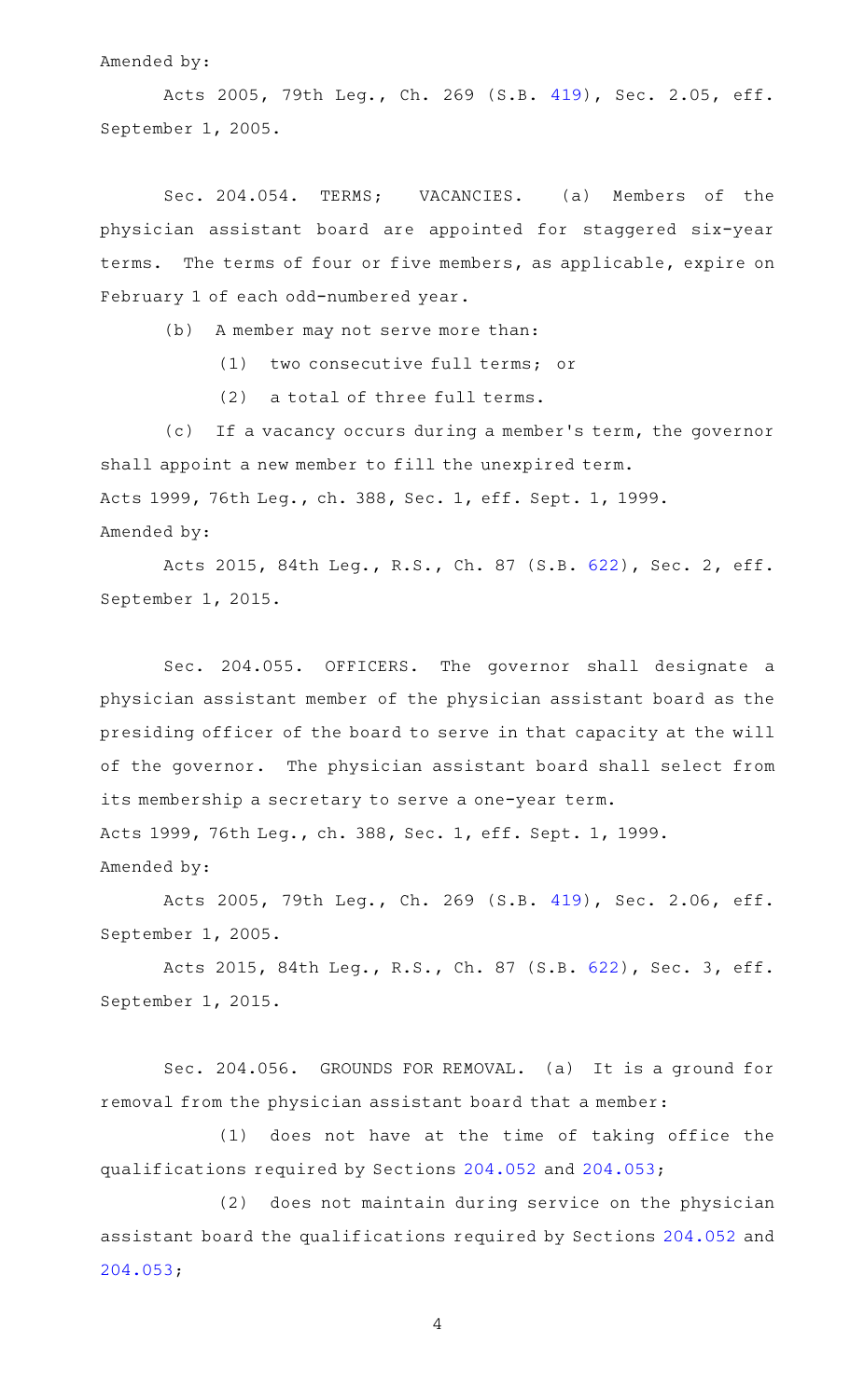(3) is ineligible for membership under Section [204.053;](http://www.statutes.legis.state.tx.us/GetStatute.aspx?Code=OC&Value=204.053)

 $(4)$  cannot, because of illness or disability, discharge the member 's duties for a substantial part of the member 's term; or

(5) is absent from more than half of the regularly scheduled physician assistant board meetings that the member is eligible to attend during a calendar year without an excuse approved by a majority vote of the board.

(b) The validity of an action of the physician assistant board is not affected by the fact that it is taken when a ground for removal of a board member exists.

(c) If the executive director of the medical board has knowledge that a potential ground for removal exists, the executive director shall notify the presiding officer of the physician assistant board of the potential ground. The presiding officer shall then notify the governor and the attorney general that a potential ground for removal exists. If the potential ground for removal involves the presiding officer, the executive director shall notify the next highest ranking officer of the physician assistant board, who shall then notify the governor and the attorney general that a potential ground for removal exists. Acts 1999, 76th Leg., ch. 388, Sec. 1, eff. Sept. 1, 1999. Amended by:

Acts 2005, 79th Leg., Ch. 269 (S.B. [419](http://www.legis.state.tx.us/tlodocs/79R/billtext/html/SB00419F.HTM)), Sec. 2.07, eff. September 1, 2005.

Sec. 204.057. PER DIEM. A member of the physician assistant board is entitled to receive a per diem as set by legislative appropriation for each day that the member engages in the business of the board. If the General Appropriations Act does not prescribe the amount of the per diem, the per diem is equal to a member 's actual expenses for meals, lodging, and transportation plus \$100. Acts 1999, 76th Leg., ch. 388, Sec. 1, eff. Sept. 1, 1999.

Sec. 204.058. OPEN MEETINGS; ADMINISTRATIVE PROCEDURE LAW. Except as otherwise provided by this chapter, the physician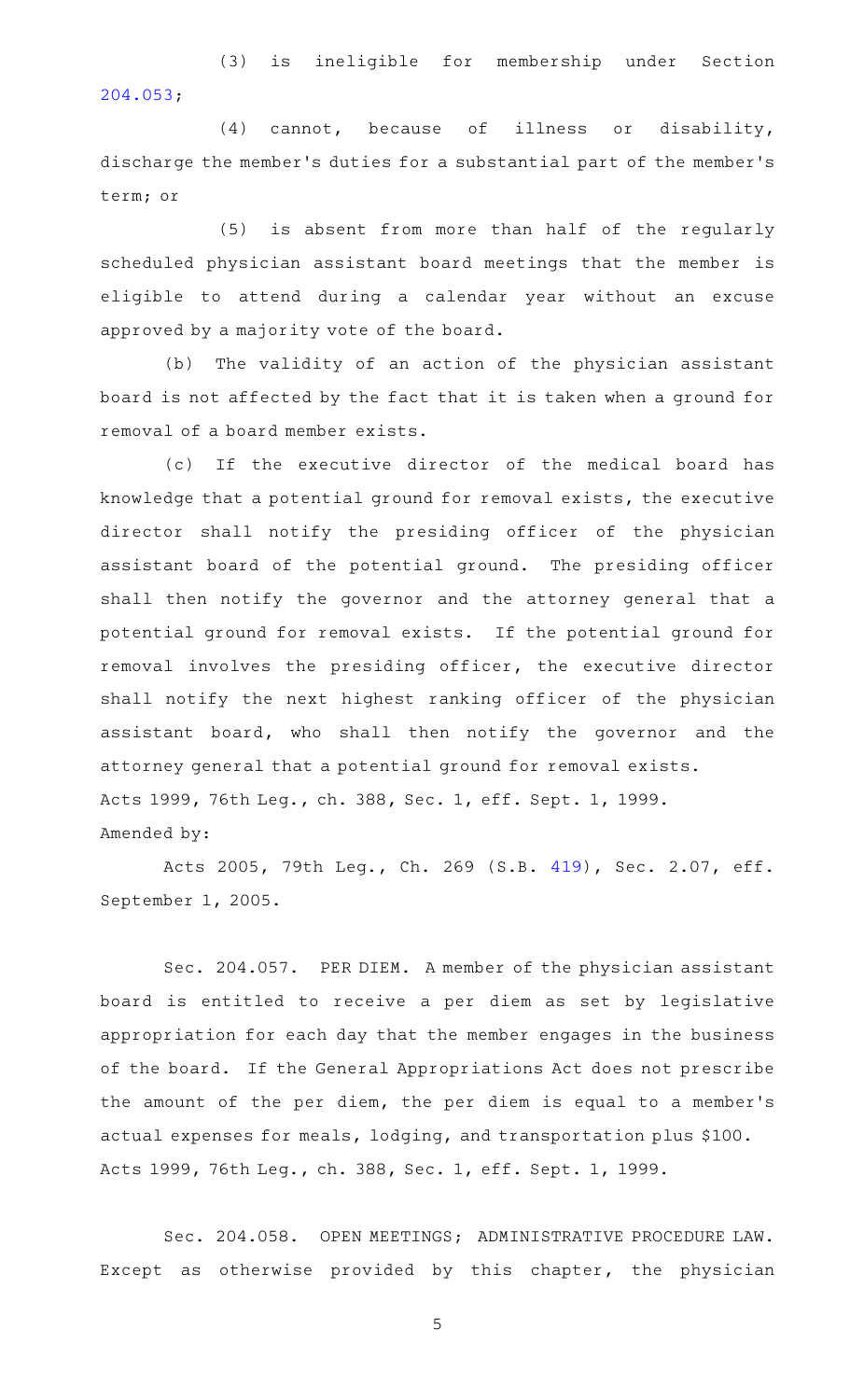assistant board is subject to Chapters [551](http://www.statutes.legis.state.tx.us/GetStatute.aspx?Code=GV&Value=551) and [2001](http://www.statutes.legis.state.tx.us/GetStatute.aspx?Code=GV&Value=2001), Government Code.

Acts 1999, 76th Leg., ch. 388, Sec. 1, eff. Sept. 1, 1999.

Sec. 204.0585. EXECUTIVE SESSION. After hearing all evidence and arguments in an open meeting, the physician assistant board may conduct deliberations relating to a license application or disciplinary action in an executive session. The board shall vote and announce its decision in open session. Added by Acts 2017, 85th Leg., R.S., Ch. 928 (S.B. [1625](http://www.legis.state.tx.us/tlodocs/85R/billtext/html/SB01625F.HTM)), Sec. 2, eff. September 1, 2017.

Sec. 204.059. TRAINING. (a) A person who is appointed to and qualifies for office as a member of the physician assistant board may not vote, deliberate, or be counted as a member in attendance at a meeting of the board until the person completes a training program that complies with this section.

(b) The training program must provide the person with information regarding:

(1) the law governing physician assistant board operations;

(2) the programs, functions, rules, and budget of the physician assistant board;

(3) the scope of and limitations on the rulemaking authority of the physician assistant board;

(4) the results of the most recent formal audit of the physician assistant board;

(5) the requirements of:

(A) laws relating to open meetings, public information, administrative procedure, and disclosing conflicts of interest; and

(B) other laws applicable to members of the physician assistant board in performing their duties; and

(6) any applicable ethics policies adopted by the physician assistant board or the Texas Ethics Commission.

(c) A person appointed to the physician assistant board is entitled to reimbursement, as provided by the General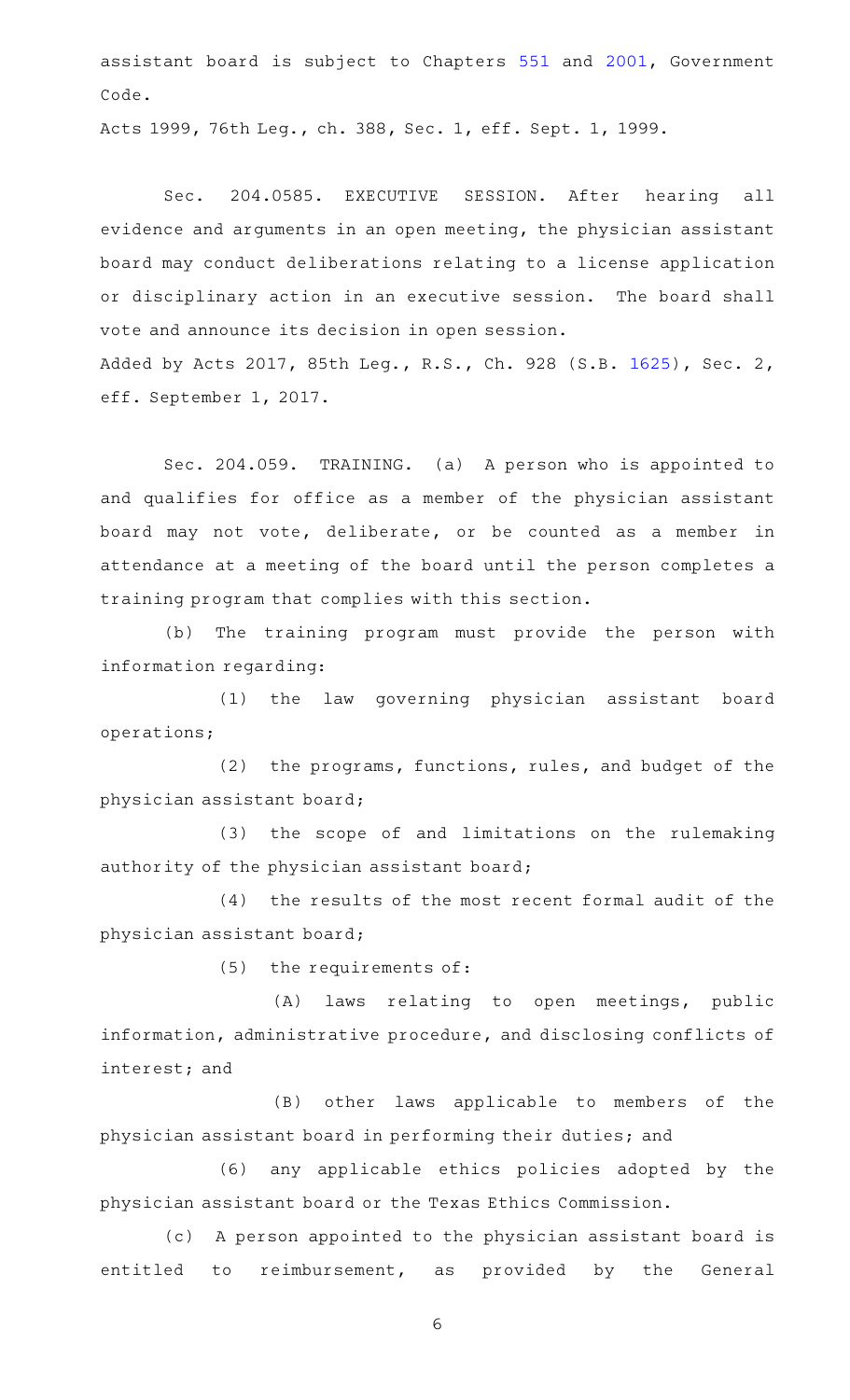Appropriations Act, for the travel expenses incurred in attending the training program regardless of whether the attendance at the program occurs before or after the person qualifies for office.

(d) The executive director of the medical board shall create a training manual that includes the information required by Subsection (b). The executive director shall distribute a copy of the training manual annually to each physician assistant board member. On receipt of the training manual, each board member shall sign and submit to the executive director a statement acknowledging receipt of the training manual.

Added by Acts 2005, 79th Leg., Ch. 269 (S.B. [419](http://www.legis.state.tx.us/tlodocs/79R/billtext/html/SB00419F.HTM)), Sec. 2.08, eff. September 1, 2005.

Amended by:

Acts 2017, 85th Leg., R.S., Ch. 928 (S.B. [1625](http://www.legis.state.tx.us/tlodocs/85R/billtext/html/SB01625F.HTM)), Sec. 3, eff. September 1, 2017.

# SUBCHAPTER C. POWERS AND DUTIES OF PHYSICIAN ASSISTANT BOARD AND MEDICAL BOARD

Sec. 204.101. GENERAL POWERS AND DUTIES OF BOARD. The physician assistant board shall:

(1) adopt rules that are reasonable and necessary for the performance of the physician assistant board's duties under this chapter, as provided by Chapter [2001,](http://www.statutes.legis.state.tx.us/GetStatute.aspx?Code=GV&Value=2001) Government Code, including rules to establish:

(A) licensing and other fees;

- (B) license renewal dates; and
- (C) procedures for disciplinary actions;

(2) review and approve or reject each application for the issuance or renewal of a license;

(3) issue each license;

(4) deny, suspend, or revoke a license or otherwise discipline a license holder; and

(5) take any action necessary to carry out the functions and duties of the physician assistant board under this chapter.

Acts 1999, 76th Leg., ch. 388, Sec. 1, eff. Sept. 1, 1999.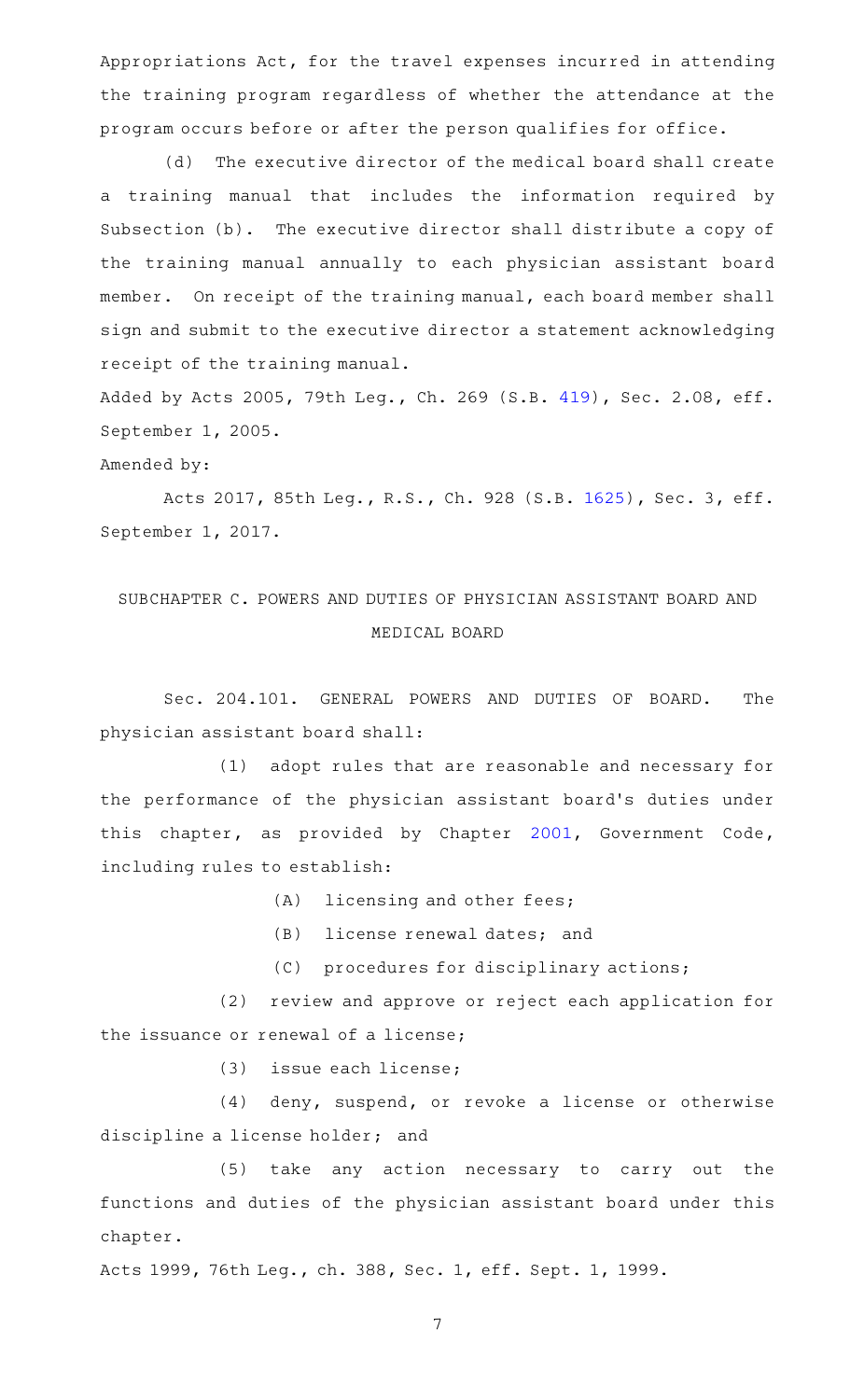Sec. 204.1015. GUIDELINES FOR EARLY INVOLVEMENT IN RULEMAKING PROCESS. (a) The physician assistant board shall adopt guidelines to establish procedures for receiving input during the rulemaking process from individuals and groups that have an interest in matters under the board's jurisdiction. The guidelines must provide an opportunity for those individuals and groups to provide input before the physician assistant board submits the rule to the medical board for approval.

(b) A rule adopted by the medical board may not be challenged on the grounds that the physician assistant board did not comply with this section. If the physician assistant board was unable to solicit a significant amount of input from the public or affected persons early in the rulemaking process, the physician assistant board shall state in writing the reasons why the physician assistant board was unable to do so.

Added by Acts 2005, 79th Leg., Ch. 269 (S.B. [419](http://www.legis.state.tx.us/tlodocs/79R/billtext/html/SB00419F.HTM)), Sec. 2.09, eff. September 1, 2005.

Sec. 204.102. POWERS AND DUTIES OF MEDICAL BOARD RELATING TO PHYSICIAN ASSISTANTS. (a) The medical board shall adopt rules consistent with this chapter to regulate physician assistants and physicians who supervise physician assistants.

(b) The medical board, by a majority vote, shall approve or reject each rule adopted by the physician assistant board. If approved, the rule may take effect. If the rule is rejected, the medical board shall return the rule to the physician assistant board for revision.

Acts 1999, 76th Leg., ch. 388, Sec. 1, eff. Sept. 1, 1999.

Sec. 204.1025. DUTIES REGARDING PRESCRIPTIVE AUTHORITY AGREEMENTS. The physician assistant board shall in conjunction with the Texas Medical Board and the Texas Board of Nursing perform the functions and duties relating to prescriptive authority agreements assigned to the physician assistant board in Sections [157.0512](http://www.statutes.legis.state.tx.us/GetStatute.aspx?Code=OC&Value=157.0512) and [157.0513](http://www.statutes.legis.state.tx.us/GetStatute.aspx?Code=OC&Value=157.0513).

Added by Acts 2013, 83rd Leg., R.S., Ch. 418 (S.B. [406\)](http://www.legis.state.tx.us/tlodocs/83R/billtext/html/SB00406F.HTM), Sec. 11,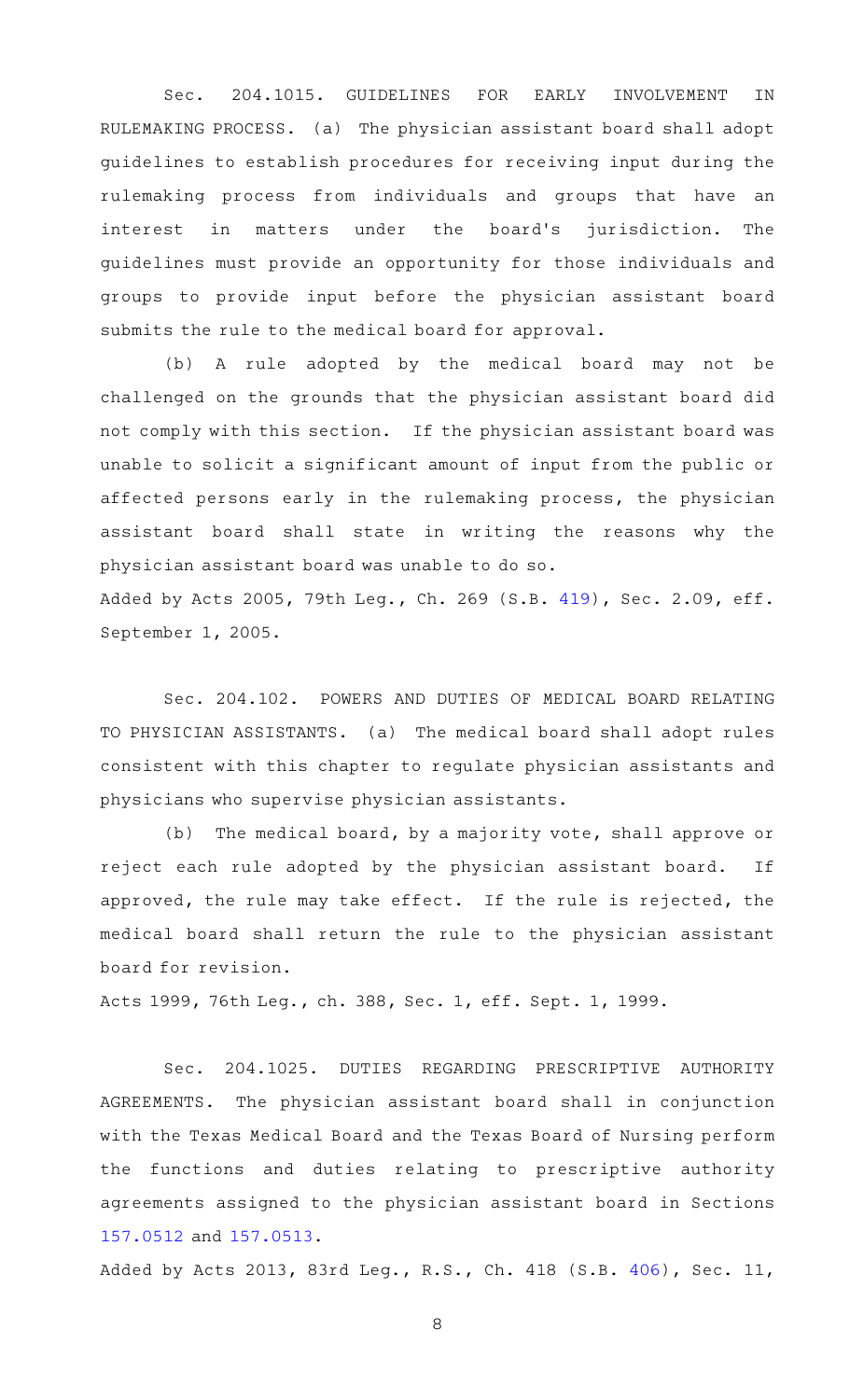eff. November 1, 2013.

Sec. 204.103. FEES. The physician assistant board shall establish and collect fees in amounts that are reasonable and necessary to cover the cost of administering this chapter. Acts 1999, 76th Leg., ch. 388, Sec. 1, eff. Sept. 1, 1999.

Sec. 204.104. RURAL PHYSICIAN ASSISTANT LOAN REIMBURSEMENT PROGRAM. (a) A program shall be established to provide student loan reimbursement for graduates of physician assistant training programs from any state who practice in rural health professional shortage areas and medically underserved areas identified by the Texas Department of Health. The physician assistant board shall fund the program by designating annually a portion of the revenue generated under this chapter from physician assistant licensing fees.

(b) The Texas Department of Rural Affairs shall establish policies for and adopt rules to administer the loan program.

(c) The physician assistant board shall authorize and the medical board shall transfer annually the funds designated under Subsection (a) to the Texas Department of Rural Affairs to administer the loan program.

Acts 1999, 76th Leg., ch. 388, Sec. 1, eff. Sept. 1, 1999. Amended by Acts 2001, 77th Leg., ch. 1424, Sec. 10, eff. Sept. 1, 2001. Amended by:

Acts 2009, 81st Leg., R.S., Ch. 112 (H.B. [1918\)](http://www.legis.state.tx.us/tlodocs/81R/billtext/html/HB01918F.HTM), Sec. 100, eff. September 1, 2009.

Sec. 204.105. RULES ON CONSEQUENCES OF CRIMINAL CONVICTION. The physician assistant board shall adopt rules and guidelines as necessary to comply with Chapter [53,](http://www.statutes.legis.state.tx.us/GetStatute.aspx?Code=OC&Value=53) except to the extent the requirements of this chapter are stricter than the requirements of Chapter [53.](http://www.statutes.legis.state.tx.us/GetStatute.aspx?Code=OC&Value=53)

Added by Acts 2005, 79th Leg., Ch. 269 (S.B. [419](http://www.legis.state.tx.us/tlodocs/79R/billtext/html/SB00419F.HTM)), Sec. 2.10, eff. September 1, 2005.

Sec. 204.106. DIVISION OF RESPONSIBILITIES. Subject to the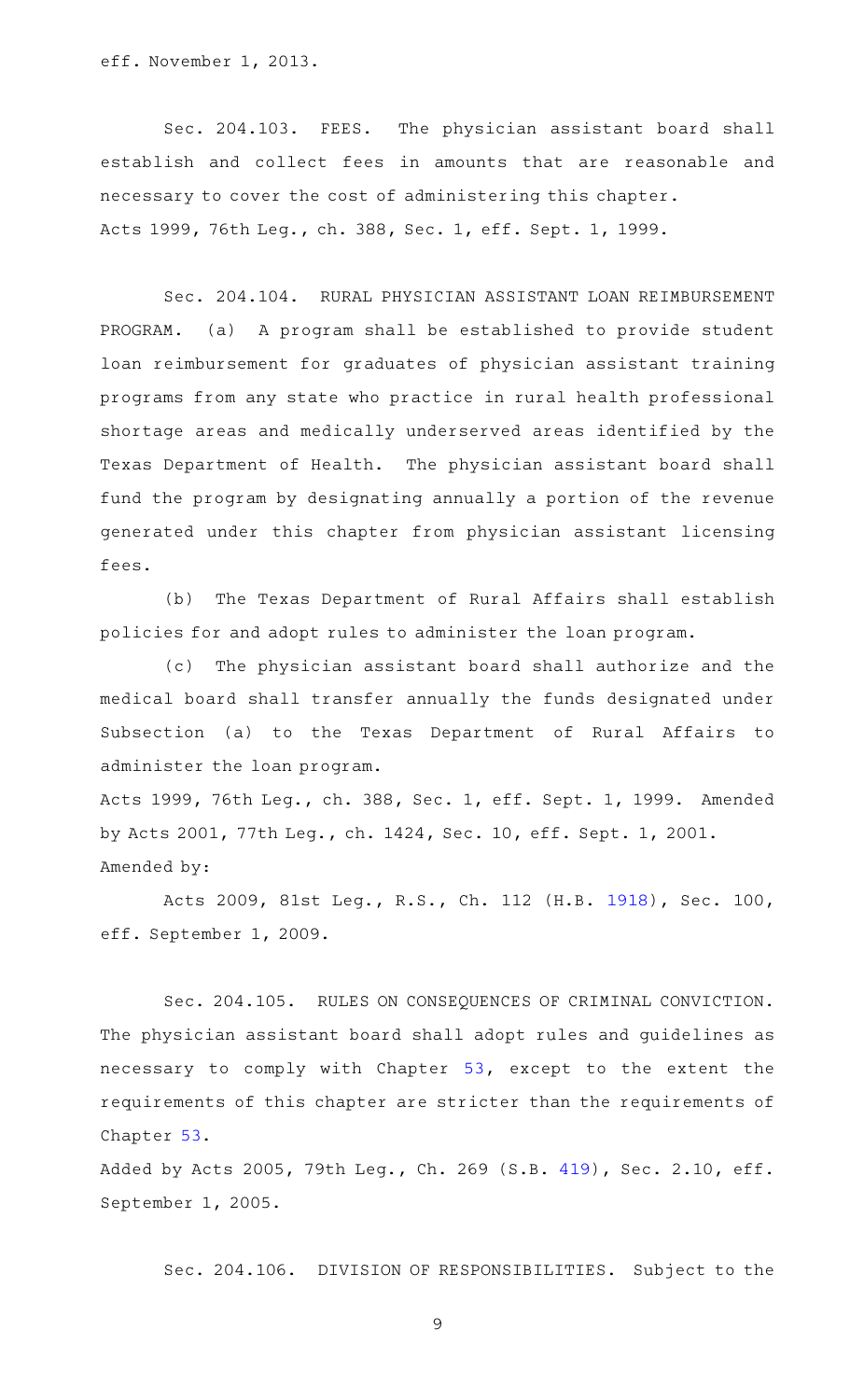advice and approval of the medical board, the physician assistant board shall develop and implement policies that clearly separate the policy-making responsibilities of the physician assistant board and the management responsibilities of the executive director and the staff of the medical board.

Added by Acts 2005, 79th Leg., Ch. 269 (S.B. [419](http://www.legis.state.tx.us/tlodocs/79R/billtext/html/SB00419F.HTM)), Sec. 2.11, eff. September 1, 2005.

Sec. 204.107. PUBLIC PARTICIPATION. Subject to the advice and approval of the medical board, the physician assistant board shall develop and implement policies that provide the public with a reasonable opportunity to appear before the physician assistant board and to speak on any issue under the jurisdiction of the physician assistant board.

Added by Acts 2005, 79th Leg., Ch. 269 (S.B. [419](http://www.legis.state.tx.us/tlodocs/79R/billtext/html/SB00419F.HTM)), Sec. 2.12, eff. September 1, 2005.

Sec. 204.108. RECORDS OF COMPLAINTS. (a) The physician assistant board shall maintain a system to promptly and efficiently act on complaints filed with the physician assistant board. The board shall maintain:

(1) information about the parties to the complaint and the subject matter of the complaint;

(2) a summary of the results of the review or investigation of the complaint; and

(3) information about the disposition of the complaint.

(b) The physician assistant board shall make information available describing its procedures for complaint investigation and resolution.

(c) The physician assistant board shall periodically notify the parties of the status of the complaint until final disposition of the complaint, unless the notice would jeopardize an investigation.

Added by Acts 2005, 79th Leg., Ch. 269 (S.B. [419](http://www.legis.state.tx.us/tlodocs/79R/billtext/html/SB00419F.HTM)), Sec. 2.13, eff. September 1, 2005.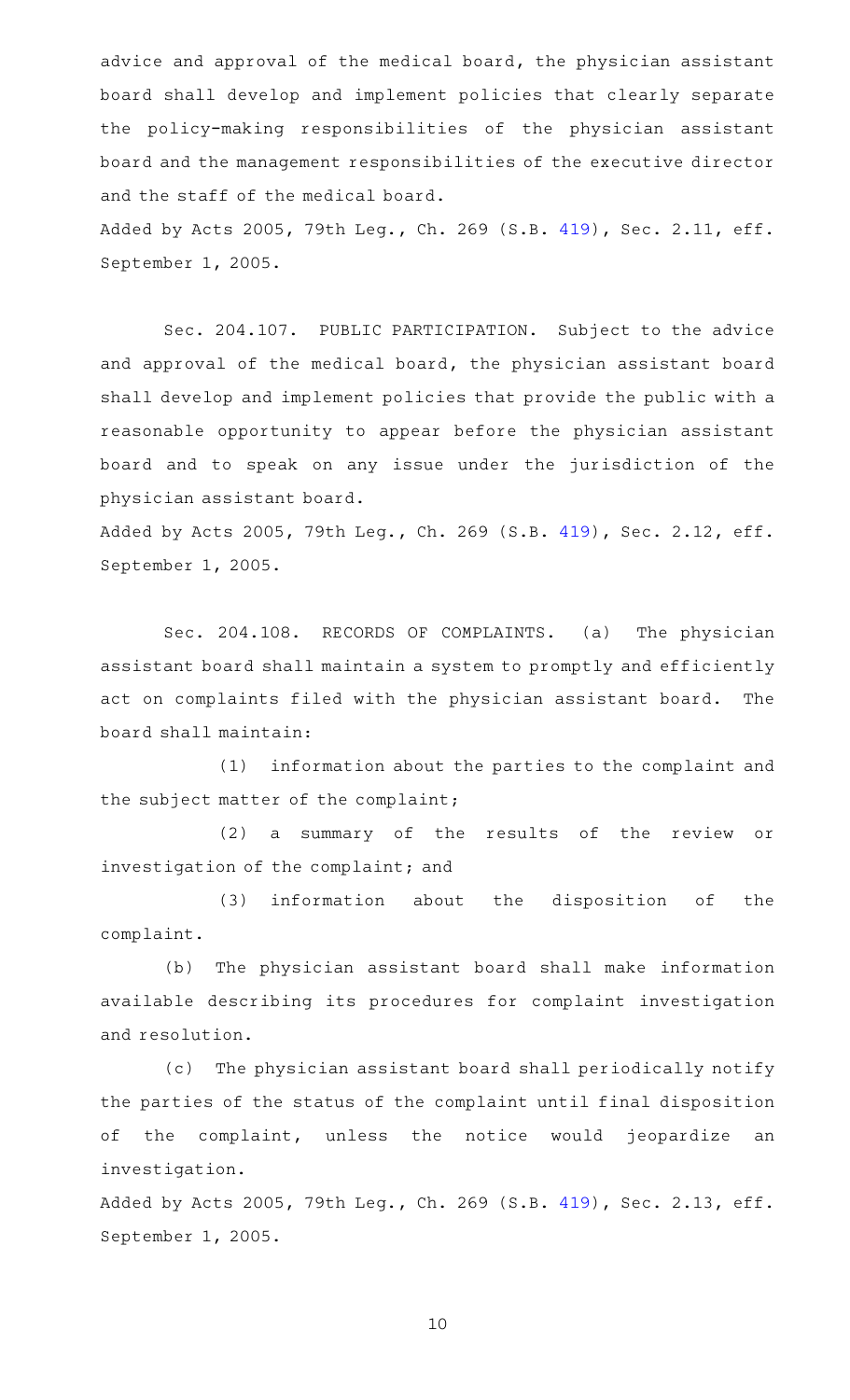Sec. 204.109. USE OF TECHNOLOGY. Subject to the advice and approval of the medical board, the physician assistant board shall implement a policy requiring the physician assistant board to use appropriate technological solutions to improve the physician assistant board's ability to perform its functions. The policy must ensure that the public is able to interact with the board on the Internet.

Added by Acts 2005, 79th Leg., Ch. 269 (S.B. [419](http://www.legis.state.tx.us/tlodocs/79R/billtext/html/SB00419F.HTM)), Sec. 2.14, eff. September 1, 2005.

Sec. 204.110. NEGOTIATED RULEMAKING AND ALTERNATIVE DISPUTE RESOLUTION POLICY. (a) Subject to the advice and approval of the medical board, the physician assistant board shall develop and implement a policy to encourage the use of:

(1) negotiated rulemaking procedures under Chapter [2008](http://www.statutes.legis.state.tx.us/GetStatute.aspx?Code=GV&Value=2008), Government Code, for the adoption of physician assistant board rules; and

(2) appropriate alternative dispute resolution procedures under Chapter [2009,](http://www.statutes.legis.state.tx.us/GetStatute.aspx?Code=GV&Value=2009) Government Code, to assist in the resolution of internal and external disputes under the physician assistant board's jurisdiction.

(b) The physician assistant board's procedures relating to alternative dispute resolution must conform, to the extent possible, to any model guidelines issued by the State Office of Administrative Hearings for the use of alternative dispute resolution by state agencies.

(c) The physician assistant board shall designate a trained person to:

(1) coordinate the implementation of the policy adopted under Subsection (a);

(2) serve as a resource for any training needed to implement the procedures for negotiated rulemaking or alternative dispute resolution; and

(3) collect data concerning the effectiveness of those procedures, as implemented by the physician assistant board. Added by Acts 2005, 79th Leg., Ch. 269 (S.B. [419](http://www.legis.state.tx.us/tlodocs/79R/billtext/html/SB00419F.HTM)), Sec. 2.15, eff. September 1, 2005.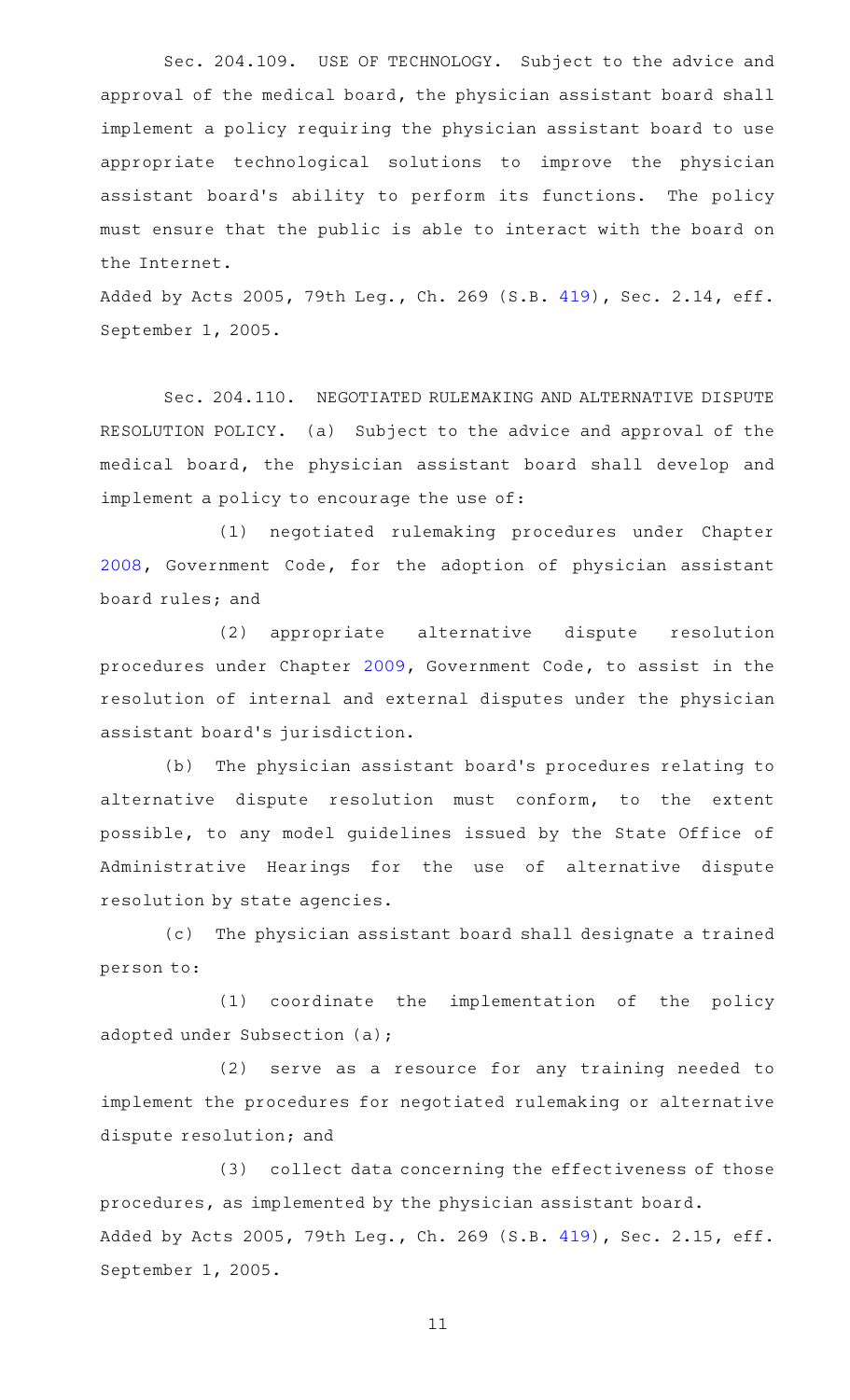SUBCHAPTER D. LICENSE REQUIREMENTS, EXEMPTIONS, AND RENEWAL

Sec. 204.151. LICENSE REQUIRED. A person may not practice as a physician assistant in this state unless the person holds a physician assistant license issued under this chapter. Acts 1999, 76th Leg., ch. 388, Sec. 1, eff. Sept. 1, 1999.

Sec. 204.152. ISSUANCE OF LICENSE. (a) The physician assistant board shall issue a license to an applicant who:

(1) meets the eligibility requirements of Section [204.153;](http://www.statutes.legis.state.tx.us/GetStatute.aspx?Code=OC&Value=204.153)

(2) submits an application on a form prescribed by the board;

 $(3)$  pays the required application fee;

(4) certifies that the applicant is mentally and physically able to function safely as a physician assistant; and

(5) submits to the board any other information the board considers necessary to evaluate the applicant 's qualifications.

(b) The physician assistant board may delegate authority to medical board employees to issue licenses under this chapter to applicants who clearly meet all licensing requirements. If the medical board employees determine that the applicant does not clearly meet all licensing requirements, the application shall be returned to the physician assistant board. A license issued under this subsection does not require formal physician assistant board approval.

Acts 1999, 76th Leg., ch. 388, Sec. 1, eff. Sept. 1, 1999. Amended by:

Acts 2005, 79th Leg., Ch. 269 (S.B. [419](http://www.legis.state.tx.us/tlodocs/79R/billtext/html/SB00419F.HTM)), Sec. 2.16, eff. September 1, 2005.

Sec. 204.1525. CRIMINAL HISTORY RECORD INFORMATION REQUIREMENT FOR LICENSE ISSUANCE. (a) The physician assistant board shall require that an applicant for a license submit a complete and legible set of fingerprints, on a form prescribed by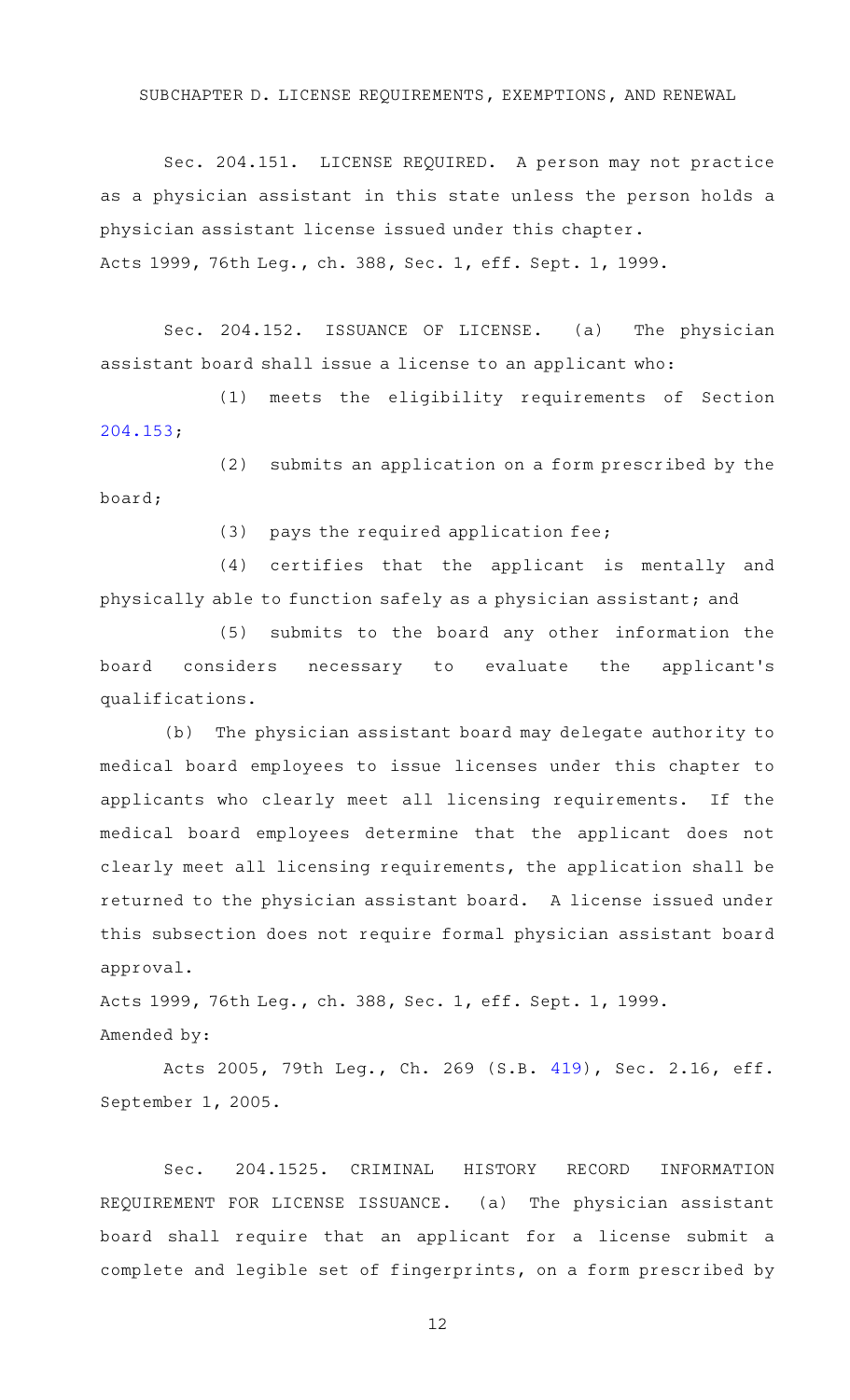the board, to the board or to the Department of Public Safety for the purpose of obtaining criminal history record information from the Department of Public Safety and the Federal Bureau of Investigation.

(b) The physician assistant board may not issue a license to a person who does not comply with the requirement of Subsection (a).

(c) The physician assistant board shall conduct a criminal history record information check of each applicant for a license using information:

(1) provided by the individual under this section; and

(2) made available to the board by the Department of Public Safety, the Federal Bureau of Investigation, and any other criminal justice agency under Chapter [411,](http://www.statutes.legis.state.tx.us/GetStatute.aspx?Code=GV&Value=411) Government Code.

(d) The physician assistant board may:

(1) enter into an agreement with the Department of Public Safety to administer a criminal history record information check required under this section; and

(2) authorize the Department of Public Safety to collect from each applicant the costs incurred by the Department of Public Safety in conducting the criminal history record information check.

Added by Acts 2017, 85th Leg., R.S., Ch. 928 (S.B. [1625](http://www.legis.state.tx.us/tlodocs/85R/billtext/html/SB01625F.HTM)), Sec. 4, eff. September 1, 2017.

Sec. 204.153. ELIGIBILITY REQUIREMENTS.

(a) To be eligible for a license under this chapter, an applicant must:

(1) successfully complete an educational program for physician assistants or surgeon assistants accredited by the Committee on Allied Health Education and Accreditation or by that committee 's predecessor or successor entities;

(2) pass the Physician Assistant National Certifying Examination administered by the National Commission on Certification of Physician Assistants;

(3) hold a certificate issued by the National Commission on Certification of Physician Assistants;

(4) meet any other requirement established by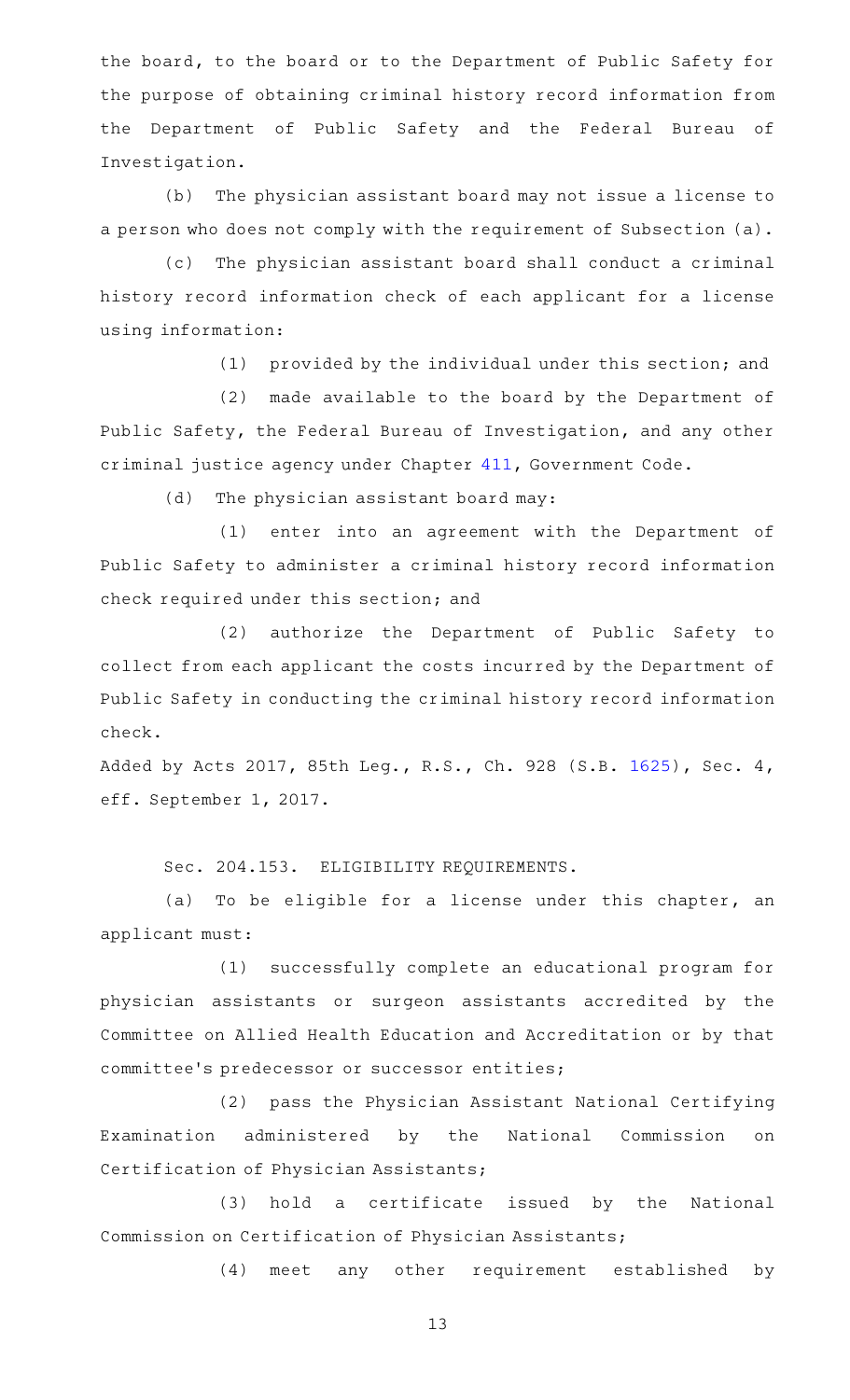physician assistant board rule; and

(5) pass a jurisprudence examination approved by the physician assistant board as provided by Subsection (a-1).

 $(a-1)$  The jurisprudence examination shall be conducted on the licensing requirements and other laws, rules, or regulations applicable to the physician assistant profession in this state. The physician assistant board shall establish rules for the jurisprudence examination under Subsection (a)(6) regarding:

 $(1)$  the development of the examination;

- $(2)$  applicable fees;
- $(3)$  administration of the examination;
- (4) reexamination procedures;
- (5) grading procedures; and
- (6) notice of results.

(b) In addition to the requirements of Subsection (a), an applicant is not eligible for a license, unless the physician assistant board takes the fact into consideration in determining whether to issue the license, if the applicant:

(1) has been issued a license, certificate, or registration as a physician assistant in this state or from a licensing authority in another state that is revoked or suspended; or

(2) is subject to probation or other disciplinary action for cause resulting from the applicant 's acts as a physician assistant.

Acts 1999, 76th Leg., ch. 388, Sec. 1, eff. Sept. 1, 1999. Amended by:

Acts 2005, 79th Leg., Ch. 269 (S.B. [419](http://www.legis.state.tx.us/tlodocs/79R/billtext/html/SB00419F.HTM)), Sec. 2.17, eff. September 1, 2005.

Acts 2017, 85th Leg., R.S., Ch. 928 (S.B. [1625](http://www.legis.state.tx.us/tlodocs/85R/billtext/html/SB01625F.HTM)), Sec. 5, eff. September 1, 2017.

Sec. 204.154. EXEMPTIONS FROM LICENSING REQUIREMENT FOR CERTAIN PHYSICIAN ASSISTANTS. A person is not required to hold a license issued under this chapter to practice as:

(1) a physician assistant student enrolled in a physician assistant or surgeon assistant educational program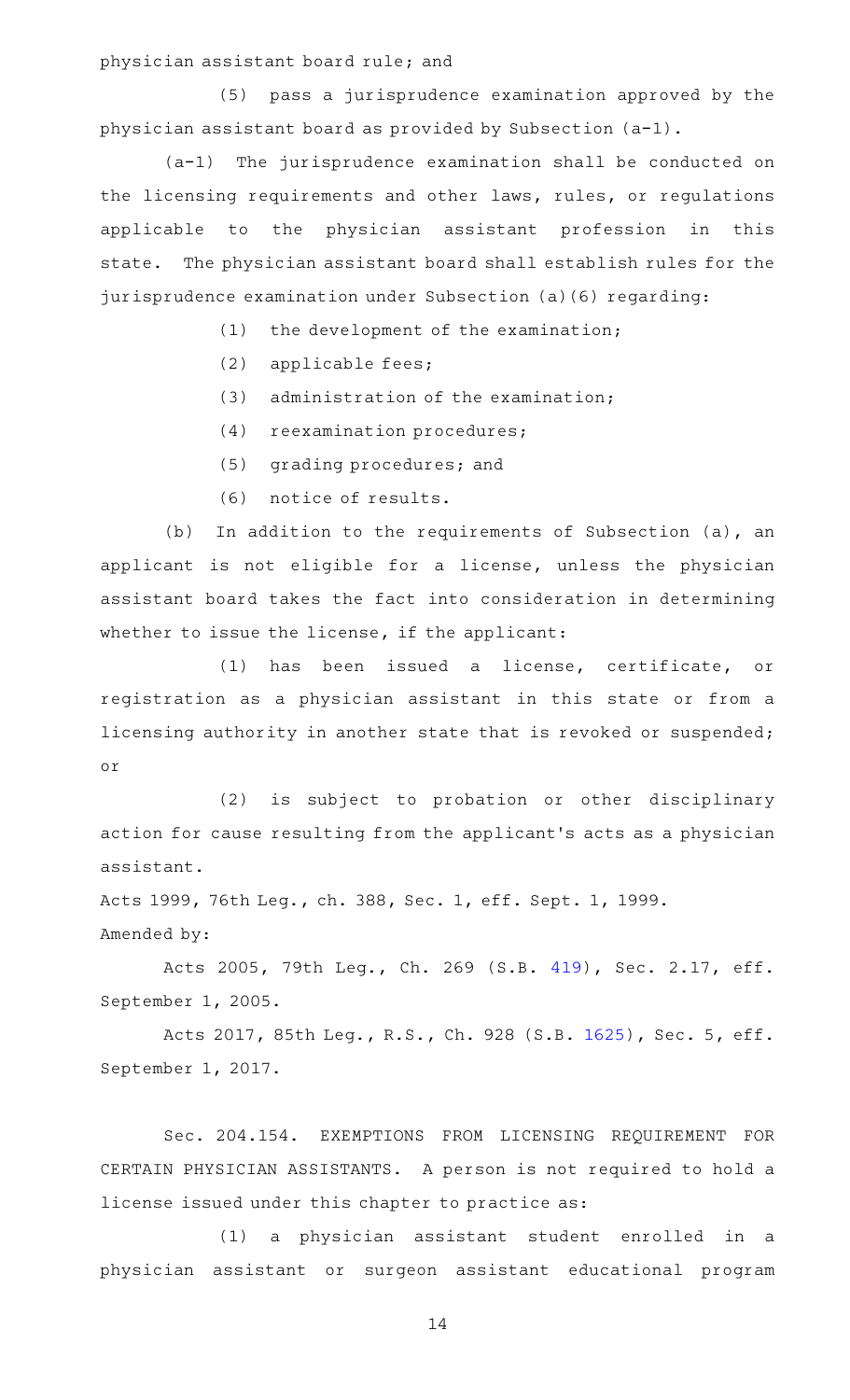accredited by the Committee on Allied Health Education and Accreditation of the American Medical Association or by successor entities as approved and designated by physician assistant board rule; or

(2) a physician assistant employed in the service of the federal government while performing duties related to that employment.

Acts 1999, 76th Leg., ch. 388, Sec. 1, eff. Sept. 1, 1999.

Sec. 204.155. TEMPORARY LICENSE. (a) The physician assistant board may issue a temporary license to an applicant who:

(1) meets all the qualifications for a license under this chapter but is waiting for the license to be issued at the next scheduled meeting of the board;

(2) seeks to temporarily substitute for a licensed physician assistant during the license holder 's absence, if the applicant:

(A) is licensed or registered in good standing in another state;

(B) submits an application on a form prescribed by the board; and

(C) pays the appropriate fee prescribed by the board; or

(3) has graduated from an educational program for physician assistants or surgeon assistants described by Section [204.153\(](http://www.statutes.legis.state.tx.us/GetStatute.aspx?Code=OC&Value=204.153)a)(1) not later than six months before applying for a temporary license and is waiting for examination results from the National Commission on Certification of Physician Assistants.

(b) A temporary license may be valid for not more than one year after the date issued as determined by board rule. Acts 1999, 76th Leg., ch. 388, Sec. 1, eff. Sept. 1, 1999. Amended by Acts 2001, 77th Leg., ch. 578, Sec. 1, eff. Sept. 1, 2001.

Sec. 204.156. LICENSE RENEWAL.

(a) A license issued under this chapter is valid for a term of two or more years, as determined by physician assistant board rule.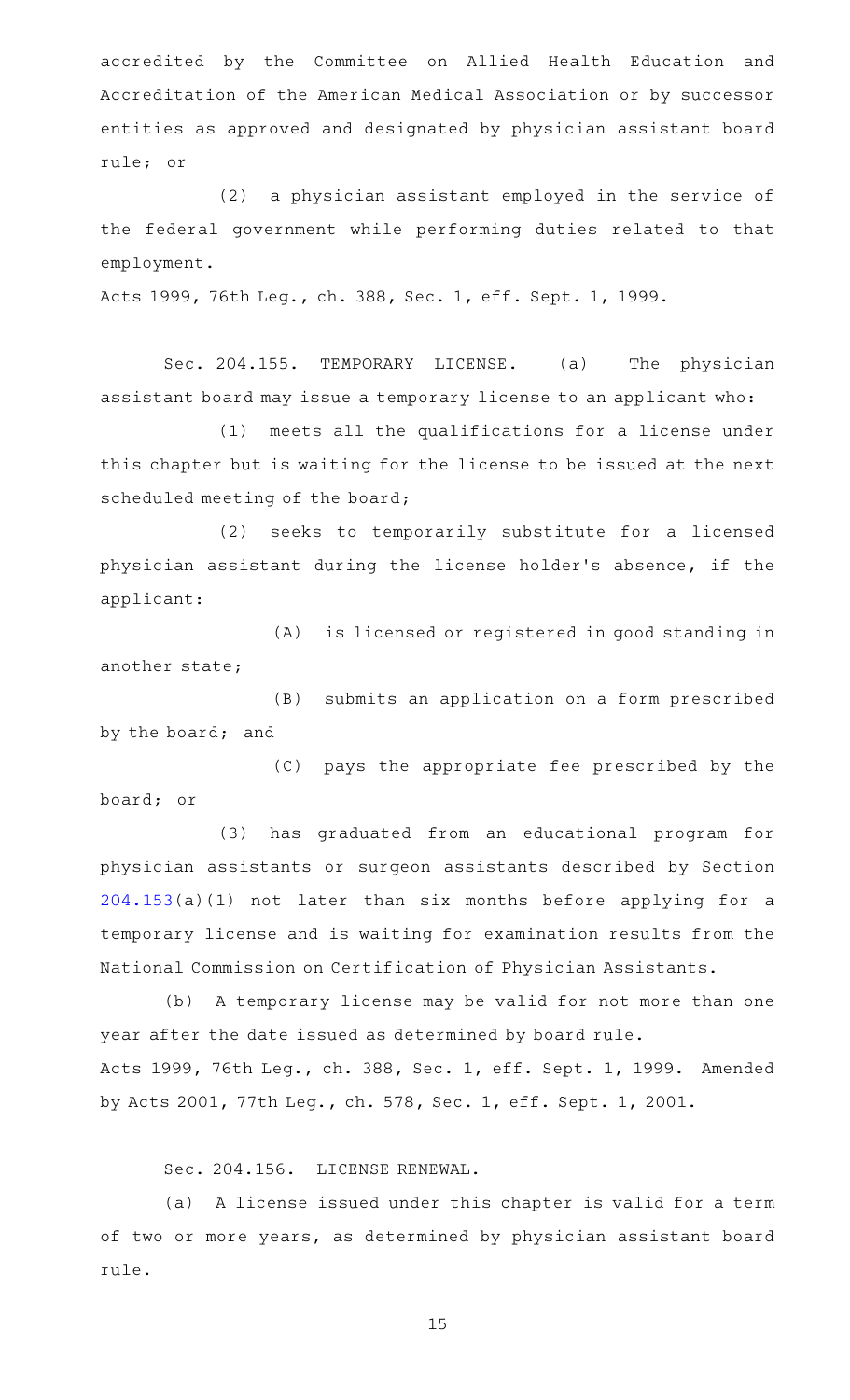$(a-1)$  On notification from the physician assistant board, a person who holds a license under this chapter may renew the license by:

- $(1)$  paying the required renewal fee;
- $(2)$  submitting the appropriate form; and

(3) meeting any other requirement established by board rule.

(b) The physician assistant board by rule may adopt a system under which licenses expire on various dates during the year.

(c) A person who is otherwise eligible to renew a license may renew an unexpired license by paying the required renewal fee to the physician assistant board before the expiration date of the license. A person whose license has expired may not engage in activities that require a license until the license has been renewed.

(d) A person whose license has been expired for 90 days or less may renew the license by paying to the physician assistant board a fee that is equal to  $1-1/2$  times the renewal fee for the license.

(e) A person whose license has been expired for more than 90 days but less than one year may renew the license by paying to the physician assistant board a fee equal to two times the renewal fee for the license.

(f)AAA person who was licensed in this state, moved to another state, and is currently licensed and has been in practice in the other state for the two years preceding the date of the application may obtain a new license without reexamination. The person must pay to the physician assistant board a fee that is equal to two times the normally required renewal fee for the license. Acts 1999, 76th Leg., ch. 388, Sec. 1, eff. Sept. 1, 1999. Amended by:

Acts 2005, 79th Leg., Ch. 269 (S.B. [419](http://www.legis.state.tx.us/tlodocs/79R/billtext/html/SB00419F.HTM)), Sec. 2.18, eff. September 1, 2005.

Acts 2017, 85th Leg., R.S., Ch. 928 (S.B. [1625](http://www.legis.state.tx.us/tlodocs/85R/billtext/html/SB01625F.HTM)), Sec. 6, eff. September 1, 2017.

Sec. 204.1561. CRIMINAL HISTORY RECORD INFORMATION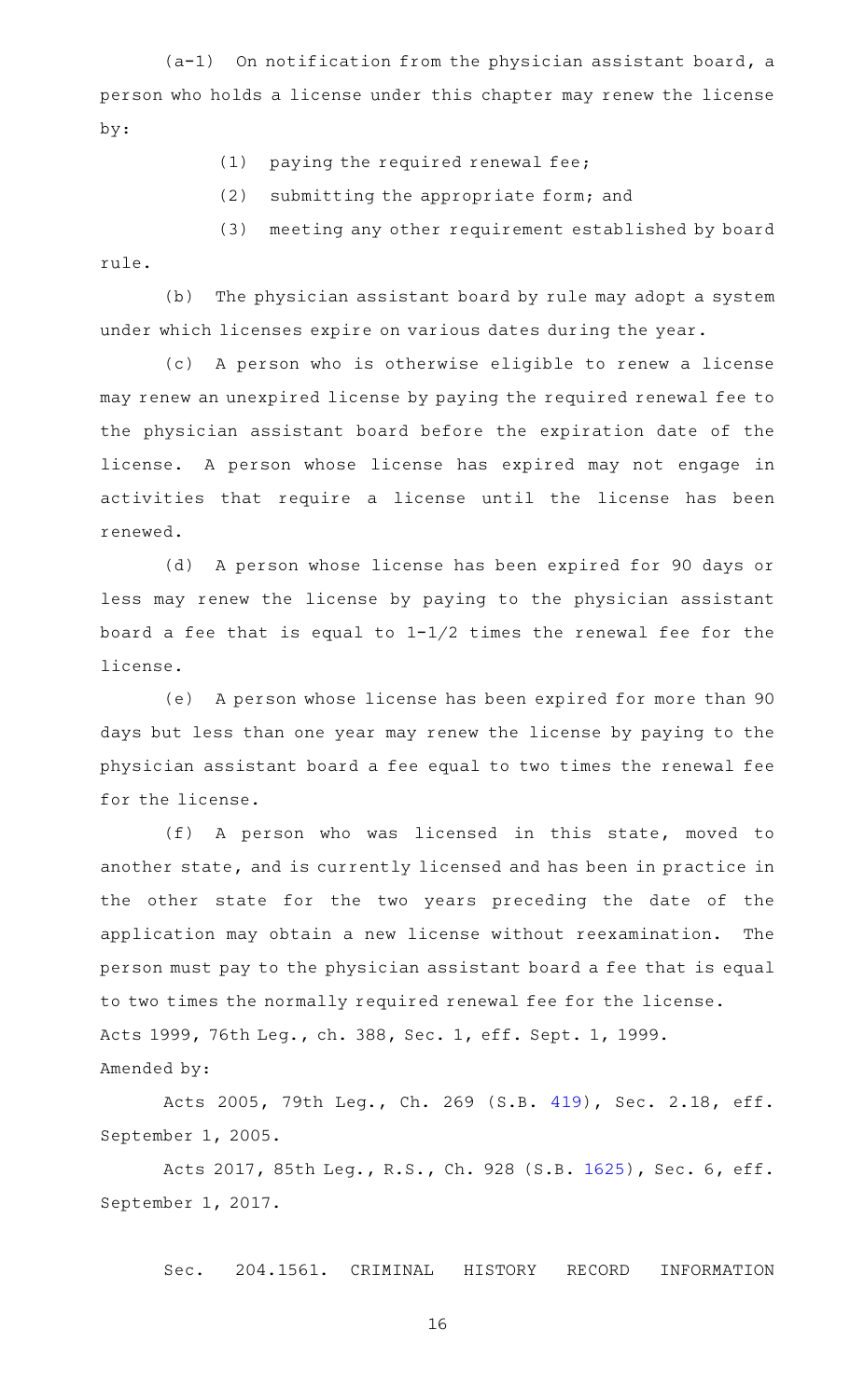REQUIREMENT FOR RENEWAL. (a) An applicant for renewal of a license issued under this chapter shall submit a complete and legible set of fingerprints for purposes of performing a criminal history record information check of the applicant as provided by Section [204.1525](http://www.statutes.legis.state.tx.us/GetStatute.aspx?Code=OC&Value=204.1525).

(b) The physician assistant board may administratively suspend or refuse to renew the license of a person who does not comply with the requirement of Subsection (a).

(c) A license holder is not required to submit fingerprints under this section for the renewal of the license if the holder has previously submitted fingerprints under:

 $(1)$  Section [204.1525](http://www.statutes.legis.state.tx.us/GetStatute.aspx?Code=OC&Value=204.1525) for the initial issuance of the license; or

(2) this section as part of a prior renewal of a license. Added by Acts 2017, 85th Leg., R.S., Ch. 928 (S.B. [1625](http://www.legis.state.tx.us/tlodocs/85R/billtext/html/SB01625F.HTM)), Sec. 7,

eff. September 1, 2017.

Sec. 204.1562. CONTINUING MEDICAL EDUCATION REQUIREMENTS. (a) The physician assistant board by rule shall adopt, monitor, and enforce a reporting program for the continuing medical education of license holders. The physician assistant board shall adopt and administer rules that:

(1) establish the number of hours of continuing medical education the physician assistant board determines appropriate as a prerequisite to the renewal of a license under this chapter;

(2) require at least one-half of the hours of continuing medical education established under Subdivision (1) to be approved by the physician assistant board; and

(3) adopt a process to assess a license holder's participation in continuing medical education courses.

(b) The physician assistant board may require that a specified number of continuing medical education hours be completed informally, including through self-study and self-directed education.

Added by Acts 2005, 79th Leg., Ch. 269 (S.B. [419](http://www.legis.state.tx.us/tlodocs/79R/billtext/html/SB00419F.HTM)), Sec. 2.19, eff.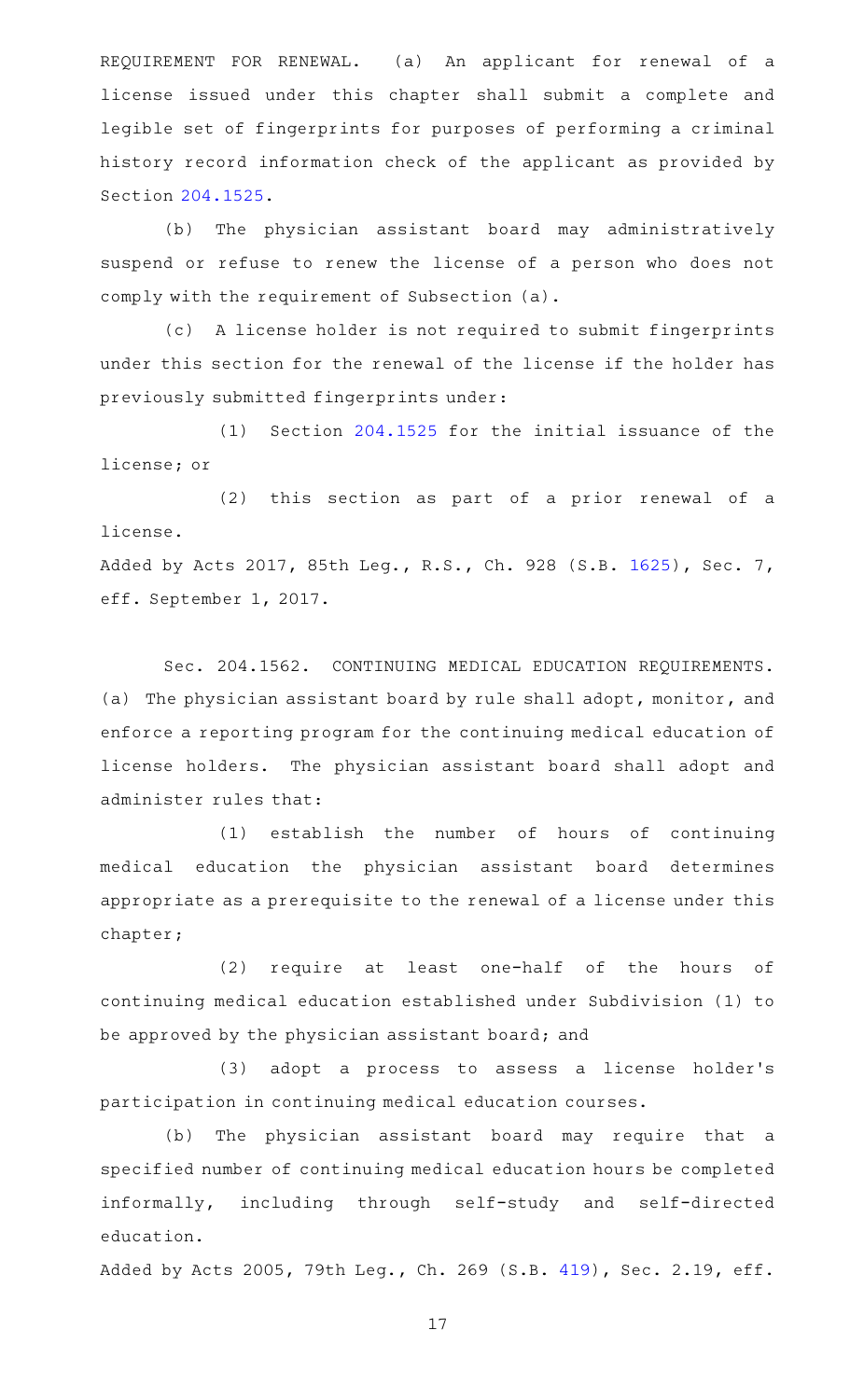Sec. 204.1565. INFORMAL CONTINUING MEDICAL EDUCATION. (a) In this section, "practice serving a medically underserved population" has the meaning assigned by Section [157.051.](http://www.statutes.legis.state.tx.us/GetStatute.aspx?Code=OC&Value=157.051)

(b) The physician assistant board by rule shall permit a license holder to complete half of any informal continuing medical education hours required to renew a license under this chapter by providing volunteer medical services at a practice serving a medically underserved population, other than a site that is a primary practice site of the license holder.

Added by Acts 2001, 77th Leg., ch. 1420, Sec. 14.053(a), eff. Sept. 1, 2001.

## Amended by:

Acts 2013, 83rd Leg., R.S., Ch. 418 (S.B. [406\)](http://www.legis.state.tx.us/tlodocs/83R/billtext/html/SB00406F.HTM), Sec. 12, eff. November 1, 2013.

Sec. 204.157. INACTIVE STATUS. (a) A person licensed under this chapter may place the person 's license on inactive status by applying to the physician assistant board. A person whose license is on inactive status is excused from paying renewal fees for the license.

(b) The holder of a license on inactive status may not practice as a physician assistant. A violation of this subsection is considered to be practicing without a license.

(c) A person whose license is on inactive status under this section may return the person's license to active status by:

 $(1)$  applying to the physician assistant board;

(2) satisfying the requirements of Section  $204.156$ ; and

(3) paying the fee established by the physician assistant board for returning a license to active status.

(d) The physician assistant board by rule shall establish a limit on the length of time a physician assistant 's license may remain on inactive status.

Acts 1999, 76th Leg., ch. 388, Sec. 1, eff. Sept. 1, 1999. Amended by: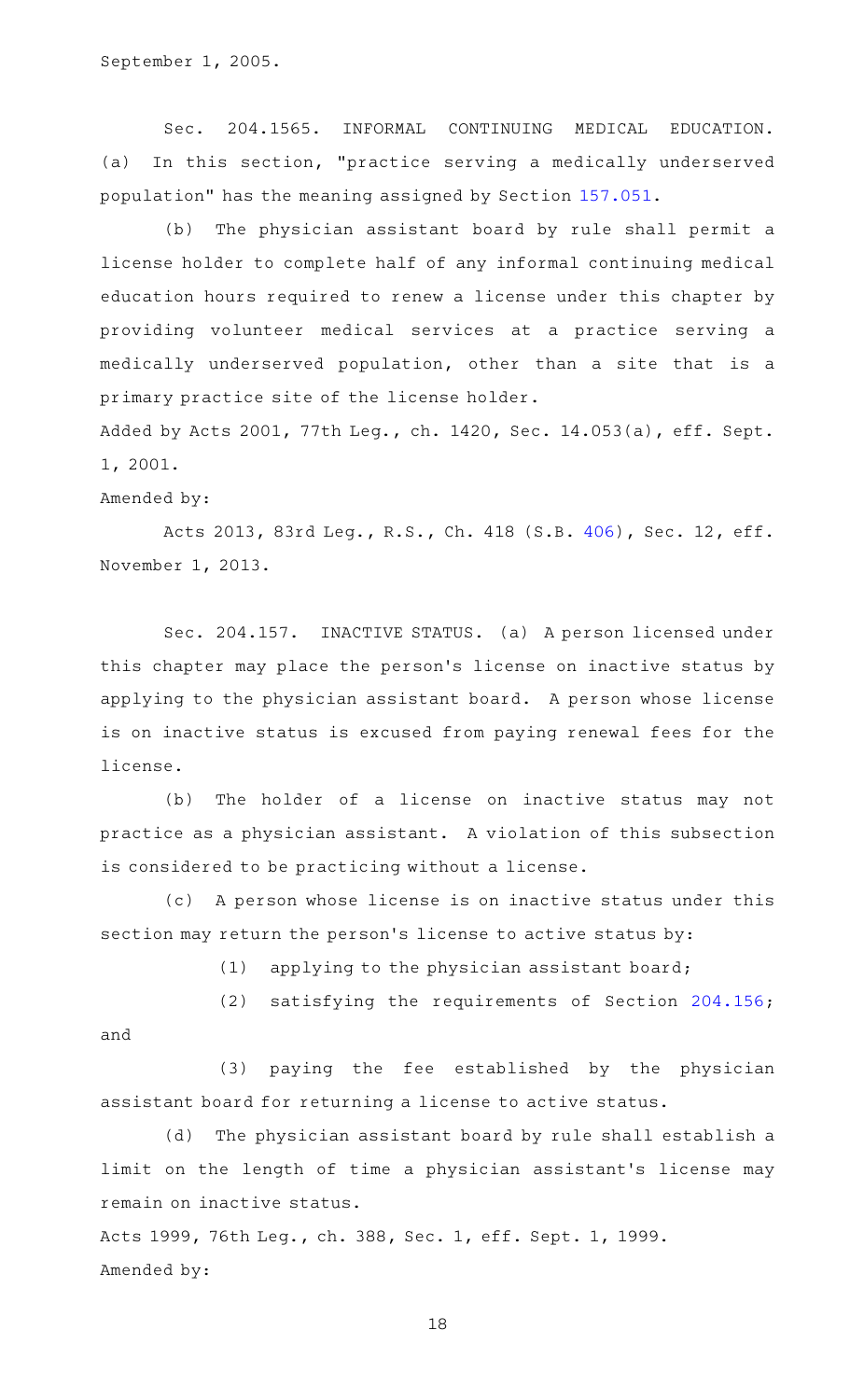Acts 2005, 79th Leg., Ch. 269 (S.B. [419](http://www.legis.state.tx.us/tlodocs/79R/billtext/html/SB00419F.HTM)), Sec. 2.20, eff. September 1, 2005.

Sec. 204.158. REFUSAL FOR VIOLATION OF BOARD ORDER. The physician assistant board may refuse to renew a license issued under this chapter if the license holder is in violation of a physician assistant board order.

Added by Acts 2017, 85th Leg., R.S., Ch. 928 (S.B. [1625](http://www.legis.state.tx.us/tlodocs/85R/billtext/html/SB01625F.HTM)), Sec. 8, eff. September 1, 2017.

### SUBCHAPTER E. PRACTICE BY LICENSE HOLDER

Sec. 204.201. NOTICE OF INTENT TO PRACTICE. (a) Before beginning practice, each physician assistant licensed under this chapter shall submit on a form prescribed by the physician assistant board notice of the license holder 's intent to practice. The notice must include:

 $(1)$  the name, business address, license number, and telephone number of the physician assistant; and

(2) the name, business address, Texas license number, and telephone number of the physician assistant 's supervising physician.

(b) A physician assistant shall notify the physician assistant board of any change in, or addition to, the person acting as a supervising physician for the physician assistant not later than the 30th day after the date the change or addition occurs. Acts 1999, 76th Leg., ch. 388, Sec. 1, eff. Sept. 1, 1999.

Sec. 204.202. SCOPE OF PRACTICE. (a) The practice of a physician assistant includes providing medical services delegated by a supervising physician that are within the education, training, and experience of the physician assistant.

(b) Medical services provided by a physician assistant may include:

(1) obtaining patient histories and performing physical examinations;

(2) ordering or performing diagnostic and therapeutic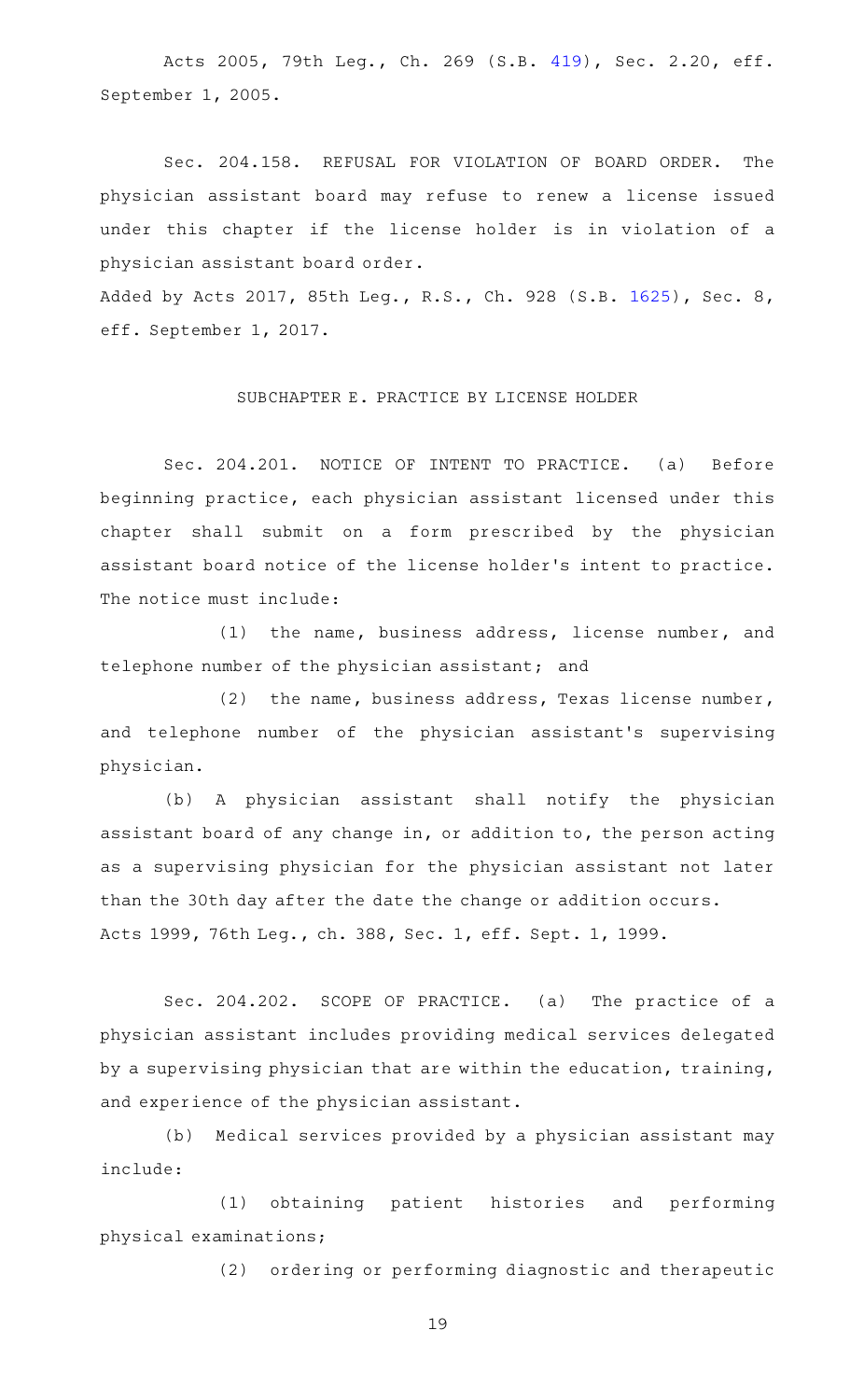procedures;

- $(3)$  formulating a working diagnosis;
- (4) developing and implementing a treatment plan;

(5) monitoring the effectiveness of therapeutic interventions;

 $(6)$  assisting at surgery;

(7) offering counseling and education to meet patient needs;

(8) requesting, receiving, and signing for the receipt of pharmaceutical sample prescription medications and distributing the samples to patients in a specific practice setting in which the physician assistant is authorized to prescribe pharmaceutical medications and sign prescription drug orders as provided by Section [157.0512](http://www.statutes.legis.state.tx.us/GetStatute.aspx?Code=OC&Value=157.0512) or [157.054](http://www.statutes.legis.state.tx.us/GetStatute.aspx?Code=OC&Value=157.054);

(9) prescribing or ordering a drug or device as provided by Subchapter B, Chapter [157;](http://www.statutes.legis.state.tx.us/GetStatute.aspx?Code=OC&Value=157) and

(10) making appropriate referrals.

(c) The activities listed by Subsection (b) may be performed in any place authorized by a supervising physician, including a clinic, hospital, ambulatory surgical center, patient home, nursing home, or other institutional setting.

(d)AAA physician assistant 's signature attesting to the provision of a service the physician assistant is legally authorized to provide satisfies any documentation requirement for that service established by a state agency.

(e)AAA physician assistant is the agent of the physician assistant 's supervising physician for any medical services that are delegated by that physician and that:

(1) are within the physician assistant's scope of practice; and

(2) are delineated by protocols, practice guidelines, or practice directives established by the supervising physician. Acts 1999, 76th Leg., ch. 388, Sec. 1, eff. Sept. 1, 1999. Amended by Acts 2001, 77th Leg., ch. 112, Sec. 3, eff. May 11, 2001; Acts 2001, 77th Leg., ch. 178, Sec. 1, eff. Sept. 1, 2001; Acts 2001, 77th Leg., ch. 1420, Sec. 14.054(a), eff. Sept. 1, 2001. Amended by: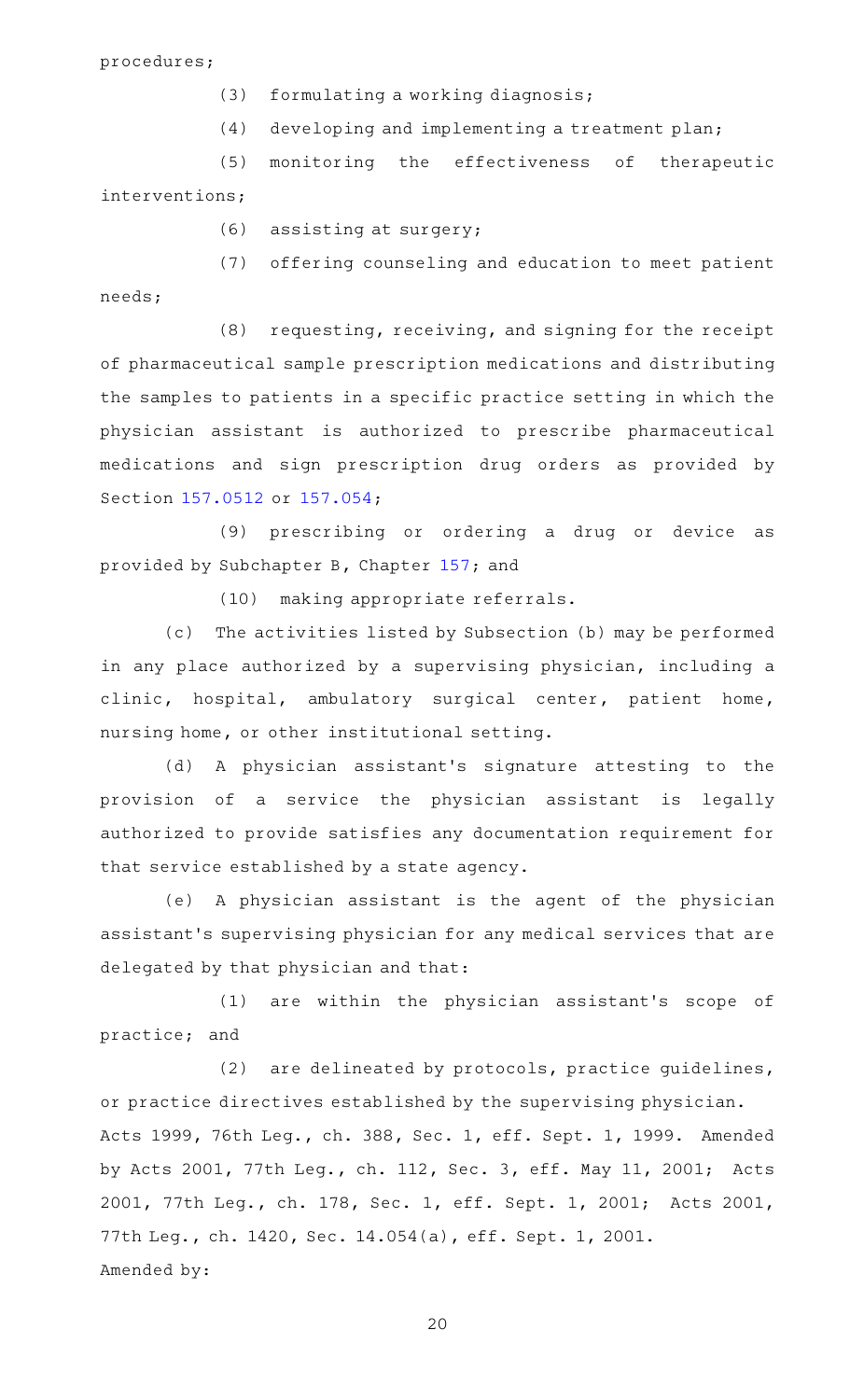Acts 2013, 83rd Leg., R.S., Ch. 418 (S.B. [406\)](http://www.legis.state.tx.us/tlodocs/83R/billtext/html/SB00406F.HTM), Sec. 13, eff. November 1, 2013.

Sec. 204.203. IDENTIFICATION REQUIREMENTS. A physician assistant shall:

(1) keep the physician assistant's license available for inspection at the physician assistant 's primary place of business; and

(2) when engaged in the physician assistant's professional activities, wear a name tag identifying the license holder as a physician assistant.

Acts 1999, 76th Leg., ch. 388, Sec. 1, eff. Sept. 1, 1999.

Sec. 204.204. SUPERVISION REQUIREMENTS. (a) A physician assistant shall be supervised by a supervising physician. A physician assistant may have more than one supervising physician. The supervising physician oversees the activities of, and accepts responsibility for, medical services provided by the physician assistant.

(b) Supervision of a physician assistant by a supervising physician must be continuous. The supervision does not require the constant physical presence of the supervising physician where physician assistant services are being performed, but, if a supervising physician is not present, the supervising physician and the physician assistant must be, or must be able to easily be, in contact with one another by radio, telephone, or another telecommunication device.

(c) The number of physician assistants a physician may supervise in a practice setting may not be less than the number of physician assistants to whom a physician may delegate the authority to prescribe or order a drug or device in that practice setting under Subchapter B, Chapter [157.](http://www.statutes.legis.state.tx.us/GetStatute.aspx?Code=OC&Value=157)

Acts 1999, 76th Leg., ch. 388, Sec. 1, eff. Sept. 1, 1999. Amended by:

Acts 2013, 83rd Leg., R.S., Ch. 418 (S.B. [406\)](http://www.legis.state.tx.us/tlodocs/83R/billtext/html/SB00406F.HTM), Sec. 14, eff. November 1, 2013.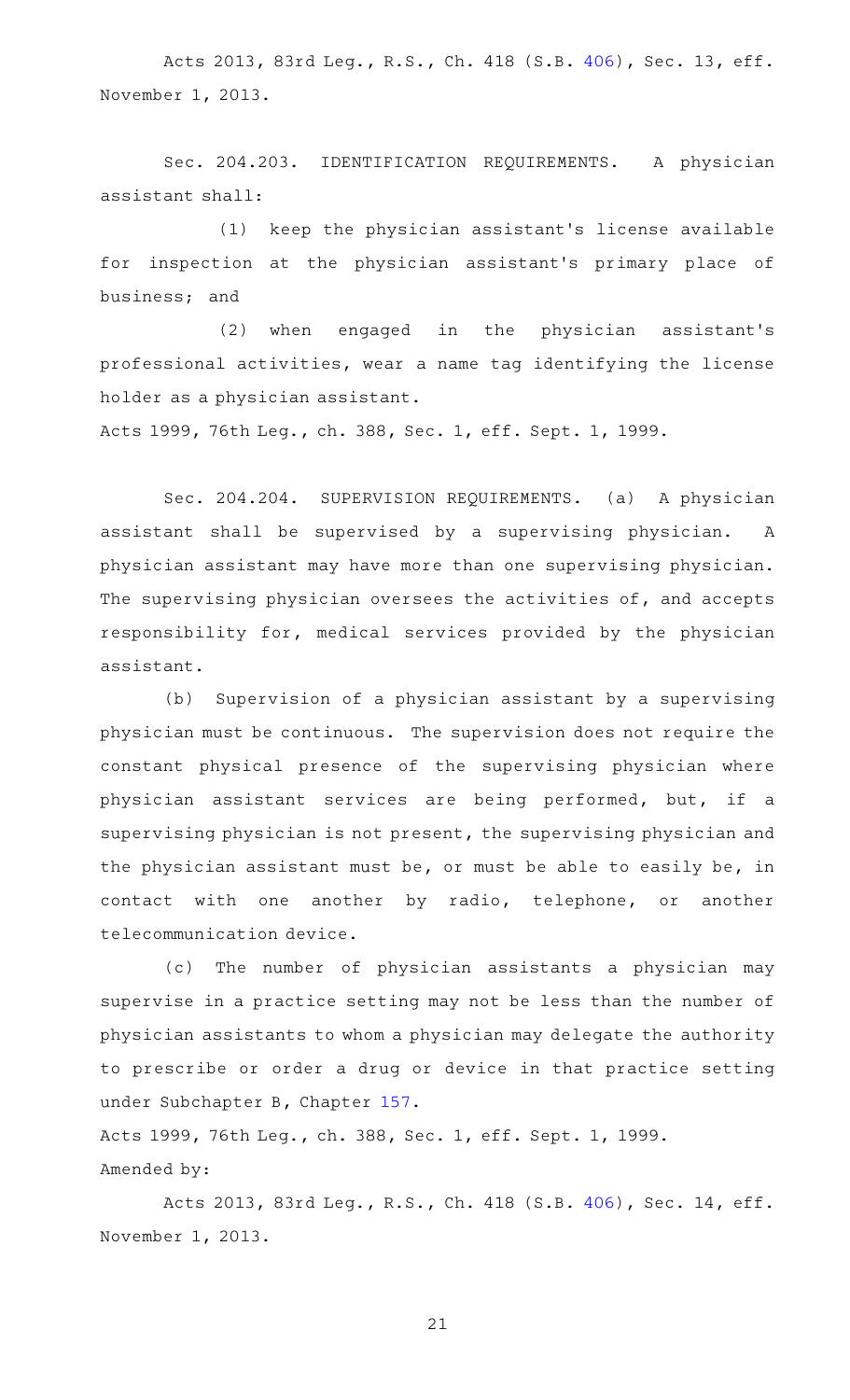Sec. 204.2045. VOLUNTEER CARE AND SERVICES PERFORMED DURING DISASTER. (a) The supervision and delegation requirements of this chapter and Subtitle B do not apply to medical tasks performed by a physician assistant:

(1) during a disaster under the state emergency management plan adopted under Section [418.042](http://www.statutes.legis.state.tx.us/GetStatute.aspx?Code=GV&Value=418.042), Government Code;

(2) during a disaster declared by the governor or United States government; or

(3) as a volunteer for a charitable organization or at a public or private event, including a religious event, sporting event, community event, or health fair.

(a-1) This section does not apply to medical tasks performed by a physician assistant for compensation or other remuneration.

(b) A physician assistant performing medical tasks under this section:

(1) is entitled to the immunity from liability provided by Section [74.151,](http://www.statutes.legis.state.tx.us/GetStatute.aspx?Code=CP&Value=74.151) Civil Practice and Remedies Code; and

(2) is acting within the scope of the physician assistant 's license for purposes of immunity under Section [84.004](http://www.statutes.legis.state.tx.us/GetStatute.aspx?Code=CP&Value=84.004)(c), Civil Practice and Remedies Code.

(c)AAA physician assistant may perform tasks described by this section:

(1) under the supervision of any physician who is also performing volunteer work in the disaster, for the charitable organization, or at the public or private event; or

 $(2)$  without the supervision of a physician, if a physician is not available to provide supervision.

(d) A physician assistant employed by the United States government or licensed in another state may perform medical tasks in this state in circumstances described by Subsection (a)(1) or (2) without holding a license in this state.

Added by Acts 2005, 79th Leg., Ch. 580 (H.B. [1577](http://www.legis.state.tx.us/tlodocs/79R/billtext/html/HB01577F.HTM)), Sec. 1, eff. June 17, 2005.

Amended by:

Acts 2017, 85th Leg., R.S., Ch. 1053 (H.B. [1978](http://www.legis.state.tx.us/tlodocs/85R/billtext/html/HB01978F.HTM)), Sec. 1, eff. September 1, 2017.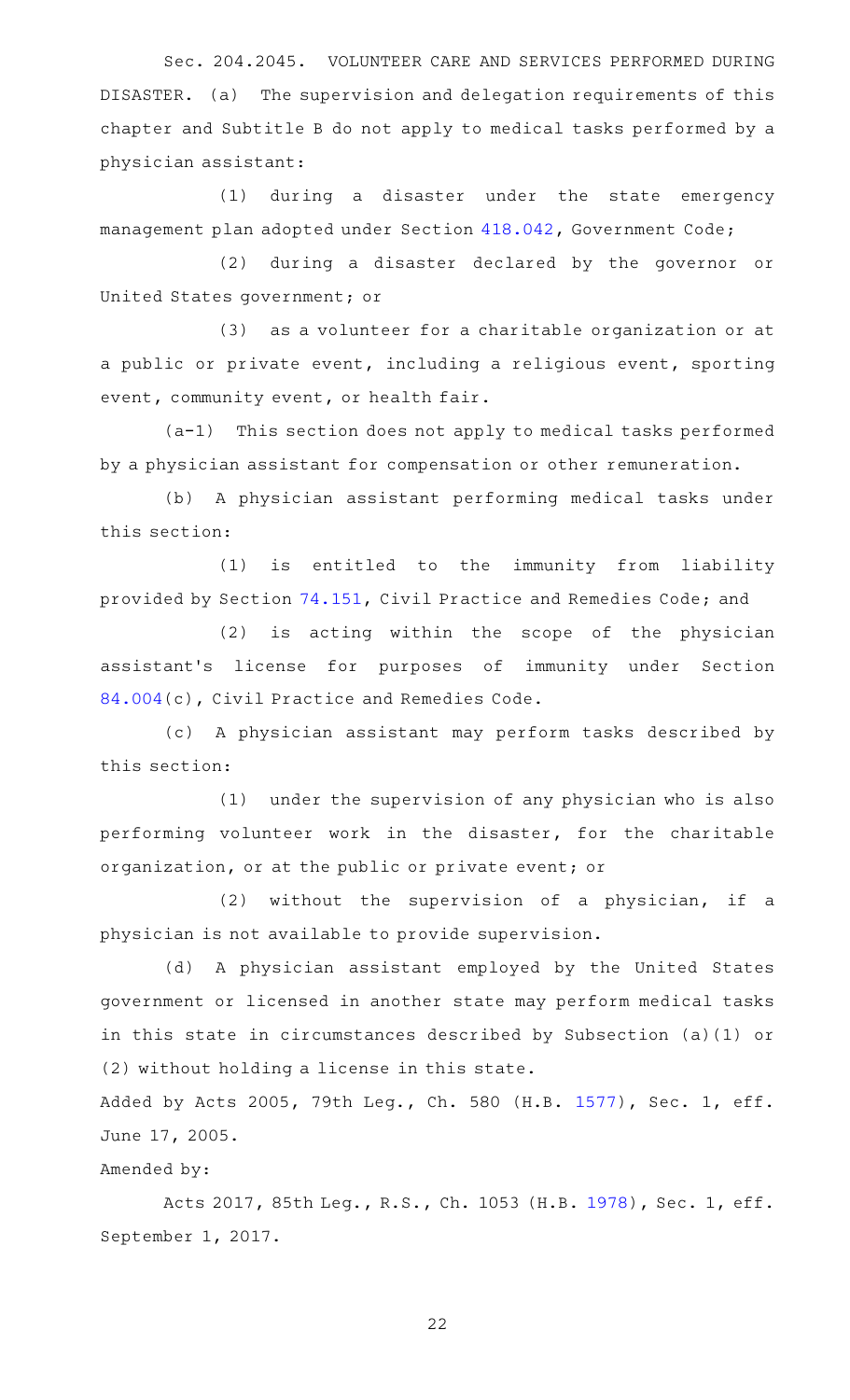Sec. 204.205. REQUIREMENTS FOR SUPERVISING PHYSICIAN. A supervising physician must:

(1) hold an unrestricted and active license as a physician in this state;

(2) notify the medical board of the physician's intent to supervise a physician assistant;

(3) submit to the medical board a statement that the physician will:

(A) supervise the physician assistant according to medical board rule; and

(B) retain professional and legal responsibility for the care provided by the physician assistant; and

(4) receive approval from the medical board to supervise the physician assistant.

Acts 1999, 76th Leg., ch. 388, Sec. 1, eff. Sept. 1, 1999.

Sec. 204.206. ESTABLISHMENT OF CERTAIN FUNCTIONS AND STANDARDS. Each physician assistant and the physician assistant 's supervising physician shall ensure that:

(1) the physician assistant's scope of function is identified;

(2) delegation of medical tasks is appropriate to the physician assistant 's level of competence;

(3) the relationship between the physician assistant and the supervising physician and the access of the physician assistant to the supervising physician are defined; and

(4) a process is established for evaluating the physician assistant 's performance.

Acts 1999, 76th Leg., ch. 388, Sec. 1, eff. Sept. 1, 1999.

Sec. 204.207. ASSUMPTION OF PROFESSIONAL LIABILITY. (a) Each supervising physician retains legal responsibility for a physician assistant 's patient care activities, including the provision of care and treatment to a patient in a health care facility.

(b) If a physician assistant is employed by an entity, including a health care facility, the entity shares the legal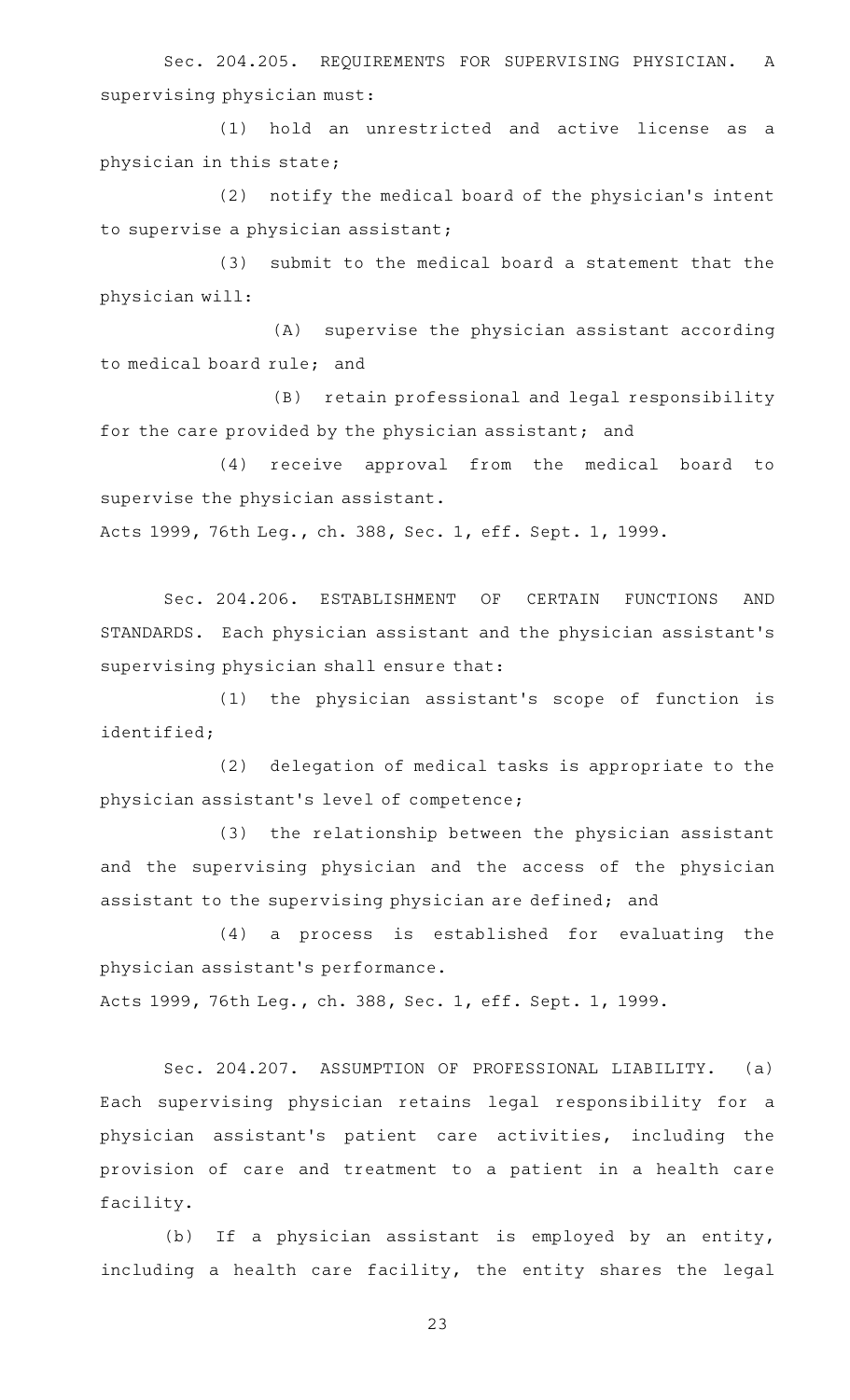responsibility for the physician assistant 's acts or omissions with the physician assistant 's supervising physician. Acts 1999, 76th Leg., ch. 388, Sec. 1, eff. Sept. 1, 1999.

Sec. 204.208. DUTY TO REPORT; MEDICAL PEER REVIEW. (a) A medical peer review committee in this state, physician assistant, physician assistant student, or physician lawfully practicing medicine in this state shall report relevant information to the physician assistant board related to the acts of a physician assistant in this state if, in the person's opinion, a physician assistant poses a continuing threat to the public welfare through practice as a physician assistant. The duty to report under this section may not be nullified through contract.

(b) Sections [160.002,](http://www.statutes.legis.state.tx.us/GetStatute.aspx?Code=OC&Value=160.002) [160.003,](http://www.statutes.legis.state.tx.us/GetStatute.aspx?Code=OC&Value=160.003) [160.006,](http://www.statutes.legis.state.tx.us/GetStatute.aspx?Code=OC&Value=160.006) [160.007\(](http://www.statutes.legis.state.tx.us/GetStatute.aspx?Code=OC&Value=160.007)d), [160.009,](http://www.statutes.legis.state.tx.us/GetStatute.aspx?Code=OC&Value=160.009) [160.013,](http://www.statutes.legis.state.tx.us/GetStatute.aspx?Code=OC&Value=160.013) [160.014](http://www.statutes.legis.state.tx.us/GetStatute.aspx?Code=OC&Value=160.014), and [160.015](http://www.statutes.legis.state.tx.us/GetStatute.aspx?Code=OC&Value=160.015) apply to medical peer review relating to the practice of a physician assistant.

(c) A person, including a health care entity or medical peer review committee, that without malice furnishes records, information, or assistance to the physician assistant board is immune from any civil liability arising from that act. Acts 1999, 76th Leg., ch. 388, Sec. 1, eff. Sept. 1, 1999. Amended by Acts 2001, 77th Leg., ch. 1420, Sec. 14.055, eff. Sept. 1, 2001.

Sec. 204.209. JOINTLY OWNED ENTITIES WITH PHYSICIANS. (a) A physician assistant who jointly owns an entity with a physician shall report annually to the physician assistant board the ownership interest and other information required by physician assistant board rule.

(b) The physician assistant board shall assess a fee for processing each report required by Subsection (a).

(c)AAA report filed under Subsection (a) is public information for purposes of Chapter [552,](http://www.statutes.legis.state.tx.us/GetStatute.aspx?Code=GV&Value=552) Government Code. Added by Acts 2011, 82nd Leg., R.S., Ch. 782 (H.B. [2098](http://www.legis.state.tx.us/tlodocs/82R/billtext/html/HB02098F.HTM)), Sec. 5, eff. June 17, 2011.

Sec. 204.210. PROTECTION FOR REFUSAL TO ENGAGE IN CERTAIN CONDUCT. (a) A person may not suspend, terminate, or otherwise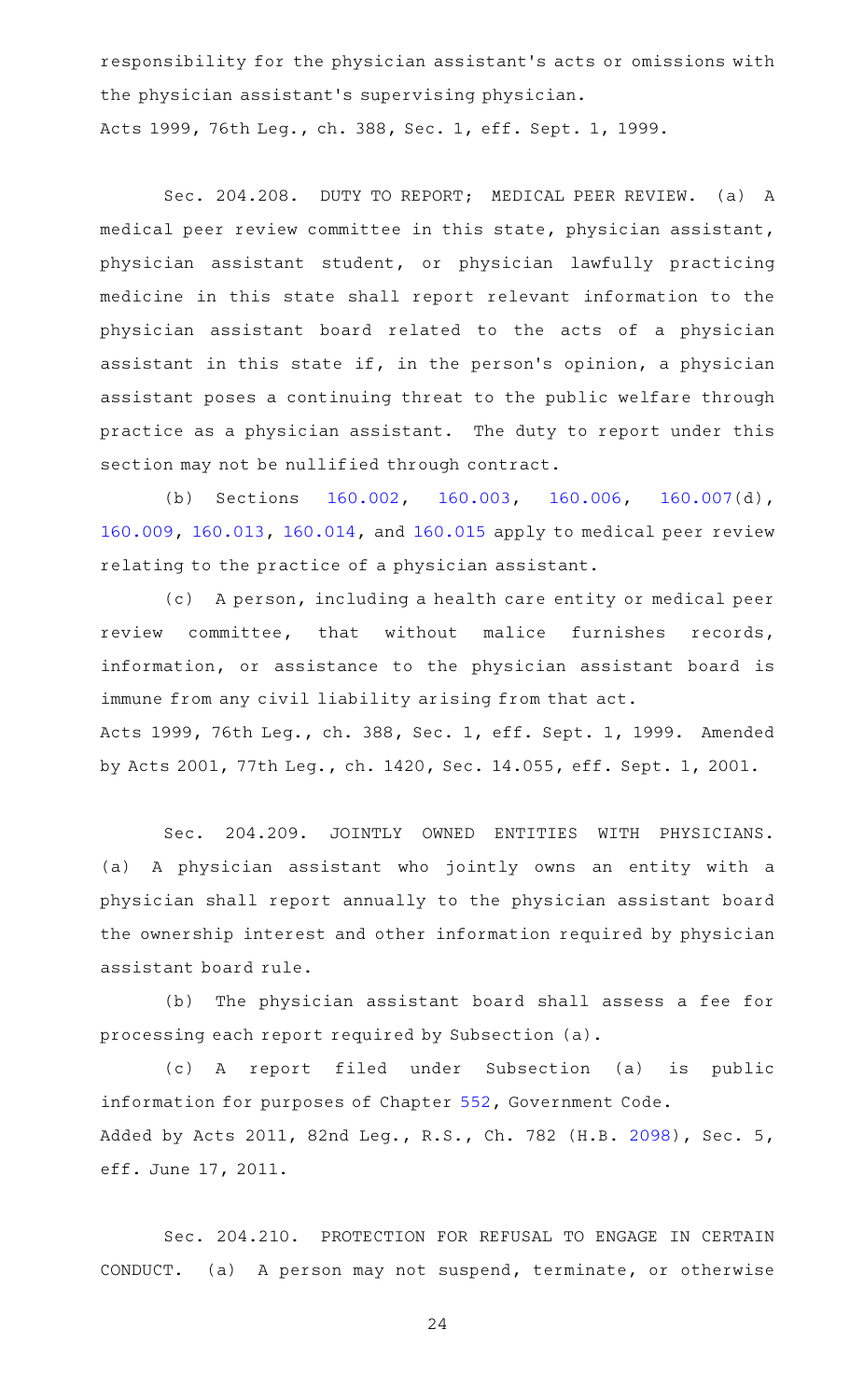discipline, discriminate against, or retaliate against:

(1) a physician assistant who refuses to engage in an act or omission as provided by Subsection (b); or

(2) a person who advises a physician assistant of the physician assistant 's rights under this section.

(b) A physician assistant may refuse to engage in an act or omission relating to patient care that would constitute grounds for reporting the physician assistant to the physician assistant board under Section [204.208](http://www.statutes.legis.state.tx.us/GetStatute.aspx?Code=OC&Value=204.208) or that violates this chapter or a rule adopted under this chapter if the physician assistant notifies the person at the time of the refusal that the reason for refusing is that the act or omission:

(1) constitutes grounds for reporting the physician assistant to the physician assistant board; or

(2) is a violation of this chapter or a rule adopted under this chapter.

(c) An act by a person under Subsection (a) does not constitute a violation of this section if a medical peer review committee determines:

(1) that the act or omission the physician assistant refused to engage in was not:

(A) conduct reportable to the physician assistant board under Section [204.208](http://www.statutes.legis.state.tx.us/GetStatute.aspx?Code=OC&Value=204.208); or

(B) a violation of this chapter or a rule adopted under this chapter; or

 $(2)$  that:

(A) the act or omission in which the physician assistant refused to engage was conduct reportable to the physician assistant board or a violation of this chapter or a rule adopted under this chapter; and

 $(B)$  the person:

(i) rescinds any disciplinary or discriminatory action taken against the physician assistant;

(ii) compensates the physician assistant for any lost wages; and

(iii) restores to the physician assistant any lost benefits.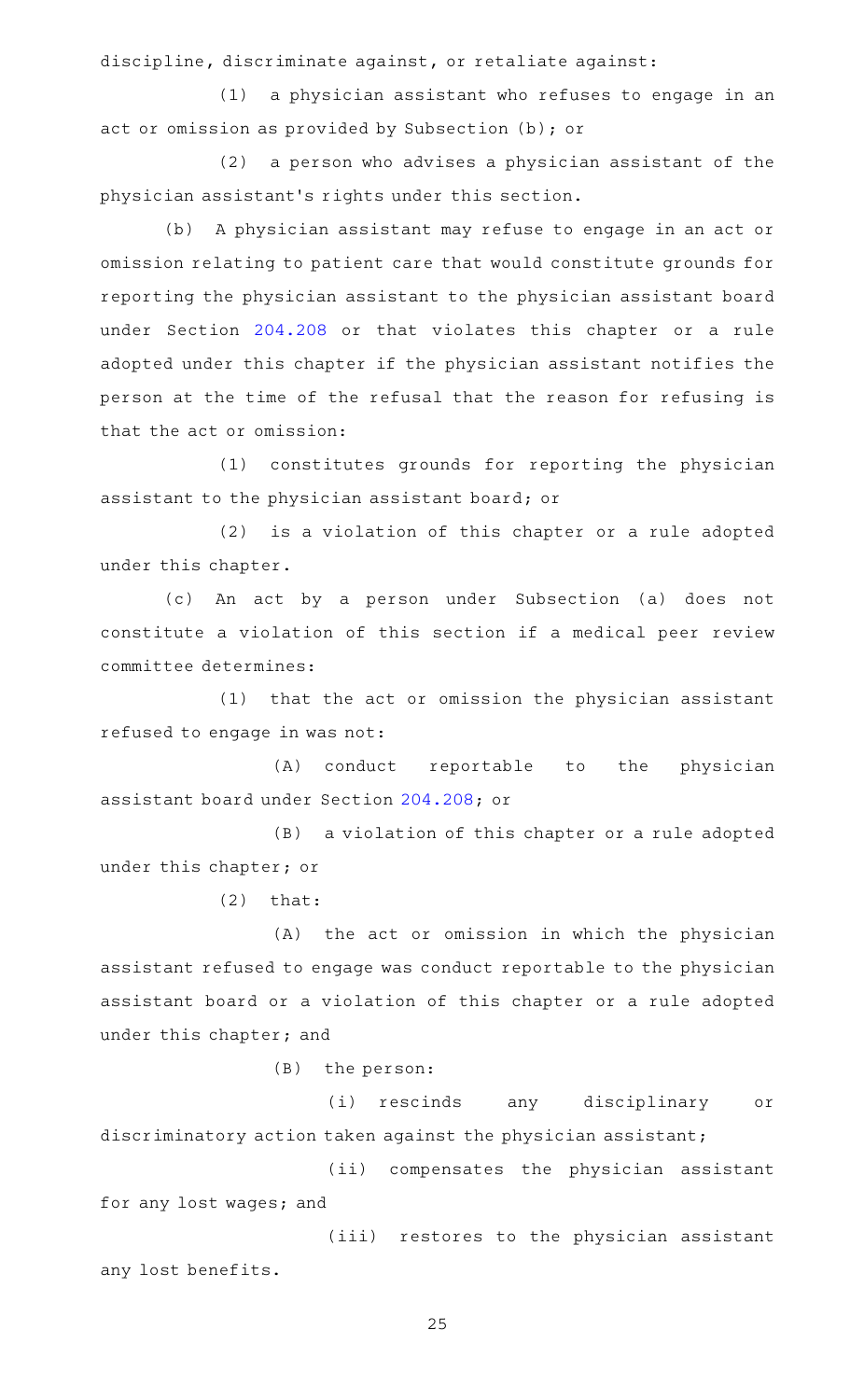(d) A physician assistant's rights under this section may not be nullified by a contract.

(e) An appropriate licensing agency may take action against a person who violates this section. Added by Acts 2017, 85th Leg., R.S., Ch. 928 (S.B. [1625](http://www.legis.state.tx.us/tlodocs/85R/billtext/html/SB01625F.HTM)), Sec. 9, eff. September 1, 2017.

SUBCHAPTER F. COMPLAINTS AND INVESTIGATIVE INFORMATION

Sec. 204.251. COMPLAINT INFORMATION AND STATUS. (a) The physician assistant board shall keep information on file about each complaint filed with the board.

(b) If a written complaint is filed with the physician assistant board relating to a person licensed by the board, the board, as often as quarterly and until final determination of the action to be taken on the complaint, shall notify the parties to the complaint of the status of the complaint unless the notice would jeopardize an active investigation.

Acts 1999, 76th Leg., ch. 388, Sec. 1, eff. Sept. 1, 1999.

Sec. 204.2511. CONDUCT OF INVESTIGATION. The physician assistant board shall complete a preliminary investigation of a complaint filed with the physician assistant board not later than the 30th day after the date of receiving the complaint. The physician assistant board shall first determine whether the physician assistant constitutes a continuing threat to the public welfare. On completion of the preliminary investigation, the physician assistant board shall determine whether to officially proceed on the complaint. If the physician assistant board fails to complete the preliminary investigation in the time required by this section, the physician assistant board's official investigation of the complaint is considered to commence on that date.

Added by Acts 2005, 79th Leg., Ch. 269 (S.B. [419](http://www.legis.state.tx.us/tlodocs/79R/billtext/html/SB00419F.HTM)), Sec. 2.21, eff. September 1, 2005.

Sec. 204.252. LICENSE HOLDER ACCESS TO COMPLAINT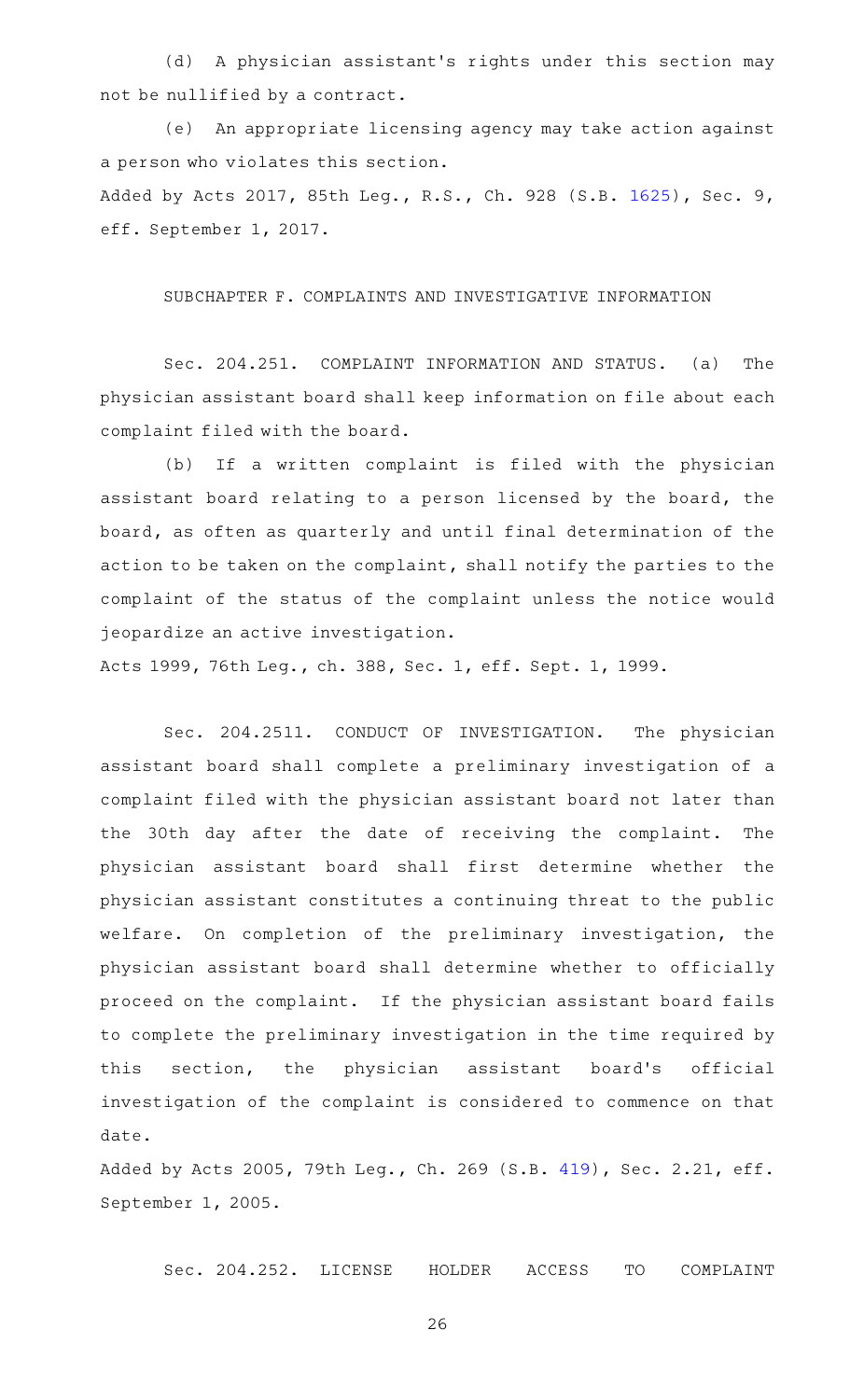INFORMATION. (a) The physician assistant board shall provide a license holder who is the subject of a formal complaint filed under this chapter with access to all information in its possession that the board intends to offer into evidence in presenting its case in chief at the contested hearing on the complaint, subject to any other privilege or restriction established by rule, statute, or legal precedent. The board shall provide the information not later than the 30th day after receipt of a written request from the license holder or the license holder 's counsel, unless good cause is shown for delay.

(b) Notwithstanding Subsection (a), the board is not required to provide:

- (1) board investigative reports;
- (2) investigative memoranda;
- (3) the identity of a nontestifying complainant;
- (4) attorney-client communications;
- (5) attorney work product; or

(6) other material covered by a privilege recognized by the Texas Rules of Civil Procedure or the Texas Rules of Evidence.

(c) The provision of information does not constitute a waiver of privilege or confidentiality under this chapter or other law.

Acts 1999, 76th Leg., ch. 388, Sec. 1, eff. Sept. 1, 1999.

Sec. 204.253. HEALTH CARE ENTITY REQUEST FOR INFORMATION. On the written request of a health care entity, the physician assistant board shall provide to the entity:

(1) information about a complaint filed against a license holder that was resolved after investigation by:

(A) a disciplinary order of the board; or

(B) an agreed settlement; and

(2) the basis of and current status of any complaint under active investigation.

Acts 1999, 76th Leg., ch. 388, Sec. 1, eff. Sept. 1, 1999.

Sec. 204.254. CONFIDENTIALITY OF INVESTIGATIVE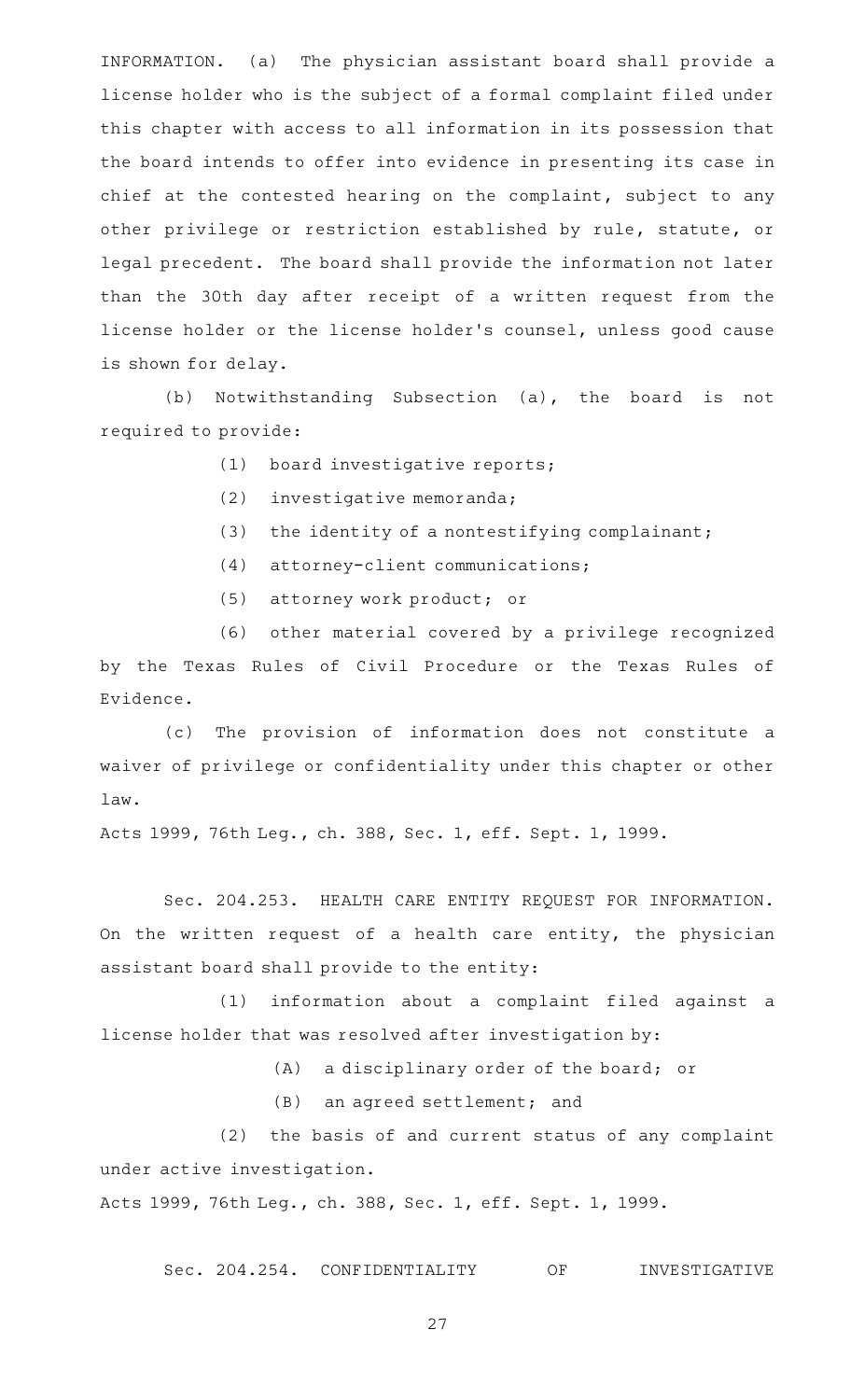INFORMATION. A complaint, adverse report, investigation file, other report, or other investigative information in the possession of or received or gathered by the physician assistant board or a board employee or agent relating to a license holder, a license application, or a criminal investigation or proceeding is privileged and confidential and is not subject to discovery, subpoena, or other means of legal compulsion for release to any person other than the board or a board employee or agent involved in license holder discipline.

Acts 1999, 76th Leg., ch. 388, Sec. 1, eff. Sept. 1, 1999.

Sec. 204.255. PERMITTED DISCLOSURE OF INVESTIGATIVE INFORMATION. (a) Investigative information in the possession of a physician assistant board employee or agent that relates to the discipline of a license holder may be disclosed to:

(1) a licensing authority in another state or country in which the license holder is licensed or has applied for a license; or

(2) a peer review committee reviewing:

(A) an application for privileges; or

(B) the qualifications of the license holder with respect to retaining privileges.

(b) If investigative information in the possession of the physician assistant board or a board employee or agent indicates that a crime may have been committed, the board shall report the information to the proper law enforcement agency. The board shall cooperate with and assist each law enforcement agency conducting a criminal investigation of a license holder by providing information relevant to the investigation. Confidential information disclosed by the board to a law enforcement agency under this subsection remains confidential and may not be disclosed by the law enforcement agency except as necessary to further the investigation.

Acts 1999, 76th Leg., ch. 388, Sec. 1, eff. Sept. 1, 1999.

SUBCHAPTER G. DISCIPLINARY PROCEEDINGS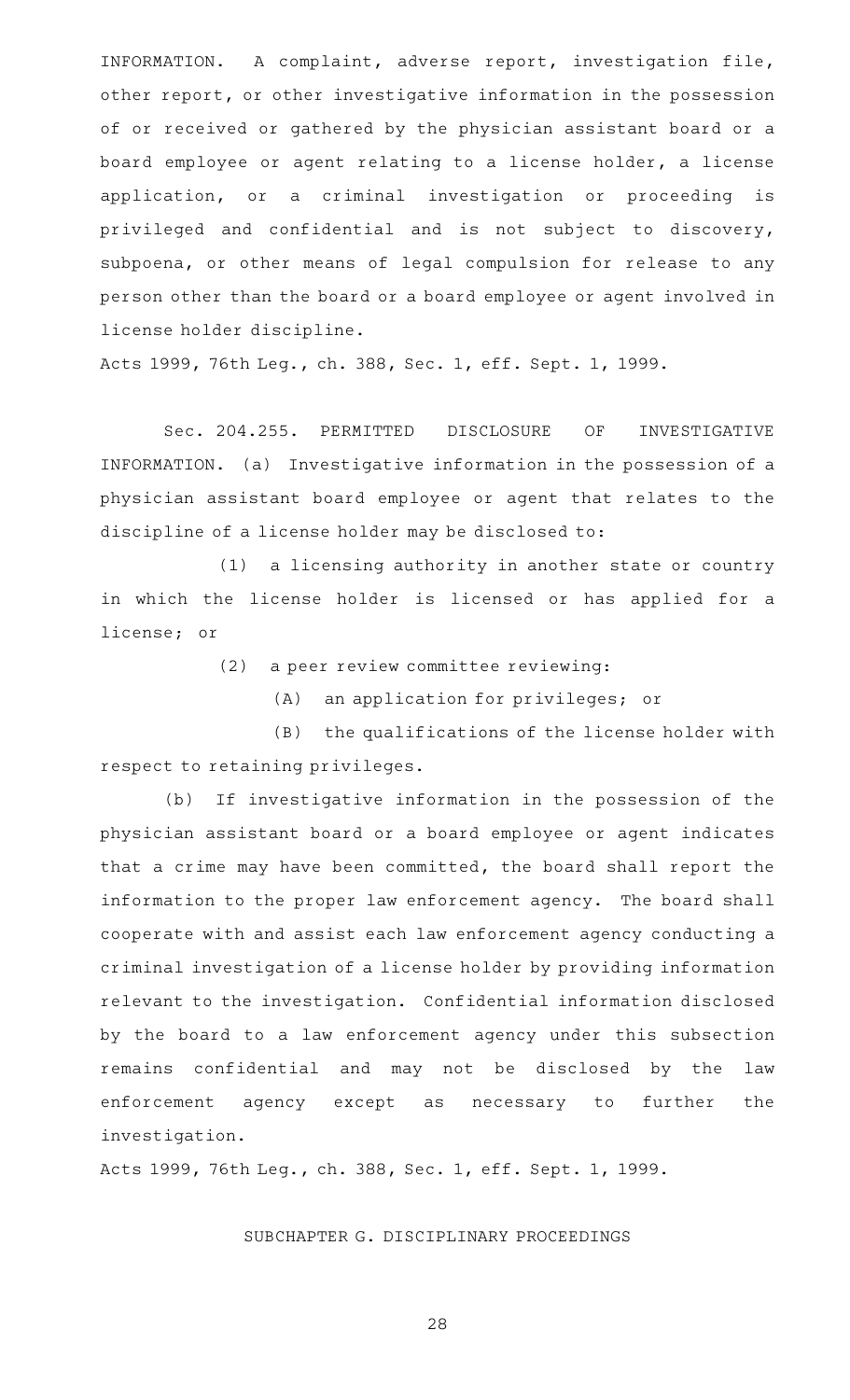Sec. 204.301. DISCIPLINARY AUTHORITY OF BOARD. (a) Except as provided by Section 204.305, on a determination that an applicant or license holder committed an act described in Section [204.302,](http://www.statutes.legis.state.tx.us/GetStatute.aspx?Code=OC&Value=204.302) [204.303](http://www.statutes.legis.state.tx.us/GetStatute.aspx?Code=OC&Value=204.303), or [204.304](http://www.statutes.legis.state.tx.us/GetStatute.aspx?Code=OC&Value=204.304), the physician assistant board by order shall take any of the following actions:

(1) deny the person's application for a license or license renewal or revoke the person's license or other authorization;

 $(2)$  require the person to submit to the care, counseling, or treatment of a health care practitioner designated by the physician assistant board;

(3) stay enforcement of an order and place the person on probation;

(4) require the person to complete additional training;

(5) suspend, limit, or restrict the person's license, including:

 $(A)$  limiting the practice of the person to, or excluding from the practice, one or more specified activities of the practice as a physician assistant; or

(B) stipulating periodic physician assistant board review;

(6) assess an administrative penalty against the person under Section [204.351;](http://www.statutes.legis.state.tx.us/GetStatute.aspx?Code=OC&Value=204.351)

(7) order the person to perform public service; or

(8) administer a public reprimand.

(b) If the physician assistant board stays enforcement of an order and places a person on probation, the board retains the right to vacate the probationary stay and enforce the original order for noncompliance with the terms of probation or impose any other remedial measure or sanction authorized by this section.

(c) The physician assistant board may restore or reissue a license or remove any disciplinary or corrective measure that the board has imposed.

Acts 1999, 76th Leg., ch. 388, Sec. 1, eff. Sept. 1, 1999. Amended by:

Acts 2005, 79th Leg., Ch. 269 (S.B. [419](http://www.legis.state.tx.us/tlodocs/79R/billtext/html/SB00419F.HTM)), Sec. 2.22, eff.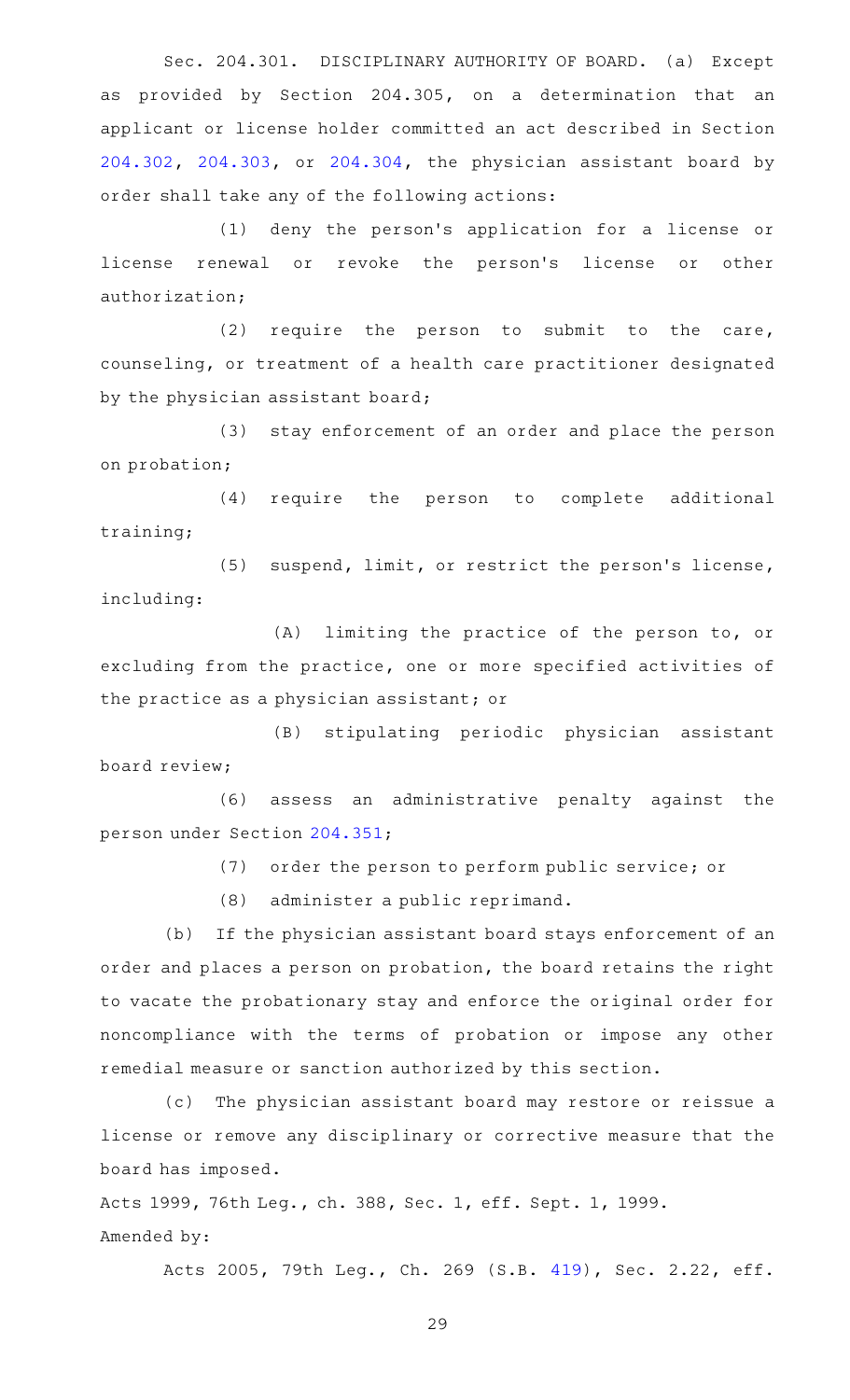Sec. 204.3011. DELEGATION OF CERTAIN COMPLAINT DISPOSITIONS. (a) The physician assistant board may delegate to a committee of medical board employees the authority to dismiss or enter into an agreed settlement of a complaint that does not relate directly to patient care or that involves only administrative violations. The disposition determined by the committee must be approved by the physician assistant board at a public meeting.

(b) A complaint delegated under this section shall be referred for informal proceedings under Section [204.312](http://www.statutes.legis.state.tx.us/GetStatute.aspx?Code=OC&Value=204.312) if:

(1) the committee of employees determines that the complaint should not be dismissed or settled;

(2) the committee is unable to reach an agreed settlement; or

(3) the affected physician assistant requests that the complaint be referred for informal proceedings. Added by Acts 2005, 79th Leg., Ch. 269 (S.B. [419](http://www.legis.state.tx.us/tlodocs/79R/billtext/html/SB00419F.HTM)), Sec. 2.23, eff.

September 1, 2005.

Sec. 204.302. CONDUCT RELATED TO FRAUD OR MISREPRESENTATION. The physician assistant board may take action under Section [204.301](http://www.statutes.legis.state.tx.us/GetStatute.aspx?Code=OC&Value=204.301) against an applicant or license holder who:

(1) fraudulently or deceptively obtains or attempts to obtain a license;

(2) fraudulently or deceptively uses a license;

(3) falsely represents that the person is a physician;

(4) acts in an unprofessional or dishonorable manner that is likely to deceive, defraud, or injure the public;

(5) fraudulently alters a physician assistant license, certificate, or diploma;

(6) uses a physician assistant license, certificate, or diploma that has been fraudulently purchased, issued, or counterfeited or that has been materially altered;

(7) directly or indirectly aids or abets a person not licensed to practice as a physician assistant in practicing as a physician assistant; or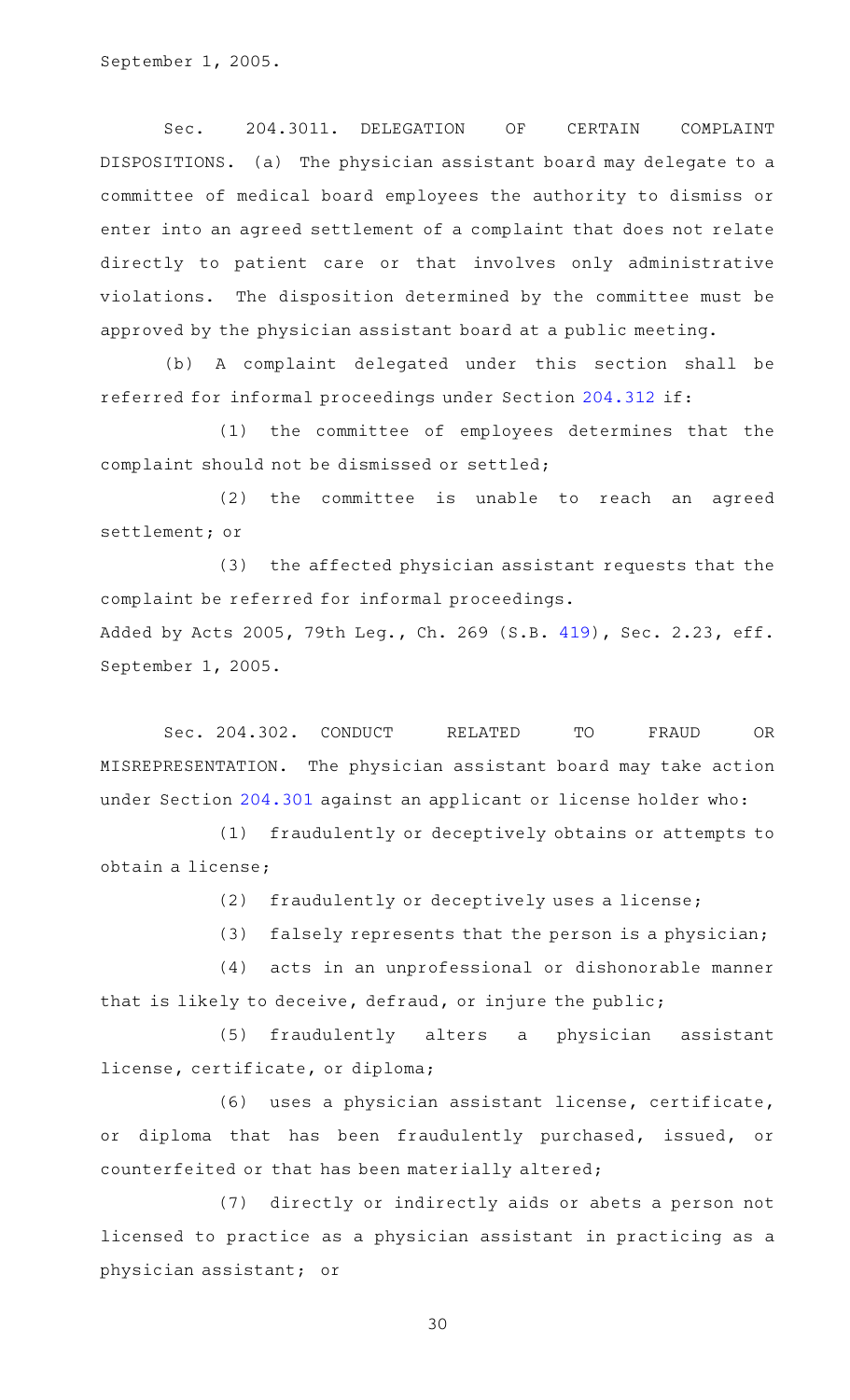(8) unlawfully advertises in a false, misleading, or deceptive manner, as described by Section [101.201.](http://www.statutes.legis.state.tx.us/GetStatute.aspx?Code=OC&Value=101.201) Acts 1999, 76th Leg., ch. 388, Sec. 1, eff. Sept. 1, 1999.

Sec. 204.303. CONDUCT RELATED TO VIOLATION OF LAW. (a) The physician assistant board may take action under Section [204.301](http://www.statutes.legis.state.tx.us/GetStatute.aspx?Code=OC&Value=204.301) against an applicant or license holder who:

(1) violates this chapter or a rule adopted under this chapter;

(2) is convicted of a felony, placed on deferred adjudication, or placed in a pretrial diversion program;

(3) violates state law if the violation is connected with practice as a physician assistant;

(4) fails to keep complete and accurate records of the purchase and disposal of drugs as required by Chapter [483](http://www.statutes.legis.state.tx.us/GetStatute.aspx?Code=HS&Value=483), Health and Safety Code, or any subsequent rules; or

(5) writes a false or fictitious prescription for a dangerous drug as defined by Chapter [483,](http://www.statutes.legis.state.tx.us/GetStatute.aspx?Code=HS&Value=483) Health and Safety Code.

(b) A complaint, indictment, or conviction of a law violation is not necessary for the physician assistant board to act under Subsection (a)(3). Proof of the commission of the act while in practice as a physician assistant or under the guise of practice as a physician assistant is sufficient for action by the physician assistant board.

(c) A failure to keep the records described under Subsection (a)(4) for a reasonable time is grounds for disciplinary action against a physician assistant. The physician assistant board or its representative may enter and inspect a physician assistant 's place or places of practice during reasonable business hours to:

 $(1)$  verify the correctness of the records; and

(2) inventory the drugs on hand.

Acts 1999, 76th Leg., ch. 388, Sec. 1, eff. Sept. 1, 1999.

Sec. 204.304. CONDUCT INDICATING LACK OF FITNESS. (a) The physician assistant board may take action under Section [204.301](http://www.statutes.legis.state.tx.us/GetStatute.aspx?Code=OC&Value=204.301) against an applicant or license holder who:

(1) habitually uses drugs or intoxicating liquors to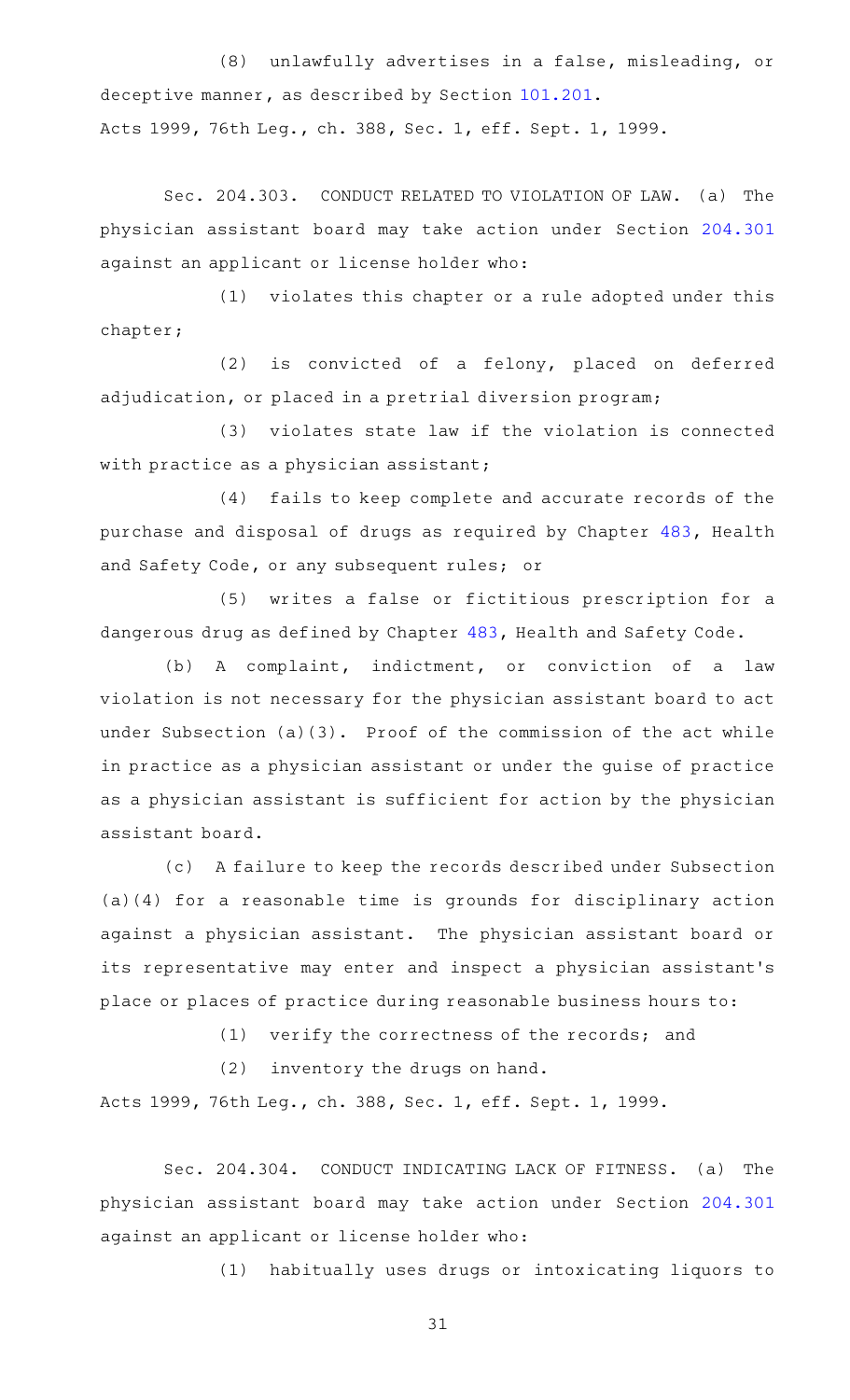the extent that, in the board's opinion, the person cannot safely perform as a physician assistant;

 $(2)$  has been adjudicated as mentally incompetent;

(3) has a mental or physical condition that renders the person unable to safely perform as a physician assistant;

 $(4)$  has committed an act of moral turpitude;

(5) has failed to practice as a physician assistant in an acceptable manner consistent with public health and welfare;

(6) has had the person's license to practice as a physician assistant suspended, revoked, or restricted;

(7) has had other disciplinary action taken by another state or by the uniformed services of the United States regarding practice as a physician assistant;

(8) prescribes, dispenses, or administers a drug or treatment that is nontherapeutic in nature or nontherapeutic in the manner the drug or treatment is prescribed, dispensed, or administered;

(9) is removed or suspended from, or has had disciplinary action taken by the person's peers in, any professional association or society, or is being disciplined by a licensed hospital or medical staff of a hospital, including removal, suspension, limitation of privileges, or other disciplinary action, if the reason for the discipline, in the board's opinion, is unprofessional conduct or professional incompetence likely to harm the public;

(10) has repeated or recurring meritorious health care liability claims that, in the board's opinion, are evidence of professional incompetence likely to harm the public; or

(11) sexually abuses or exploits another person through the license holder 's practice as a physician assistant.

(b) A certified copy of the record of the state or uniformed services of the United States taking an action described by Subsection (a)(7) is conclusive evidence of the action.

(c) An action described by Subsection (a)(9) does not constitute state action on the part of the association, society, or hospital medical staff.

Acts 1999, 76th Leg., ch. 388, Sec. 1, eff. Sept. 1, 1999.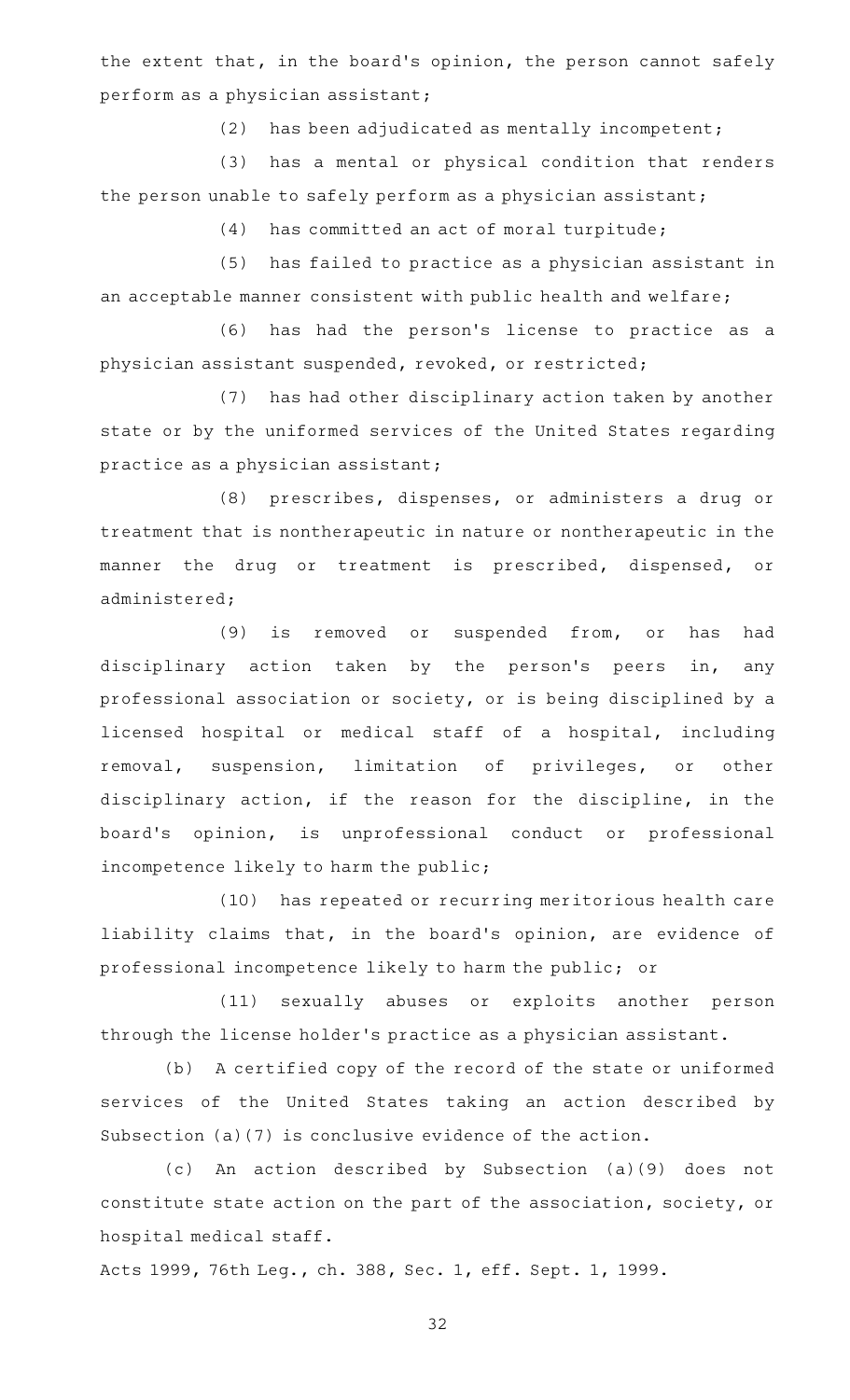Sec. 204.3045. PHYSICAL OR MENTAL EXAMINATION. (a) The physician assistant board shall adopt guidelines, in conjunction with persons interested in or affected by this section, to enable the physician assistant board to evaluate circumstances in which a physician assistant or applicant may be required to submit to an examination for mental or physical health conditions, alcohol and substance abuse, or professional behavior problems.

(b) The physician assistant board shall refer a physician assistant or applicant with a physical or mental health condition to the most appropriate medical specialist for evaluation. The physician assistant board may not require a physician assistant or applicant to submit to an examination by a physician having a specialty specified by the physician assistant board unless medically indicated. The physician assistant board may not require a physician assistant or applicant to submit to an examination to be conducted an unreasonable distance from the person 's home or place of business unless the physician assistant or applicant resides and works in an area in which there are a limited number of physicians able to perform an appropriate examination.

(c) The guidelines adopted under this section do not impair or remove the physician assistant board's power to make an independent licensing decision.

Added by Acts 2005, 79th Leg., Ch. 269 (S.B. [419](http://www.legis.state.tx.us/tlodocs/79R/billtext/html/SB00419F.HTM)), Sec. 2.24, eff. September 1, 2005.

Sec. 204.308. SUBPOENA. (a) The executive director or the secretary-treasurer of the medical board may issue a subpoena or subpoena duces tecum for the physician assistant board to:

(1) conduct an investigation or a contested proceeding related to:

 $(A)$  alleged misconduct by a physician assistant;

(B) an alleged violation of this chapter or other law related to practice as a physician assistant; or

(C) the provision of health care under this chapter;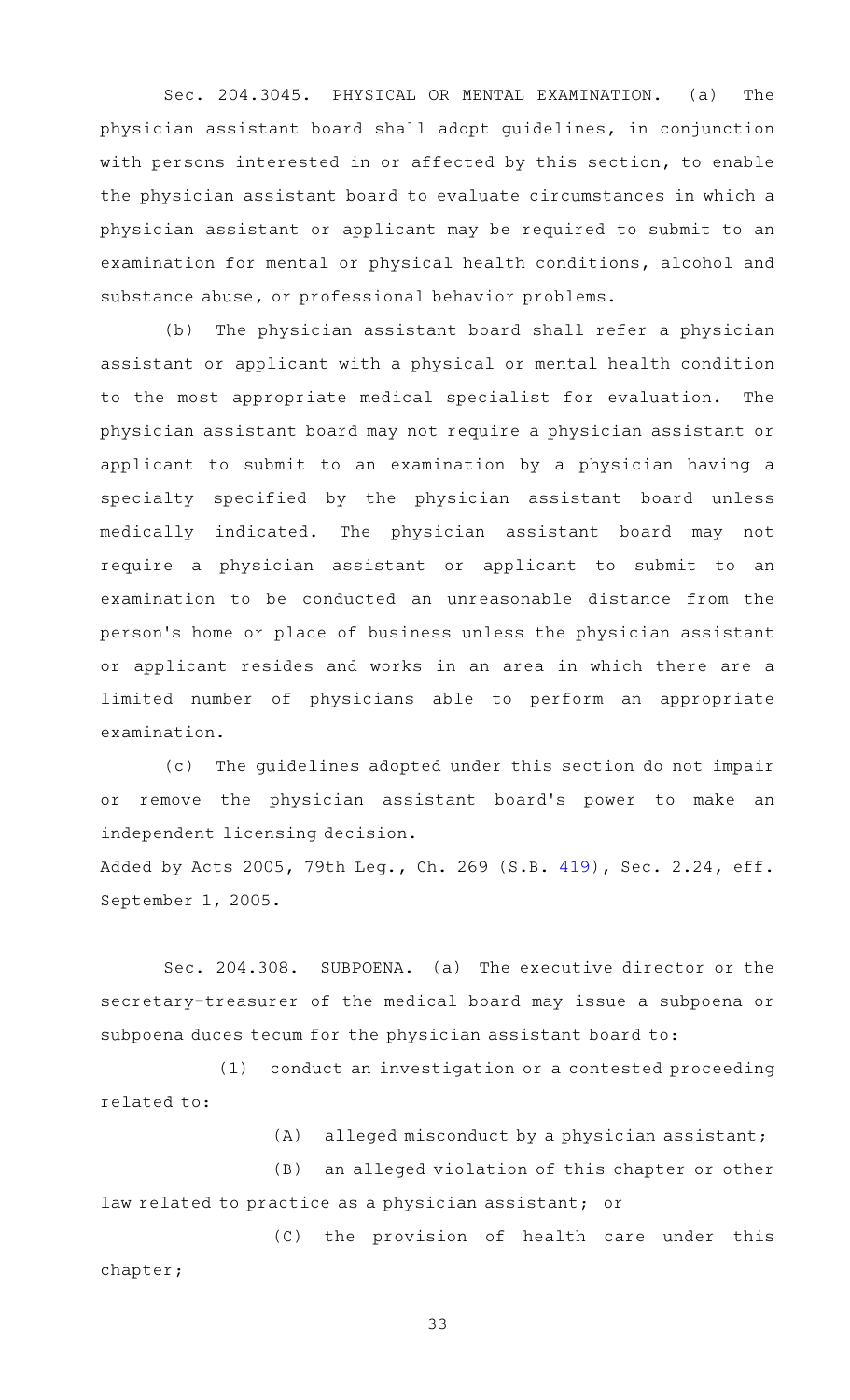(2) issue, suspend, restrict, or revoke a license under this chapter; or

(3) deny or grant an application for a license under this chapter.

(b) Failure to timely comply with a subpoena issued under this section is a ground for:

(1) disciplinary action by the physician assistant board or another licensing or regulatory agency with jurisdiction over the person subject to the subpoena; and

 $(2)$  denial of a license application. Acts 1999, 76th Leg., ch. 388, Sec. 1, eff. Sept. 1, 1999.

Sec. 204.309. PROTECTION OF PATIENT IDENTITY. In a disciplinary investigation or proceeding conducted under this chapter, the physician assistant board shall protect the identity of each patient whose medical records are examined and used in a public proceeding unless the patient:

(1) testifies in the public proceeding; or

(2) submits a written release in regard to the patient 's records or identity.

Acts 1999, 76th Leg., ch. 388, Sec. 1, eff. Sept. 1, 1999.

Sec. 204.310. REQUIRED SUSPENSION OF LICENSE OF INCARCERATED PHYSICIAN ASSISTANT. Regardless of the offense, the physician assistant board shall suspend the license of a physician assistant serving a prison term in a state or federal penitentiary during the term of the incarceration.

Added by Acts 2001, 77th Leg., ch. 578, Sec. 2, eff. Sept. 1, 2001.

Sec. 204.311. TEMPORARY SUSPENSION. (a) The presiding officer of the physician assistant board, with board approval, shall appoint a three-member disciplinary panel consisting of board members to determine whether a person 's license to practice as a physician assistant should be temporarily suspended.

(b) If the disciplinary panel determines from the evidence or information presented to the panel that a person licensed to practice as a physician assistant would, by the person's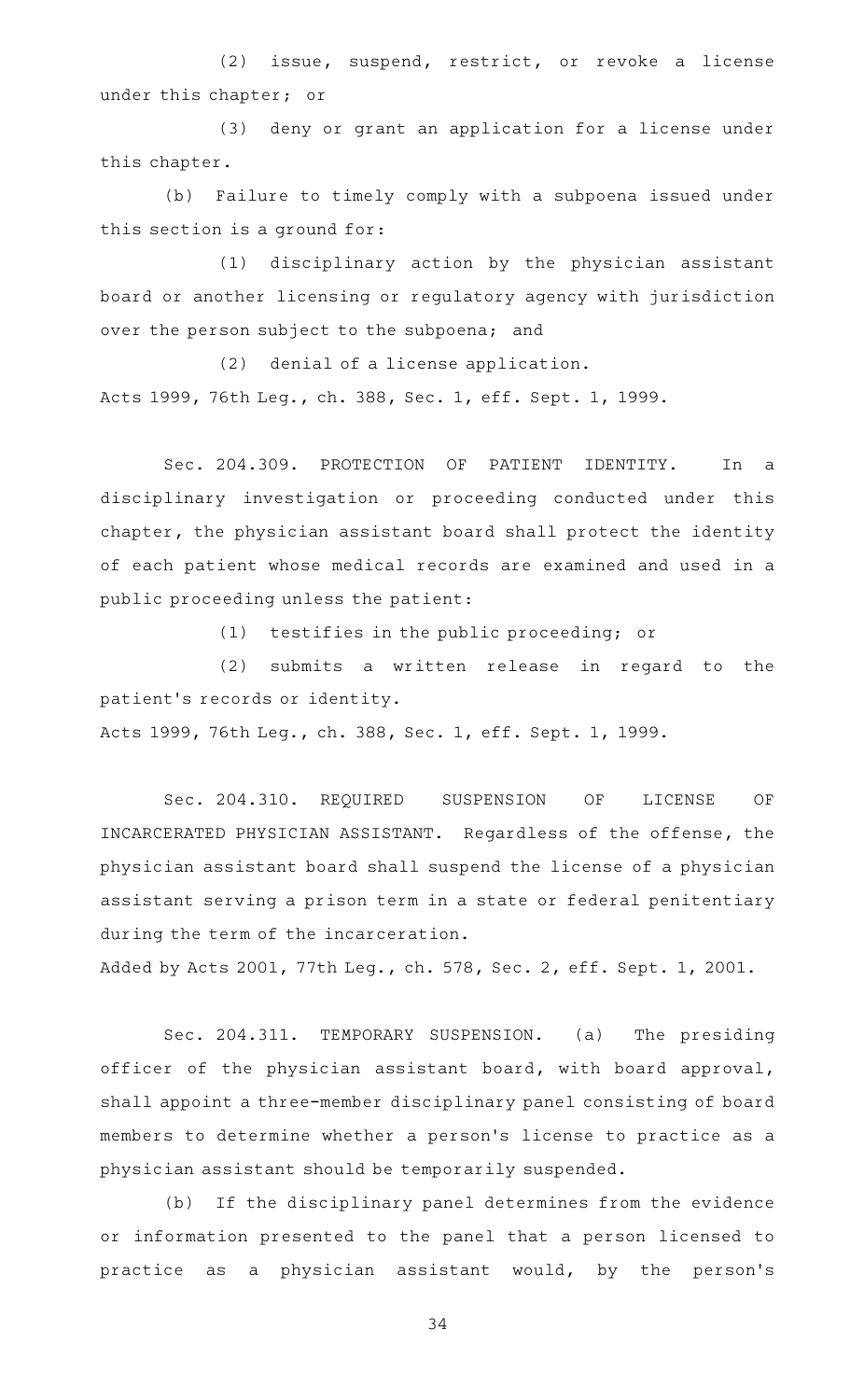continuation in practice, constitute a continuing threat to the public welfare, the disciplinary panel shall temporarily suspend the license of that person.

(c)AAA license may be suspended under this section without notice or hearing on the complaint if:

(1) institution of proceedings for a hearing before the physician assistant board is initiated simultaneously with the temporary suspension; and

(2) a hearing is held under Chapter [2001](http://www.statutes.legis.state.tx.us/GetStatute.aspx?Code=GV&Value=2001), Government Code, and this chapter as soon as possible.

(d) Notwithstanding Chapter [551](http://www.statutes.legis.state.tx.us/GetStatute.aspx?Code=GV&Value=551), Government Code, the disciplinary panel may hold a meeting by telephone conference call if immediate action is required and convening of the panel at one location is inconvenient for any member of the disciplinary panel. Added by Acts 2001, 77th Leg., ch. 578, Sec. 2, eff. Sept. 1, 2001.

Sec. 204.312. INFORMAL PROCEEDINGS. (a) The physician assistant board by rule shall adopt procedures governing:

(1) informal disposition of a contested case under Section [2001.056](http://www.statutes.legis.state.tx.us/GetStatute.aspx?Code=GV&Value=2001.056), Government Code; and

(2) informal proceedings held in compliance with Section [2001.054](http://www.statutes.legis.state.tx.us/GetStatute.aspx?Code=GV&Value=2001.054), Government Code.

(b) Rules adopted under this section must require that:

(1) an informal meeting in compliance with Section [2001.054](http://www.statutes.legis.state.tx.us/GetStatute.aspx?Code=GV&Value=2001.054), Government Code, be scheduled not later than the 180th day after the date the complaint is filed with the physician assistant board, unless good cause is shown by the physician assistant board for scheduling the informal meeting after that date;

 $(2)$  the physician assistant board give notice to the license holder of the time and place of the meeting not later than the 30th day before the date the meeting is held;

(3) the complainant and the license holder be provided an opportunity to be heard;

(4) at least one of the physician assistant board members participating in the informal meeting as a panelist be a member who represents the public;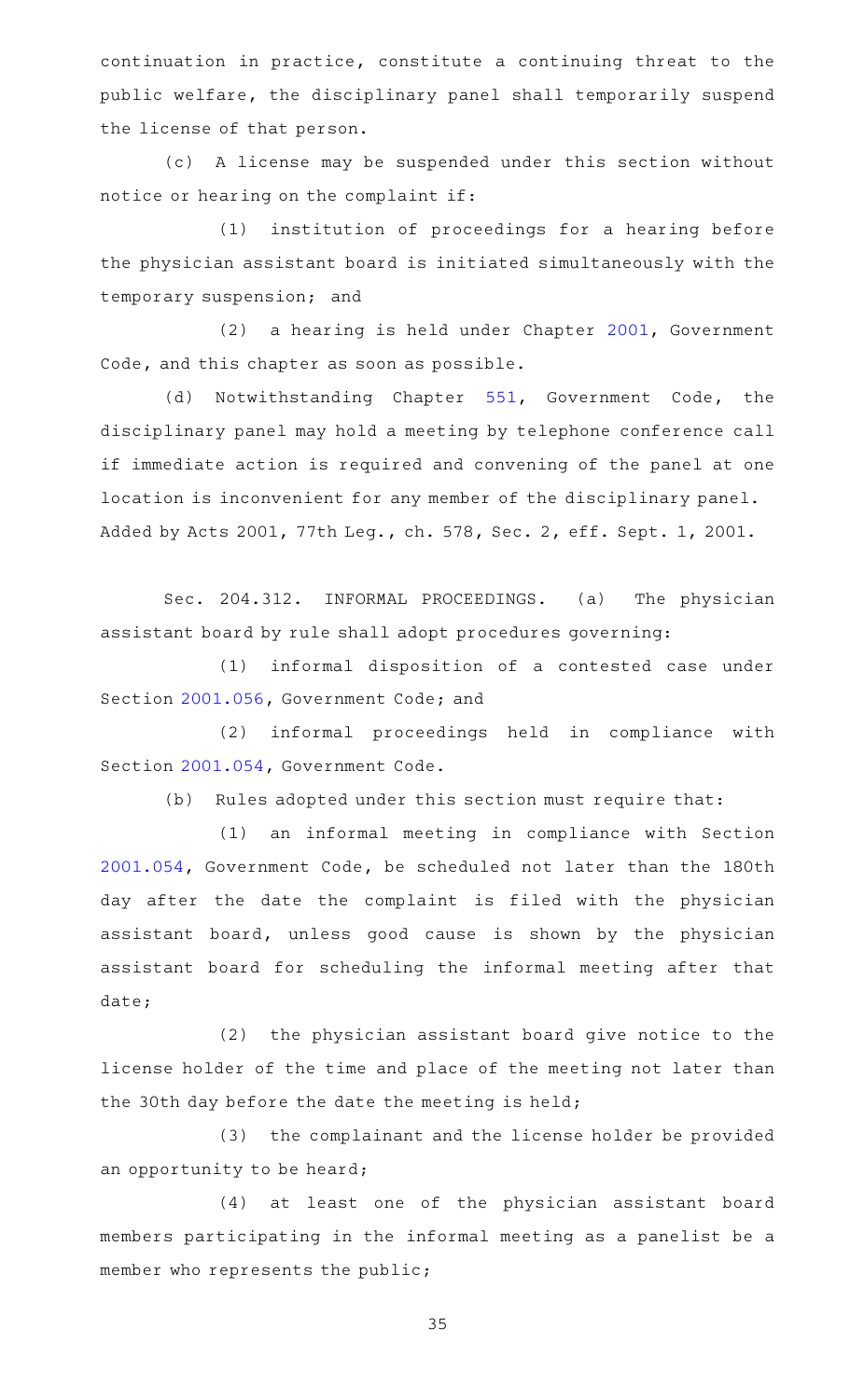(5) the physician assistant board's legal counsel or a representative of the attorney general be present to advise the physician assistant board or the medical board's staff; and

(6) a member of the medical board's staff be at the meeting to present to the physician assistant board's representative the facts the staff reasonably believes it could prove by competent evidence or qualified witnesses at a hearing.

(c) An affected physician assistant is entitled to:

(1) reply to the staff's presentation; and

(2) present the facts the physician assistant reasonably believes the physician assistant could prove by competent evidence or qualified witnesses at a hearing.

(d) After ample time is given for the presentations, the physician assistant board representative shall recommend that the investigation be closed or shall attempt to mediate the disputed matters and make a recommendation regarding the disposition of the case in the absence of a hearing under applicable law concerning contested cases.

(e) If the license holder has previously been the subject of disciplinary action by the physician assistant board, the physician assistant board shall schedule the informal meeting as soon as practicable but not later than the deadline prescribed by Subsection (b)(1).

Added by Acts 2005, 79th Leg., Ch. 269 (S.B. [419](http://www.legis.state.tx.us/tlodocs/79R/billtext/html/SB00419F.HTM)), Sec. 2.27, eff. September 1, 2005.

Sec. 204.313. PHYSICIAN ASSISTANT BOARD REPRESENTATION IN INFORMAL PROCEEDINGS. (a) In an informal meeting under Section [204.312,](http://www.statutes.legis.state.tx.us/GetStatute.aspx?Code=OC&Value=204.312) at least two panelists shall be appointed to determine whether an informal disposition is appropriate. At least one of the panelists must be a licensed physician assistant.

(b) Notwithstanding Subsection (a) and Section [204.312\(](http://www.statutes.legis.state.tx.us/GetStatute.aspx?Code=OC&Value=204.312)b)(4), an informal proceeding may be conducted by one panelist if the affected physician assistant waives the requirement that at least two panelists conduct the informal proceeding. If the physician assistant waives that requirement, the panelist may be any member of the physician assistant board.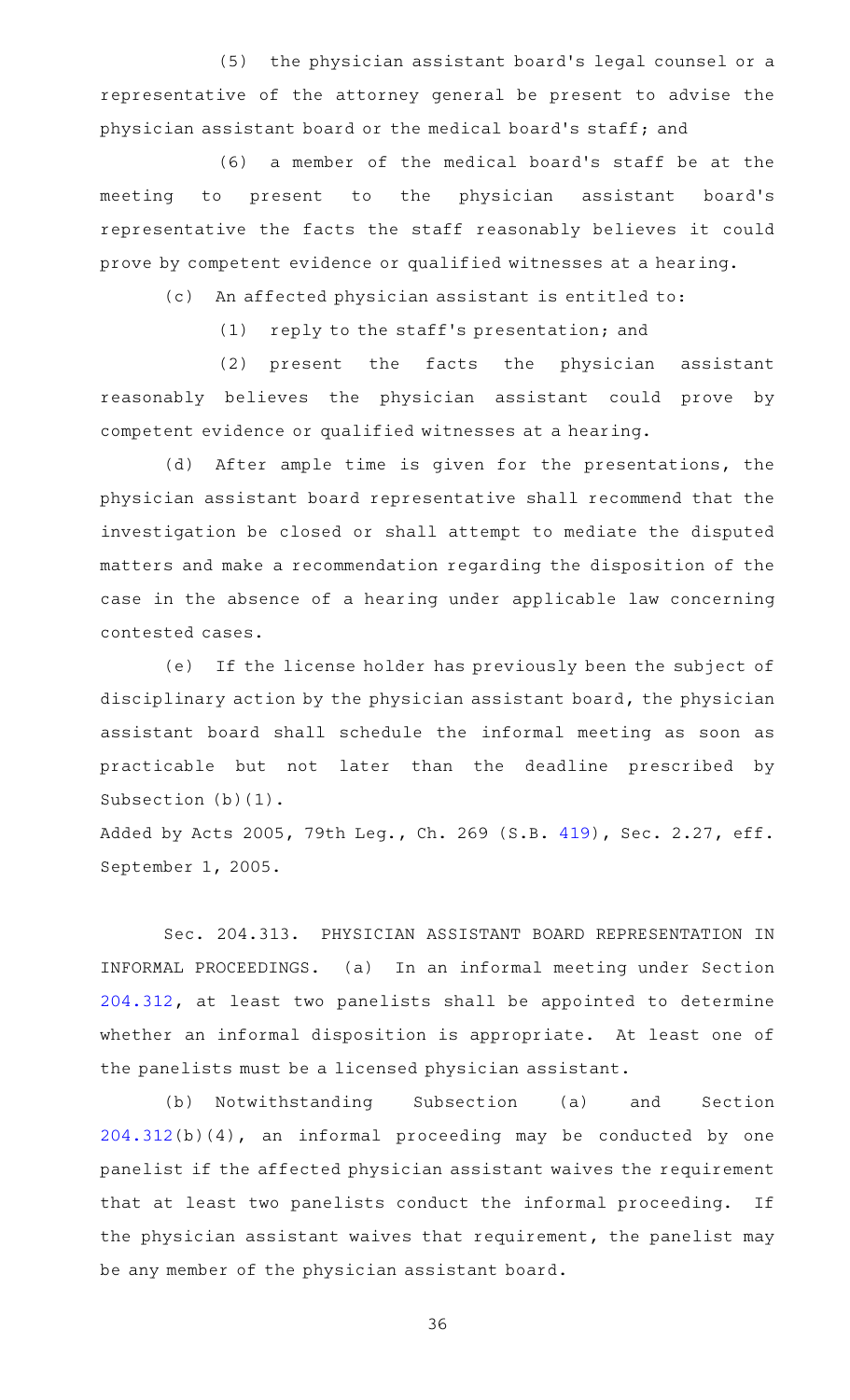(c) The panel requirements described by Subsections (a) and (b) apply to an informal proceeding conducted by the physician assistant board under Section [204.312](http://www.statutes.legis.state.tx.us/GetStatute.aspx?Code=OC&Value=204.312), including a proceeding to:

(1) consider a disciplinary case to determine if a violation has occurred; or

(2) request modification or termination of an order.

(d) The panel requirements described by Subsections (a) and (b) do not apply to an informal proceeding conducted by the physician assistant board under Section [204.312](http://www.statutes.legis.state.tx.us/GetStatute.aspx?Code=OC&Value=204.312) to show compliance with an order of the physician assistant board.

Added by Acts 2005, 79th Leg., Ch. 269 (S.B. [419](http://www.legis.state.tx.us/tlodocs/79R/billtext/html/SB00419F.HTM)), Sec. 2.28, eff. September 1, 2005.

Amended by:

Acts 2017, 85th Leg., R.S., Ch. 928 (S.B. [1625\)](http://www.legis.state.tx.us/tlodocs/85R/billtext/html/SB01625F.HTM), Sec. 10, eff. September 1, 2017.

Sec. 204.314. ROLES AND RESPONSIBILITIES OF PARTICIPANTS IN INFORMAL PROCEEDINGS. (a) A physician assistant board member that serves as a panelist at an informal meeting under Section [204.312](http://www.statutes.legis.state.tx.us/GetStatute.aspx?Code=OC&Value=204.312) shall make recommendations for the disposition of a complaint or allegation. The member may request the assistance of a medical board employee at any time.

(b) Medical board employees shall present a summary of the allegations against the affected physician assistant and of the facts pertaining to the allegation that the employees reasonably believe may be proven by competent evidence at a formal hearing.

(c) A physician assistant board or medical board attorney shall act as counsel to the panel and, notwithstanding Subsection (e), shall be present during the informal meeting and the panel 's deliberations to advise the panel on legal issues that arise during the proceeding. The attorney may ask questions of participants in the informal meeting to clarify any statement made by the participant. The attorney shall provide to the panel a historical perspective on comparable cases that have appeared before the physician assistant board or medical board, keep the proceedings focused on the case being discussed, and ensure that the medical board 's employees and the affected physician assistant have an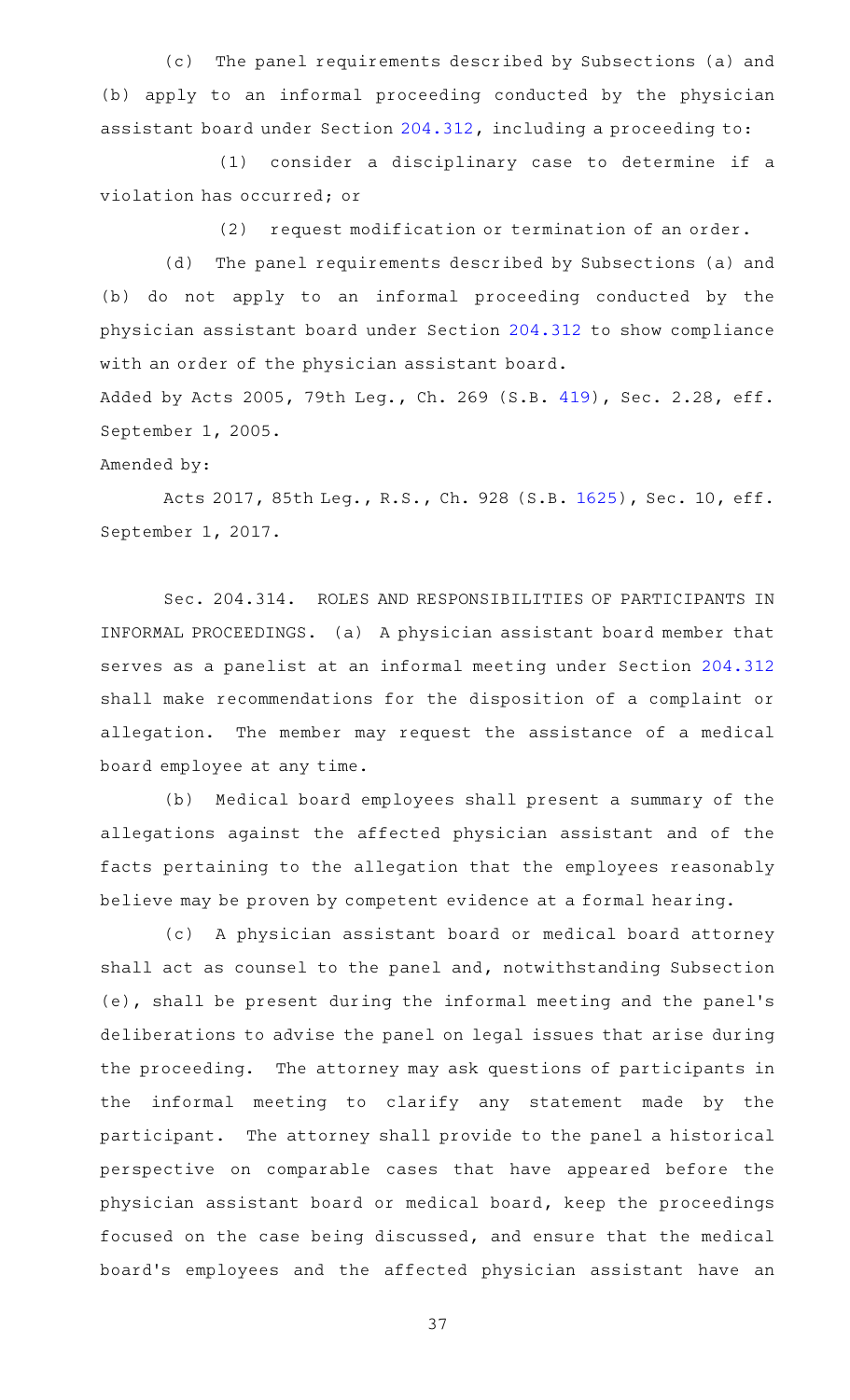opportunity to present information related to the case. During the panel's deliberations, the attorney may be present only to advise the panel on legal issues and to provide information on comparable cases that have appeared before the physician assistant board or medical board.

(d) The panel and medical board employees shall provide an opportunity for the affected physician assistant and the physician assistant 's authorized representative to reply to the medical board employees' presentation and to present oral and written statements and facts that the physician assistant and representative reasonably believe could be proven by competent evidence at a formal hearing.

(e) An employee of the medical board who participated in the presentation of the allegation or information gathered in the investigation of the complaint, the affected physician assistant, the physician assistant 's authorized representative, the complainant, the witnesses, and members of the public may not be present during the deliberations of the panel. Only the members of the panel and the attorney serving as counsel to the panel may be present during the deliberations.

(f) The panel shall recommend the dismissal of the complaint or allegations or, if the panel determines that the affected physician assistant has violated a statute or physician assistant board rule, the panel may recommend physician assistant board action and terms for an informal settlement of the case.

(g) The panel's recommendations under Subsection (f) must be made in a written order and presented to the affected physician assistant and the physician assistant 's authorized representative. The physician assistant may accept the proposed settlement within the time established by the panel at the informal meeting. If the physician assistant rejects the proposed settlement or does not act within the required time, the physician assistant board may proceed with the filing of a formal complaint with the State Office of Administrative Hearings.

Added by Acts 2005, 79th Leg., Ch. 269 (S.B. [419](http://www.legis.state.tx.us/tlodocs/79R/billtext/html/SB00419F.HTM)), Sec. 2.29, eff. September 1, 2005.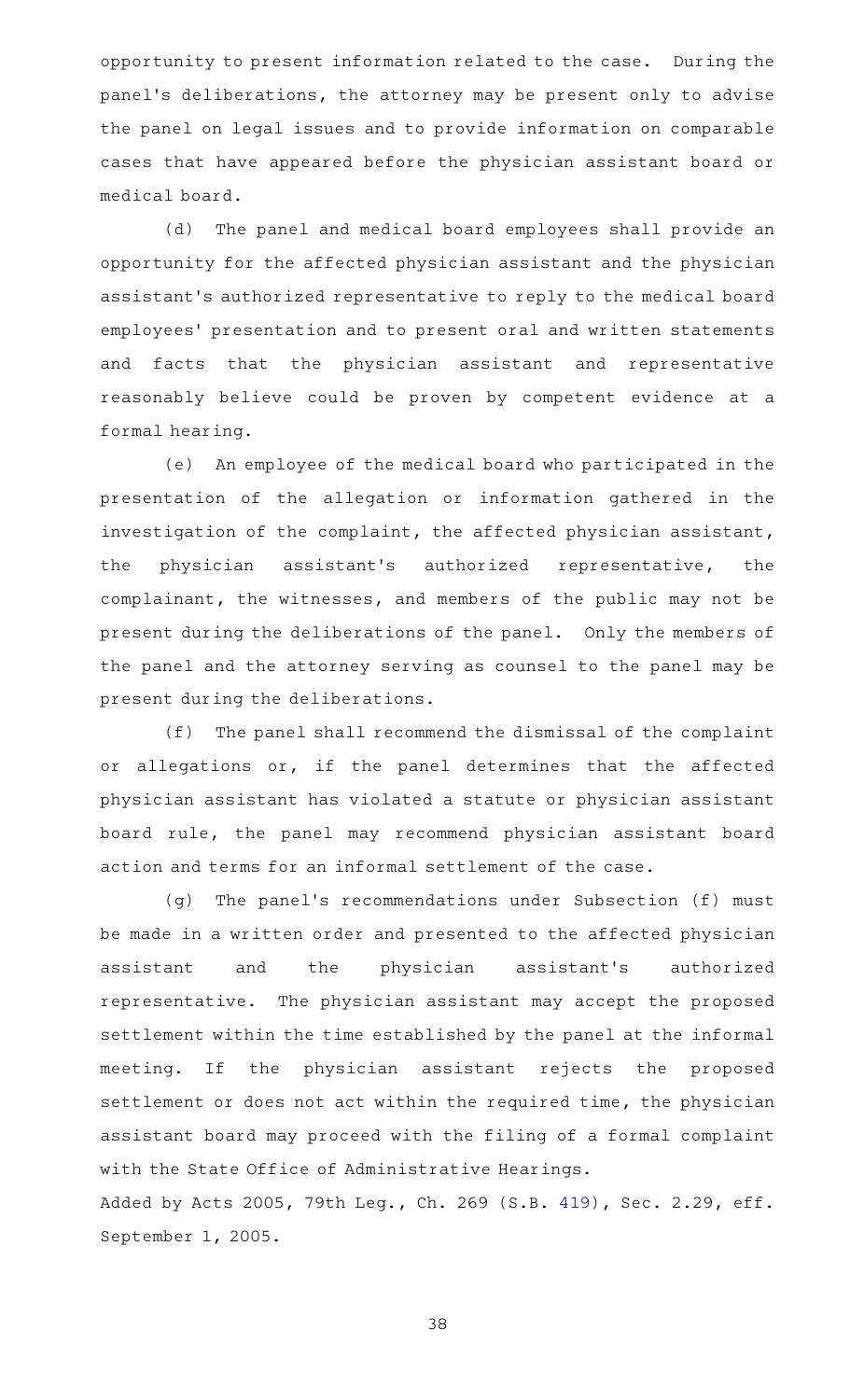Sec. 204.3145. LIMIT ON ACCESS TO INVESTIGATION FILES. The physician assistant board shall prohibit or limit access to an investigation file relating to a license holder in an informal proceeding in the manner provided by Section [164.007\(](http://www.statutes.legis.state.tx.us/GetStatute.aspx?Code=OC&Value=164.007)c). Added by Acts 2005, 79th Leg., Ch. 269 (S.B. [419](http://www.legis.state.tx.us/tlodocs/79R/billtext/html/SB00419F.HTM)), Sec. 2.29, eff. September 1, 2005.

Sec. 204.315. SURRENDER OF LICENSE. (a) The physician assistant board may accept the voluntary surrender of a license.

(b) A surrendered license may not be returned to the license holder unless the physician assistant board determines, under physician assistant board rules, that the former holder of the license is competent to resume practice.

(c) The physician assistant board by rule shall establish guidelines for determining the competency of a former license holder to return to practice.

Added by Acts 2005, 79th Leg., Ch. 269 (S.B. [419](http://www.legis.state.tx.us/tlodocs/79R/billtext/html/SB00419F.HTM)), Sec. 2.30, eff. September 1, 2005.

Sec. 204.316. REFUND. (a) Subject to Subsection (b), the physician assistant board may order a license holder to pay a refund to a consumer as provided in an agreement resulting from an informal settlement conference instead of or in addition to imposing an administrative penalty under Section [204.351](http://www.statutes.legis.state.tx.us/GetStatute.aspx?Code=OC&Value=204.351).

(b) The amount of a refund ordered as provided in an agreement resulting from an informal settlement conference may not exceed the amount the consumer paid to the license holder for a service regulated by this chapter. The physician assistant board may not require payment of other damages or estimate harm in a refund order.

Added by Acts 2005, 79th Leg., Ch. 269 (S.B. [419](http://www.legis.state.tx.us/tlodocs/79R/billtext/html/SB00419F.HTM)), Sec. 2.31, eff. September 1, 2005.

Sec. 204.317. MODIFICATION OF FINDINGS OR RULINGS BY ADMINISTRATIVE LAW JUDGE. The physician assistant board may change a finding of fact or conclusion of law or vacate or modify an order of an administrative law judge only if the physician assistant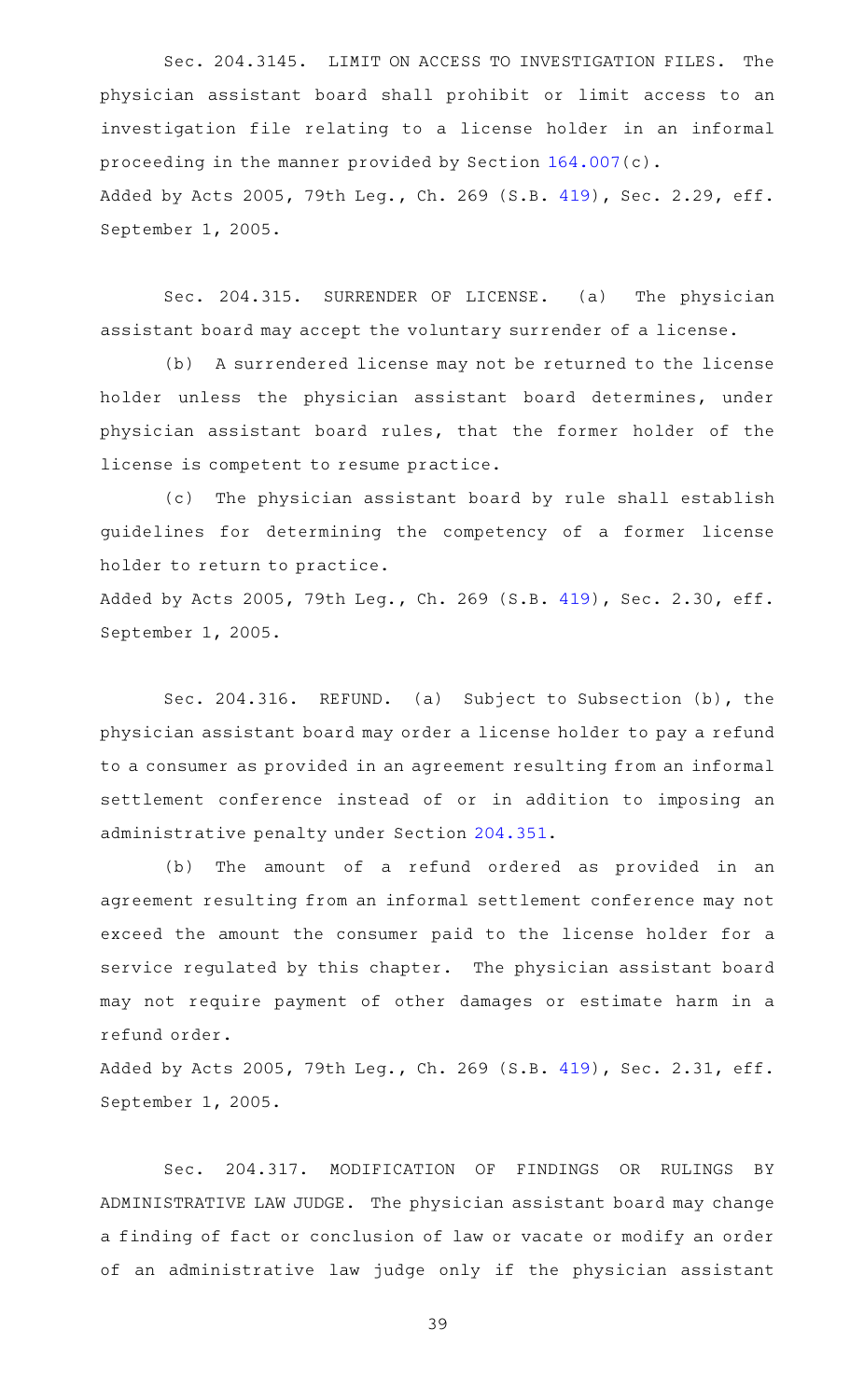board makes a determination required by Section [2001.058\(](http://www.statutes.legis.state.tx.us/GetStatute.aspx?Code=GV&Value=2001.058)e), Government Code.

Added by Acts 2005, 79th Leg., Ch. 269 (S.B. [419](http://www.legis.state.tx.us/tlodocs/79R/billtext/html/SB00419F.HTM)), Sec. 2.32, eff. September 1, 2005.

Sec. 204.318. EXPERT IMMUNITY. An expert who assists the physician assistant board is immune from suit and judgment and may not be subjected to a suit for damages for any investigation, report, recommendation, statement, evaluation, finding, or other action taken without fraud or malice in the course of assisting the board in a disciplinary proceeding. The attorney general shall represent the expert in any suit resulting from a service provided by the person in good faith to the physician assistant board. Added by Acts 2005, 79th Leg., Ch. 269 (S.B. [419](http://www.legis.state.tx.us/tlodocs/79R/billtext/html/SB00419F.HTM)), Sec. 2.33, eff. September 1, 2005.

## SUBCHAPTER H. PENALTIES AND OTHER ENFORCEMENT PROVISIONS

Sec. 204.351. ADMINISTRATIVE PENALTY. (a) The physician assistant board by order may impose an administrative penalty against a person licensed under this chapter who violates this chapter or a rule or order adopted under this chapter.

(b) The penalty may be in an amount not to exceed  $$5,000$ . Each day a violation continues or occurs is a separate violation for purposes of imposing a penalty.

(c) The physician assistant board shall base the amount of the penalty on:

- $(1)$  the severity of patient harm;
- (2) the severity of economic harm to any person;
- $(3)$  the severity of any environmental harm;
- $(4)$  increased potential for harm to the public;
- (5) any attempted concealment of misconduct;
- $(6)$  any premeditated or intentional misconduct;
- $(7)$  the motive for the violation;
- $(8)$  prior misconduct of a similar or related nature;
- (9) the license holder's disciplinary history;
- (10) prior written warnings or written admonishments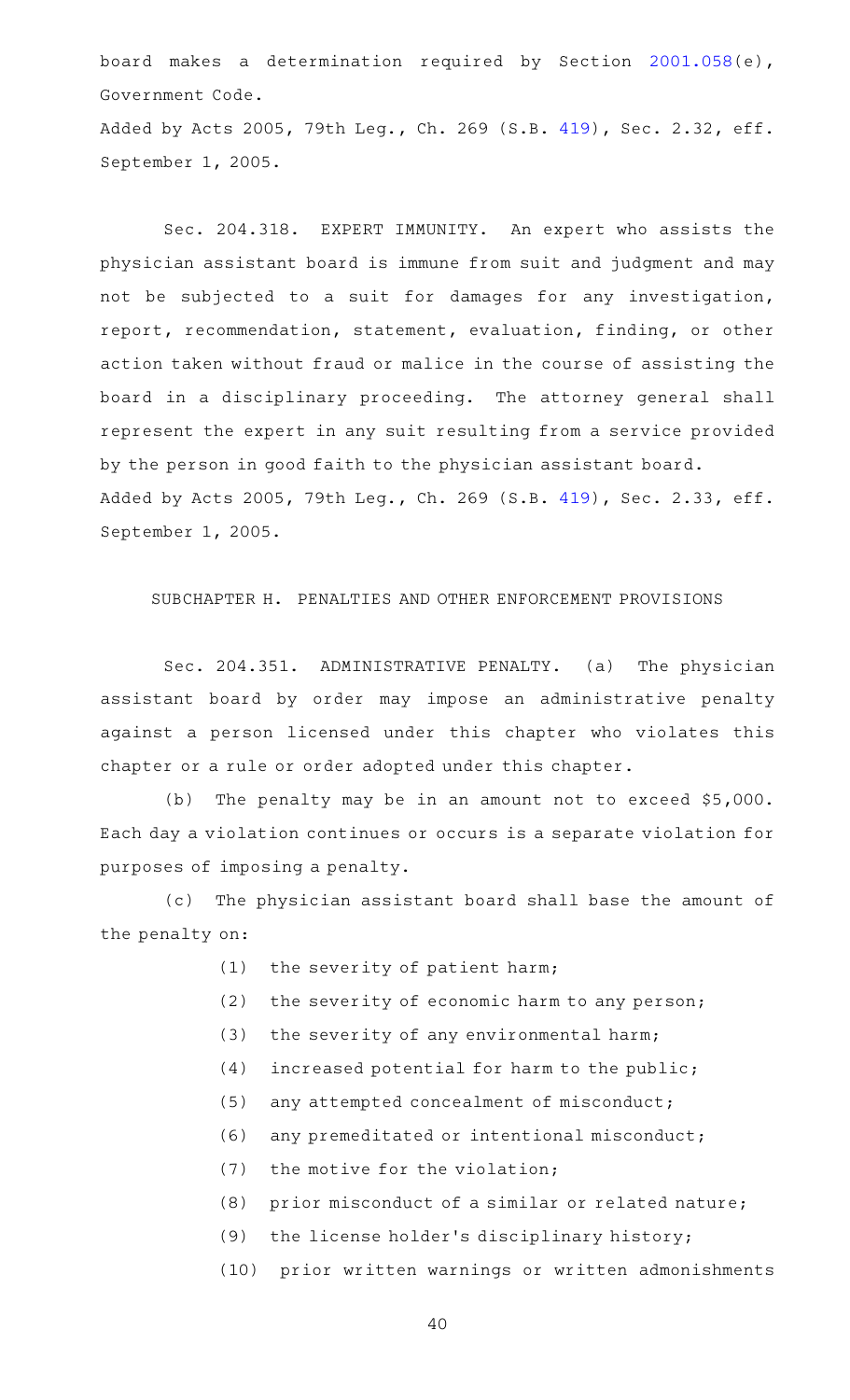from any government agency or official regarding statutes or regulations relating to the misconduct;

 $(11)$  violation of a board order;

(12) failure to implement remedial measures to correct or mitigate harm from the misconduct;

(13) lack of rehabilitative potential or likelihood of future misconduct of a similar nature;

(14) relevant circumstances increasing the seriousness of the misconduct; and

(15) any other matter that justice may require.

(d) The physician assistant board by rule shall prescribe the procedure by which it may impose an administrative penalty. A proceeding under this section is subject to Chapter [2001](http://www.statutes.legis.state.tx.us/GetStatute.aspx?Code=GV&Value=2001), Government Code.

(e) If the physician assistant board by order determines that a violation has occurred and imposes an administrative penalty, the board shall give notice to the person of the board's order. The notice must include a statement of the person 's right to judicial review of the order.

Acts 1999, 76th Leg., ch. 388, Sec. 1, eff. Sept. 1, 1999.

Sec. 204.352. CRIMINAL PENALTY. (a) A person commits an offense if, without holding a license issued under this chapter, the person:

(1) holds the person out as a physician assistant;

(2) uses any combination or abbreviation of the term "physician assistant" to indicate or imply that the person is a physician assistant; or

(3) acts as a physician assistant.

(b) An offense under this section is a felony of the third degree.

Acts 1999, 76th Leg., ch. 388, Sec. 1, eff. Sept. 1, 1999.

Sec. 204.353. CEASE AND DESIST ORDER. (a) If it appears to the physician assistant board that a person who is not licensed under this chapter is violating this chapter, a rule adopted under this chapter, or another state statute or rule relating to